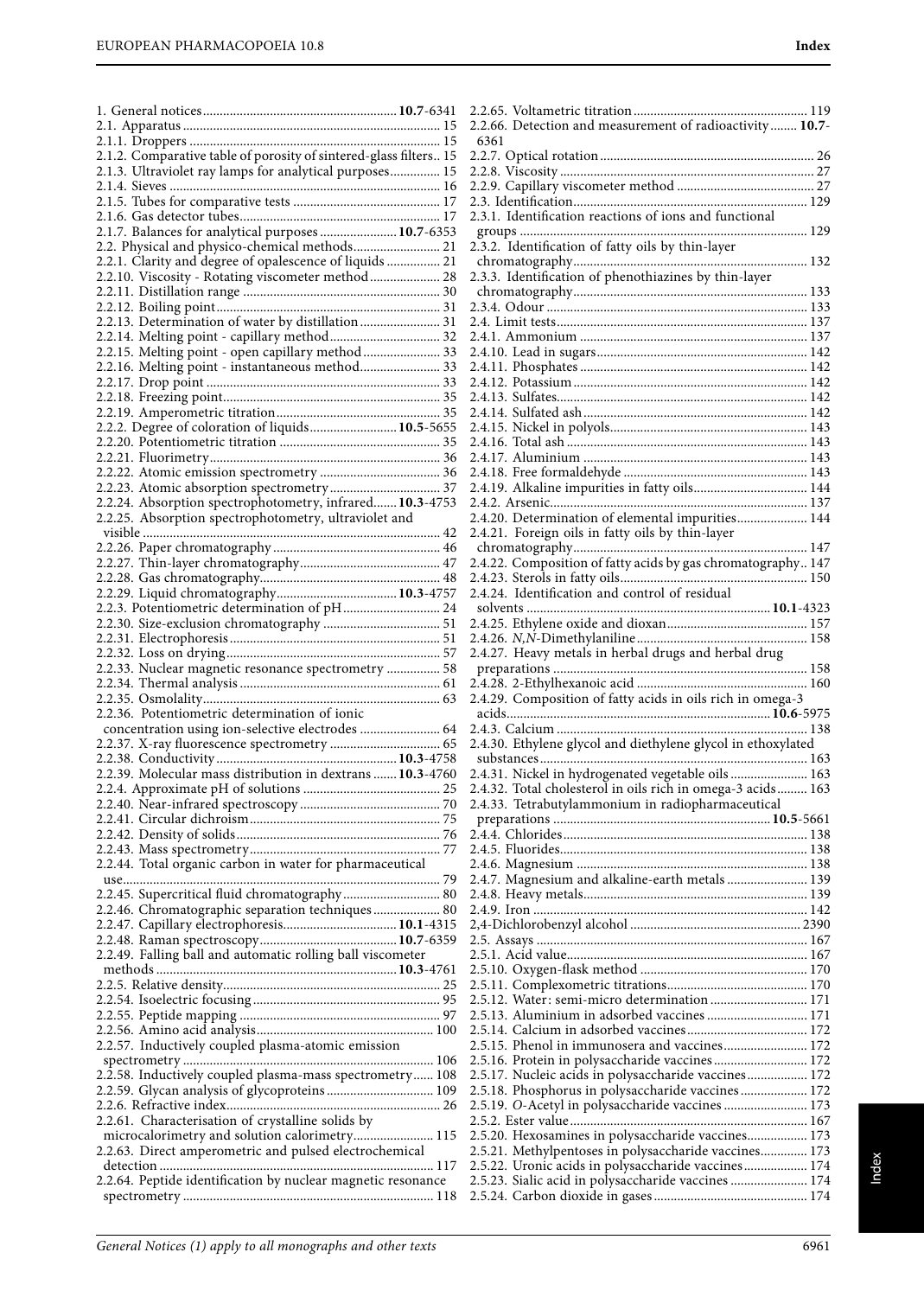| 2.5.26. Nitrogen monoxide and nitrogen dioxide in gases 176                                                     |
|-----------------------------------------------------------------------------------------------------------------|
|                                                                                                                 |
|                                                                                                                 |
|                                                                                                                 |
|                                                                                                                 |
|                                                                                                                 |
|                                                                                                                 |
| 2.5.31. Ribose in polysaccharide vaccines 177                                                                   |
|                                                                                                                 |
|                                                                                                                 |
| 2.5.34. Acetic acid in synthetic peptides 181                                                                   |
|                                                                                                                 |
|                                                                                                                 |
|                                                                                                                 |
| 2.5.37. Methyl, ethyl and isopropyl methanesulfonate in                                                         |
|                                                                                                                 |
|                                                                                                                 |
|                                                                                                                 |
|                                                                                                                 |
| 2.5.39. Methanesulfonyl chloride in methanesulfonic                                                             |
|                                                                                                                 |
|                                                                                                                 |
| 2.5.40. Methyl, ethyl and isopropyl toluenesulfonate in active                                                  |
|                                                                                                                 |
| 2.5.41. Methyl, ethyl and isopropyl benzenesulfonate in active                                                  |
|                                                                                                                 |
|                                                                                                                 |
| 2.5.42. N-Nitrosamines in active substances 10.6-5979                                                           |
|                                                                                                                 |
|                                                                                                                 |
|                                                                                                                 |
|                                                                                                                 |
| 2.5.8. Determination of primary aromatic amino-                                                                 |
|                                                                                                                 |
| 2.5.9. Determination of nitrogen by sulfuric acid                                                               |
|                                                                                                                 |
|                                                                                                                 |
|                                                                                                                 |
|                                                                                                                 |
|                                                                                                                 |
|                                                                                                                 |
| 2.6.12. Microbiological examination of non-sterile products:                                                    |
|                                                                                                                 |
|                                                                                                                 |
|                                                                                                                 |
|                                                                                                                 |
| 2.6.13. Microbiological examination of non-sterile products:                                                    |
| test for specified micro-organisms  10.3-4769                                                                   |
|                                                                                                                 |
|                                                                                                                 |
| 2.6.16. Tests for extraneous agents in viral vaccines for human                                                 |
|                                                                                                                 |
|                                                                                                                 |
| 2.6.17. Test for anticomplementary activity of                                                                  |
|                                                                                                                 |
| 2.6.18. Test for neurovirulence of live virus vaccines  218                                                     |
|                                                                                                                 |
| 2.6.20. Anti-A and anti-B haemagglutinins  218                                                                  |
|                                                                                                                 |
| 2.6.21. Nucleic acid amplification techniques 219                                                               |
|                                                                                                                 |
| 2.6.26. Test for anti-D antibodies in human immunoglobu-                                                        |
| $\ln$                                                                                                           |
| 2.6.27. Microbiological examination of cell-based                                                               |
|                                                                                                                 |
|                                                                                                                 |
|                                                                                                                 |
| 2.6.31. Microbiological examination of herbal medicinal                                                         |
| products for oral use and extracts used in their                                                                |
|                                                                                                                 |
| 2.6.32. Test for bacterial endotoxins using recombinant                                                         |
|                                                                                                                 |
|                                                                                                                 |
|                                                                                                                 |
|                                                                                                                 |
| 2.6.35. Quantification and characterisation of residual                                                         |
|                                                                                                                 |
|                                                                                                                 |
| 2.6.36. Microbiological examination of live biotherapeutic                                                      |
| products: tests for enumeration of microbial                                                                    |
|                                                                                                                 |
| 2.6.37. Principles for the detection of extraneous viruses in                                                   |
| immunological veterinary medicinal products using culture                                                       |
|                                                                                                                 |
|                                                                                                                 |
| 2.6.38. Microbiological examination of live biotherapeutic<br>products: tests for specified micro-organisms 255 |

| 2.7.10. Assay of human coagulation factor VII  280                                                |
|---------------------------------------------------------------------------------------------------|
| 2.7.11. Assay of human coagulation factor IX  281                                                 |
| 2.7.12. Assay of heparin in coagulation factors  281                                              |
| 2.7.13. Assay of human anti-D immunoglobulin 282                                                  |
| 2.7.14. Assay of hepatitis A vaccine 10.3-4781                                                    |
| 2.7.15. Assay of hepatitis B vaccine (rDNA)  285                                                  |
| 2.7.16. Assay of pertussis vaccine (acellular)  286                                               |
| 2.7.17. Assay of human antithrombin III  288<br>2.7.18. Assay of human coagulation factor II  288 |
| 2.7.19. Assay of human coagulation factor X 289                                                   |
| 2.7.2. Microbiological assay of antibiotics 262                                                   |
| 2.7.20. In vivo assay of poliomyelitis vaccine (inactivated) 289                                  |
| 2.7.21. Assay of human von Willebrand factor 290                                                  |
| 2.7.22. Assay of human coagulation factor XI 291                                                  |
| 2.7.23. Numeration of CD34/CD45+ cells in haematopoietic                                          |
|                                                                                                   |
|                                                                                                   |
| 2.7.25. Assay of human plasmin inhibitor 295                                                      |
| 2.7.27. Flocculation value (Lf) of diphtheria and tetanus toxins                                  |
|                                                                                                   |
| 2.7.28. Colony-forming cell assay for human                                                       |
|                                                                                                   |
| 2.7.29. Nucleated cell count and viability 297                                                    |
|                                                                                                   |
|                                                                                                   |
| 2.7.32. Assay of human a-1-proteinase inhibitor  300                                              |
| 2.7.34. Assay of human C1-esterase inhibitor  301                                                 |
| 2.7.35. Immunonephelometry for vaccine component                                                  |
|                                                                                                   |
|                                                                                                   |
|                                                                                                   |
| 2.7.6. Assay of diphtheria vaccine (adsorbed)  269                                                |
| 2.7.7. Assay of pertussis vaccine (whole cell) 274                                                |
| 2.7.8. Assay of tetanus vaccine (adsorbed) 275                                                    |
|                                                                                                   |
|                                                                                                   |
| 2.7.9. Test for Fc function of immunoglobulin 279                                                 |
|                                                                                                   |
| 2.8.1. Ash insoluble in hydrochloric acid  305                                                    |
| 2.8.10. Solubility in alcohol of essential oils 306                                               |
| 2.8.11. Assay of 1,8-cineole in essential oils 307                                                |
|                                                                                                   |
|                                                                                                   |
|                                                                                                   |
|                                                                                                   |
|                                                                                                   |
| 2.8.18. Determination of aflatoxin $B_1$ in herbal drugs 311                                      |
|                                                                                                   |
| 2.8.20. Herbal drugs: sampling and sample preparation  313                                        |
| 2.8.21. Test for aristolochic acids in herbal drugs 314                                           |
| 2.8.22. Determination of ochratoxin A in herbal drugs 316                                         |
| 2.8.23. Microscopic examination of herbal drugs  317                                              |
|                                                                                                   |
| 2.8.25. High-performance thin-layer chromatography of                                             |
| herbal drugs and herbal drug preparations  318                                                    |
| 2.8.26. Contaminant pyrrolizidine alkaloids  10.6-5986                                            |
|                                                                                                   |
|                                                                                                   |
|                                                                                                   |
|                                                                                                   |
| 2.8.7. Fatty oils and resinified essential oils in essential                                      |
|                                                                                                   |
|                                                                                                   |
| 2.8.9. Residue on evaporation of essential oils  306                                              |
| 2.9. Pharmaceutical technical procedures 323                                                      |
| 2.9.1. Disintegration of tablets and capsules 10.6-5995                                           |
|                                                                                                   |
| 2.9.11. Test for methanol and 2-propanol  342                                                     |
| 2.9.14. Specific surface area by air permeability 343                                             |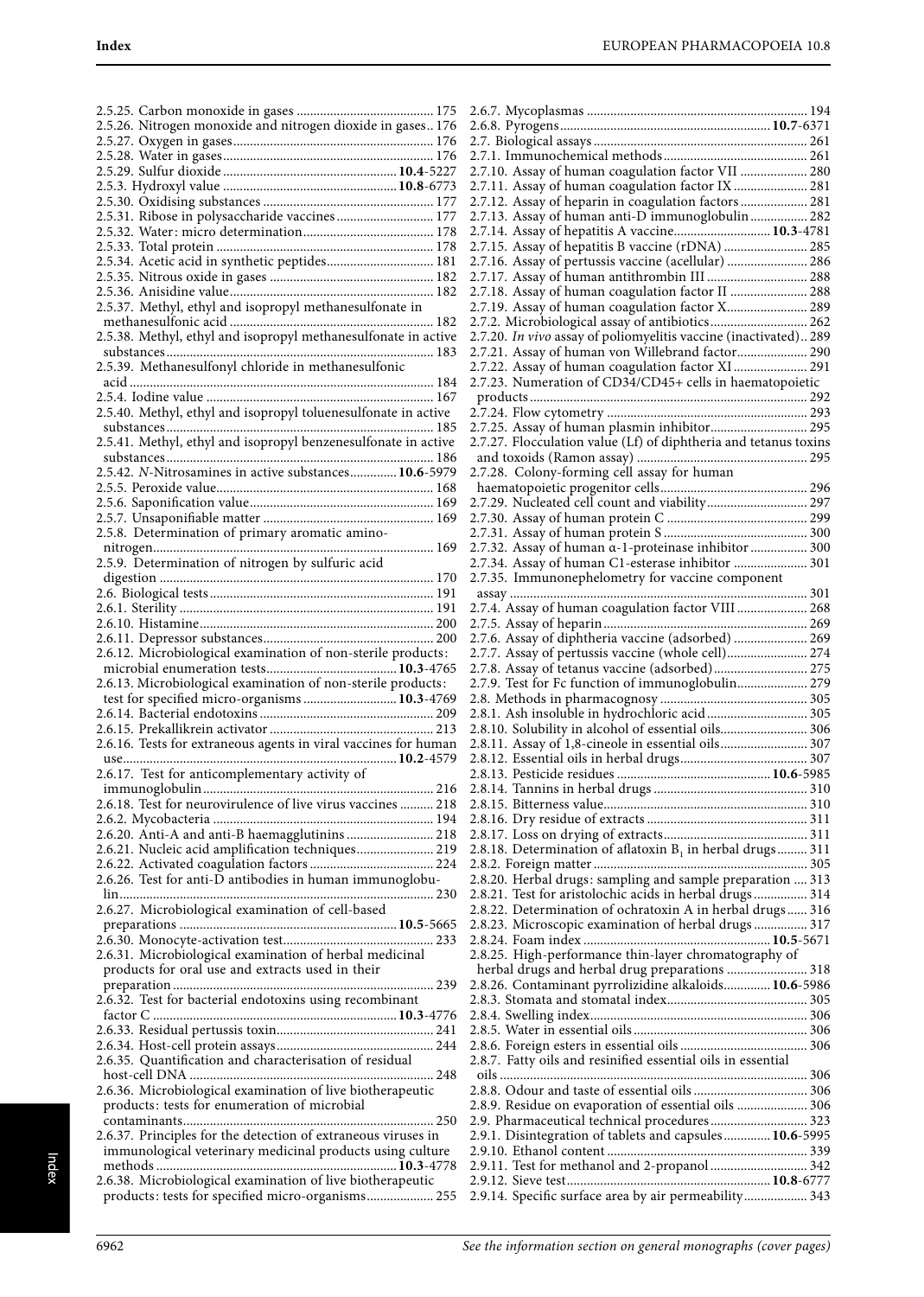| 2.9.17. Test for extractable volume of parenteral                                                                       |
|-------------------------------------------------------------------------------------------------------------------------|
| 2.9.18. Preparations for inhalation: aerodynamic assessment                                                             |
|                                                                                                                         |
| 2.9.19. Particulate contamination: sub-visible                                                                          |
| 2.9.2. Disintegration of suppositories and pessaries  325                                                               |
| 2.9.20. Particulate contamination: visible particles  362                                                               |
| 2.9.22. Softening time determination of lipophilic                                                                      |
| 2.9.23. Gas pycnometric density of solids  364                                                                          |
| 2.9.25. Dissolution test for medicated chewing gums  365<br>2.9.26. Specific surface area by gas adsorption 369         |
| 2.9.27. Uniformity and accuracy of delivered doses from                                                                 |
|                                                                                                                         |
| 2.9.3. Dissolution test for solid dosage forms 326                                                                      |
| 2.9.31. Particle size analysis by laser light diffraction 373                                                           |
| 2.9.32. Porosity and pore-size distribution of solids by                                                                |
| 2.9.33. Characterisation of crystalline and partially crystalline                                                       |
| solids by X-ray powder diffraction (XRPD) 10.6-5998                                                                     |
| 2.9.34. Bulk density and tapped density of powders 384                                                                  |
|                                                                                                                         |
| 2.9.38. Particle-size distribution estimation by analytical                                                             |
|                                                                                                                         |
| 2.9.39. Water-solid interactions: determination of<br>sorption-desorption isotherms and of water activity 394           |
| 2.9.4. Dissolution test for patches 10.5-5675                                                                           |
|                                                                                                                         |
| 2.9.41. Friability of granules and spheroids  400<br>2.9.42. Dissolution test for lipophilic solid dosage forms  401    |
|                                                                                                                         |
|                                                                                                                         |
| 2.9.44. Preparations for nebulisation: characterisation 404                                                             |
| 2.9.45. Wettability of porous solids including powders 406                                                              |
| 2.9.47. Demonstration of uniformity of dosage units using                                                               |
| 2.9.49. Powder flow properties by shear cell methods 411                                                                |
| 2.9.5. Uniformity of mass of single-dose preparations  335<br>2.9.52. Scanning electron microscopy  414                 |
| 2.9.53. Particulate contamination: sub-visible particles in                                                             |
| non-injectable liquid preparations  10.6-6002<br>2.9.6. Uniformity of content of single-dose preparations 336           |
|                                                                                                                         |
|                                                                                                                         |
| 2.9.9. Measurement of consistency by penetrometry  337<br>3.1. Materials used for the manufacture of containers  423    |
| 3.1.1. Materials for containers for human blood and blood                                                               |
| 3.1.10. Materials based on non-plasticised poly(vinyl chloride)                                                         |
| for containers for non-injectable, aqueous solutions 437                                                                |
| 3.1.11. Materials based on non-plasticised poly(vinyl<br>chloride) for containers for solid dosage forms for oral       |
|                                                                                                                         |
| 3.1.1.1. Materials based on plasticised poly(vinyl chloride)                                                            |
| for containers for human blood and blood components (see                                                                |
| 3.1.1.2. Materials based on plasticised poly(vinyl chloride) for                                                        |
| tubing used in sets for the transfusion of blood and blood                                                              |
|                                                                                                                         |
| 3.1.14. Materials based on plasticised poly(vinyl chloride)                                                             |
| for containers for aqueous solutions for intravenous                                                                    |
| 3.1.15. Polyethylene terephthalate for containers for                                                                   |
|                                                                                                                         |
| 3.1.4. Polyethylene without additives for containers for<br>parenteral preparations and for ophthalmic preparations 426 |

3.1.5. Polyethylene with additives for containers for parenteral preparations and for ophthalmic preparations................... 427 3.1.6. Polypropylene for containers and closures for parenteral preparations and ophthalmic preparations ......................... 431 3.1.7. Poly(ethylene - vinyl acetate) for containers and tubing for total parenteral nutrition preparations.......................... 434 3.1.8. Silicone oil used as a lubricant ..................................... 436 3.1.9. Silicone elastomer for closures and tubing ................. 436 3.2. Containers.......................................................................... 453 3.2.1. Glass containers for pharmaceutical use..................... 453 3.2.2. Plastic containers and closures for pharmaceutical use..................................................................................**10.6**-6007 3.2.2.1. Plastic containers for aqueous solutions for infusion .................................................................................... 460 3.2.3. Sterile plastic containers for human blood and blood components (see 3.3.4.) ..............................................**10.3**-4791 3.2.4. Empty sterile containers of plasticised poly(vinyl chloride) for human blood and blood components (see 3.3.5.)........................................................................................ 473 3.2.5. Sterile containers of plasticised poly(vinyl chloride) for human blood containing anticoagulant solution (see 3.3.6.)........................................................................................ 474 3.2.6. Sets for the transfusion of blood and blood components (see 3.3.7.)................................................................................ 475 3.2.8. Sterile single-use plastic syringes (see 3.3.8.) ..**10.3**-4792 3.2.9. Rubber closures for containers for aqueous parenteral preparations, for powders and for freeze-dried powders.............................................................. 460 3.3. Containers for human blood and blood components, and materials used in their manufacture; transfusion sets and materials used in their manufacture; syringes .................... 463 3.3.1. Materials for containers for human blood and blood components ............................................................................. 465 3.3.2. Materials based on plasticised poly(vinyl chloride) for containers for human blood and blood components......... 465 3.3.3. Materials based on plasticised poly(vinyl chloride) for tubing used in sets for the transfusion of blood and blood components ............................................................................. 468 3.3.4. Sterile plastic containers for human blood and blood components ..................................................................**10.3**-4791 3.3.5. Empty sterile containers of plasticised poly(vinyl chloride) for human blood and blood components........... 473 3.3.6. Sterile containers of plasticised poly(vinyl chloride) for human blood containing anticoagulant solution ............... 474 3.3.7. Sets for the transfusion of blood and blood components ............................................................................. 475 3.3.8. Sterile single-use plastic syringes ......................**10.3**-4792 3-O-Desacyl-4′-monophosphoryl lipid A............................ 2355 4. Reagents......................................................................**10.7**-6375 4.1. Reagents, standard solutions, buffer solutions ...**10.7**-6375 4.1.1. Reagents ...............................................................**10.7**-6375 4.1.1. Reagents ...............................................................**10.8**-6781 4.1.2. Standard solutions for limit tests ......................**10.7**-6496 4.1.3. Buffer solutions ...................................................**10.7**-6500 4.2. Volumetric analysis................................................**10.7**-6506 4.2.1. Primary standards for volumetric solutions....**10.7**-6506 4.2.2. Volumetric solutions...........................................**10.7**-6506 4-Aminobenzoic acid ............................................................. 1819 5.1. General texts on microbiology ........................................ 619 5.10. Control of impurities in substances for pharmaceutical use............................................................................................. 763 5.11. Characters section in monographs ....................**10.7**-6531 5.1.1. Methods of preparation of sterile products ................ 619 5.1.10. Guidelines for using the test for bacterial endotoxins ....................................................................**10.3**-4802 5.1.11. Determination of bactericidal, fungicidal or yeasticidal activity of antiseptic medicinal products............................. 643 5.1.12. Depyrogenation of items used in the production of parenteral preparations...............................................**10.3**-4806 5.1.2. Biological indicators and related microbial preparations used in the manufacture of sterile products........................ 622 5.12. Reference standards ........................................................ 773 5.1.3. Efficacy of antimicrobial preservation .............**10.7**-6513

Index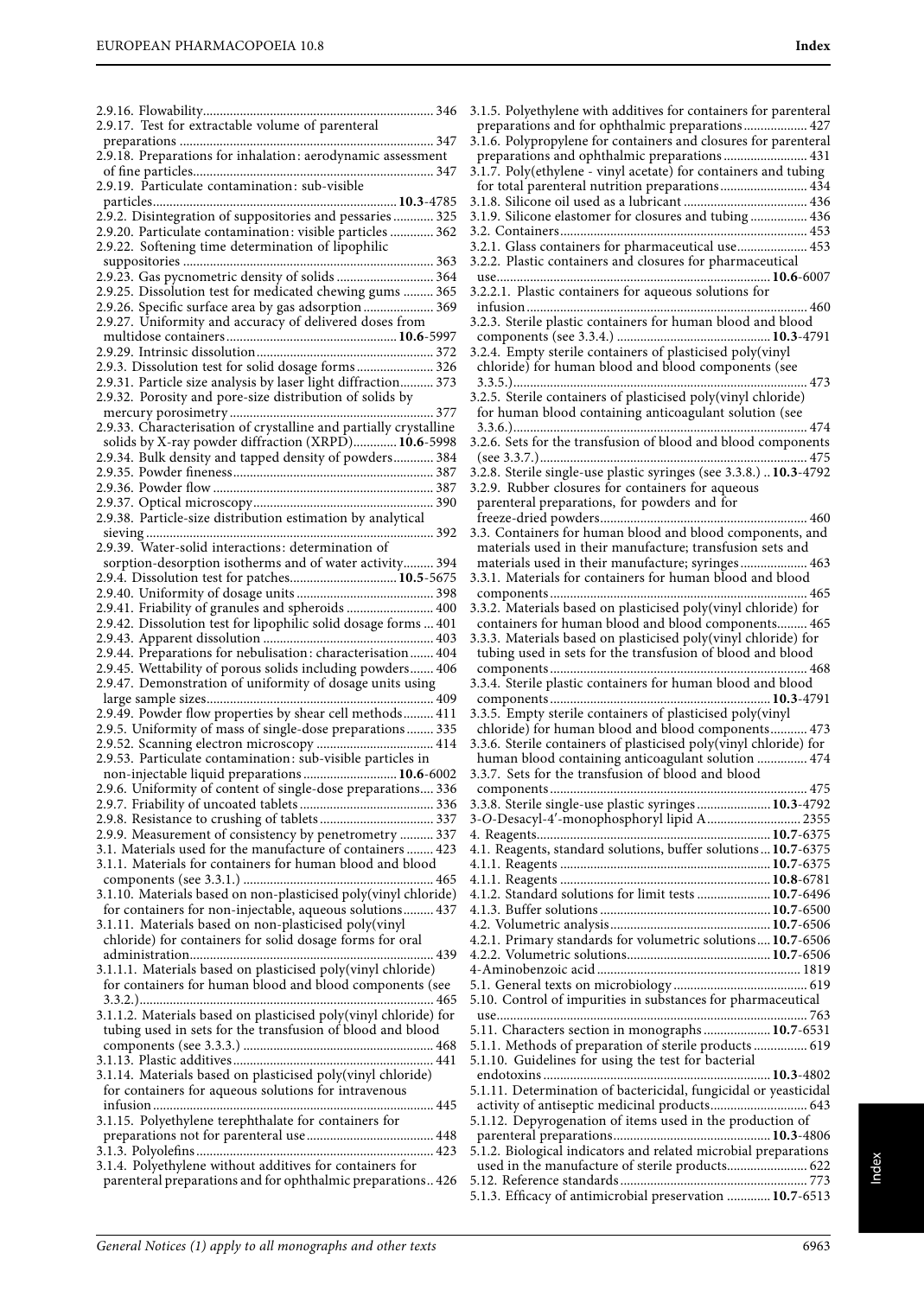| 5.14. Gene transfer medicinal products for human use  779                     | A                        |
|-------------------------------------------------------------------------------|--------------------------|
| 5.1.4. Microbiological quality of non-sterile pharmaceutical                  |                          |
|                                                                               | A                        |
| preparations and substances for pharmaceutical                                | A                        |
|                                                                               | A                        |
| 5.1.5. Application of the $F$ concepts to heat sterilisation                  | A                        |
|                                                                               | A                        |
| 5.15. Functionality-related characteristics of excipients 793                 |                          |
|                                                                               |                          |
| 5.1.6. Alternative methods for control of microbiological                     | Α                        |
|                                                                               | A                        |
|                                                                               | A                        |
| 5.17. Recommendations on methods for dosage forms                             | A                        |
|                                                                               | A                        |
|                                                                               |                          |
|                                                                               | A                        |
| 5.17.1. Recommendations on dissolution testing 801                            | $\overline{\phantom{a}}$ |
| 5.17.2. Recommendations on testing of particulate                             | A                        |
| contamination: visible particles 10.3-4809                                    | A                        |
| 5.18. Methods of pretreatment for preparing traditional                       | A                        |
| Chinese drugs: general information  10.5-5685                                 | A                        |
| 5.1.8. Microbiological quality of herbal medicinal products for               |                          |
|                                                                               | A                        |
| oral use and extracts used in their preparation 638                           | A                        |
| 5.19. Extemporaneous preparation of radiopharmaceuti-                         | A                        |
|                                                                               | A                        |
| 5.1.9. Guidelines for using the test for sterility 639                        | A                        |
| 5.2. General texts on biological products 647                                 | A                        |
|                                                                               |                          |
|                                                                               | A                        |
| 5.21. Chemometric methods applied to analytical data  819                     | $\beta$                  |
| 5.2.1. Terminology used in monographs on biological                           | A                        |
|                                                                               | A                        |
| 5.2.11. Carrier proteins for the production of conjugated                     | A                        |
|                                                                               | A                        |
| 5.2.12. Raw materials of biological origin for the production                 |                          |
|                                                                               | A                        |
| of cell-based and gene therapy medicinal products 675                         | A                        |
| 5.2.13. Healthy chicken flocks for the production of inactivated              | A                        |
|                                                                               | A                        |
| 5.2.14. Substitution of <i>in vivo</i> method(s) by <i>in vitro</i> method(s) | A                        |
|                                                                               | A                        |
| 5.2.2. Chicken flocks free from specified pathogens for the                   |                          |
|                                                                               | A                        |
| production and quality control of vaccines 647                                | A                        |
| 5.22. Names of herbal drugs used in traditional Chinese                       | A                        |
|                                                                               | A                        |
| 5.2.3. Cell substrates for the production of vaccines for human               | A                        |
|                                                                               | A                        |
| 5.23. Monographs on herbal drug extracts (information                         |                          |
|                                                                               | A                        |
|                                                                               | A                        |
| 5.2.4. Cell cultures for the production of vaccines for                       | А                        |
|                                                                               | A                        |
|                                                                               | A                        |
| 5.2.5. Management of extraneous agents in immunological                       | A                        |
|                                                                               | A                        |
| 5.25. Process analytical technology 10.4-5371                                 |                          |
|                                                                               | A                        |
| 5.2.6. Evaluation of safety of veterinary vaccines and                        | A                        |
|                                                                               | A                        |
| 5.2.7. Evaluation of efficacy of veterinary vaccines and                      | j                        |
|                                                                               | A                        |
| 5.2.8. Minimising the risk of transmitting animal spongiform                  | $\overline{A}$           |
| encephalopathy agents via human and veterinary medicinal                      | A                        |
|                                                                               |                          |
|                                                                               | A                        |
|                                                                               | A                        |
| 5.28. Multivariate statistical process control 10.4-5377                      |                          |
| 5.2.9. Evaluation of safety of each batch of immunosera for                   | A                        |
|                                                                               | A                        |
|                                                                               |                          |
| 5.3. Statistical analysis of results of biological assays and                 | A                        |
|                                                                               | A                        |
| 5.30. Monographs on essential oils (information                               | A                        |
|                                                                               | A                        |
|                                                                               | А                        |
|                                                                               | A                        |
|                                                                               | A                        |
|                                                                               |                          |
| 5.7. Table of physical characteristics of radionuclides                       | А                        |
| mentioned in the European Pharmacopoeia  745                                  | A                        |
| 5.8. Pharmacopoeial harmonisation  10.6-6017                                  | A<br>A                   |

| Absorption spectrophotometry, infrared (2.2.24.) 10.3-4753       |  |
|------------------------------------------------------------------|--|
| Absorption spectrophotometry, ultraviolet and visible            |  |
|                                                                  |  |
|                                                                  |  |
|                                                                  |  |
|                                                                  |  |
|                                                                  |  |
| Accuracy and uniformity of delivered doses from multidose        |  |
|                                                                  |  |
|                                                                  |  |
|                                                                  |  |
|                                                                  |  |
|                                                                  |  |
|                                                                  |  |
|                                                                  |  |
|                                                                  |  |
|                                                                  |  |
|                                                                  |  |
|                                                                  |  |
|                                                                  |  |
|                                                                  |  |
| Acetylene intermix (1 per cent) in nitrogen 1752                 |  |
|                                                                  |  |
|                                                                  |  |
|                                                                  |  |
|                                                                  |  |
|                                                                  |  |
| Acidum picrinicum for homoeopathic preparations  1698            |  |
| Acidum succinicum for homoeopathic preparations  1698            |  |
|                                                                  |  |
| Actinobacillosis vaccine (inactivated), porcine  1139            |  |
|                                                                  |  |
|                                                                  |  |
| Active substances - N-nitrosamines in (2.5.42.)  10.6-5979       |  |
|                                                                  |  |
|                                                                  |  |
|                                                                  |  |
| Adenovirus vaccine (inactivated), canine 1079                    |  |
| Adenovirus vaccine (live), canine 10.2-4637                      |  |
|                                                                  |  |
| Adonis vernalis for homoeopathic preparations  10.1-4369         |  |
|                                                                  |  |
|                                                                  |  |
| Adsorption, gas, specific surface area by (2.9.26.) 369          |  |
| Aerodynamic assessment of fine particles in preparations for     |  |
| Aflatoxin $B_1$ in herbal drugs, determination of (2.8.18.)  311 |  |
|                                                                  |  |
| Agaricus phalloides for homoeopathic preparations  1699          |  |
|                                                                  |  |
|                                                                  |  |
|                                                                  |  |
|                                                                  |  |
|                                                                  |  |
|                                                                  |  |
|                                                                  |  |
|                                                                  |  |
|                                                                  |  |
|                                                                  |  |
|                                                                  |  |
|                                                                  |  |
|                                                                  |  |
|                                                                  |  |
|                                                                  |  |
|                                                                  |  |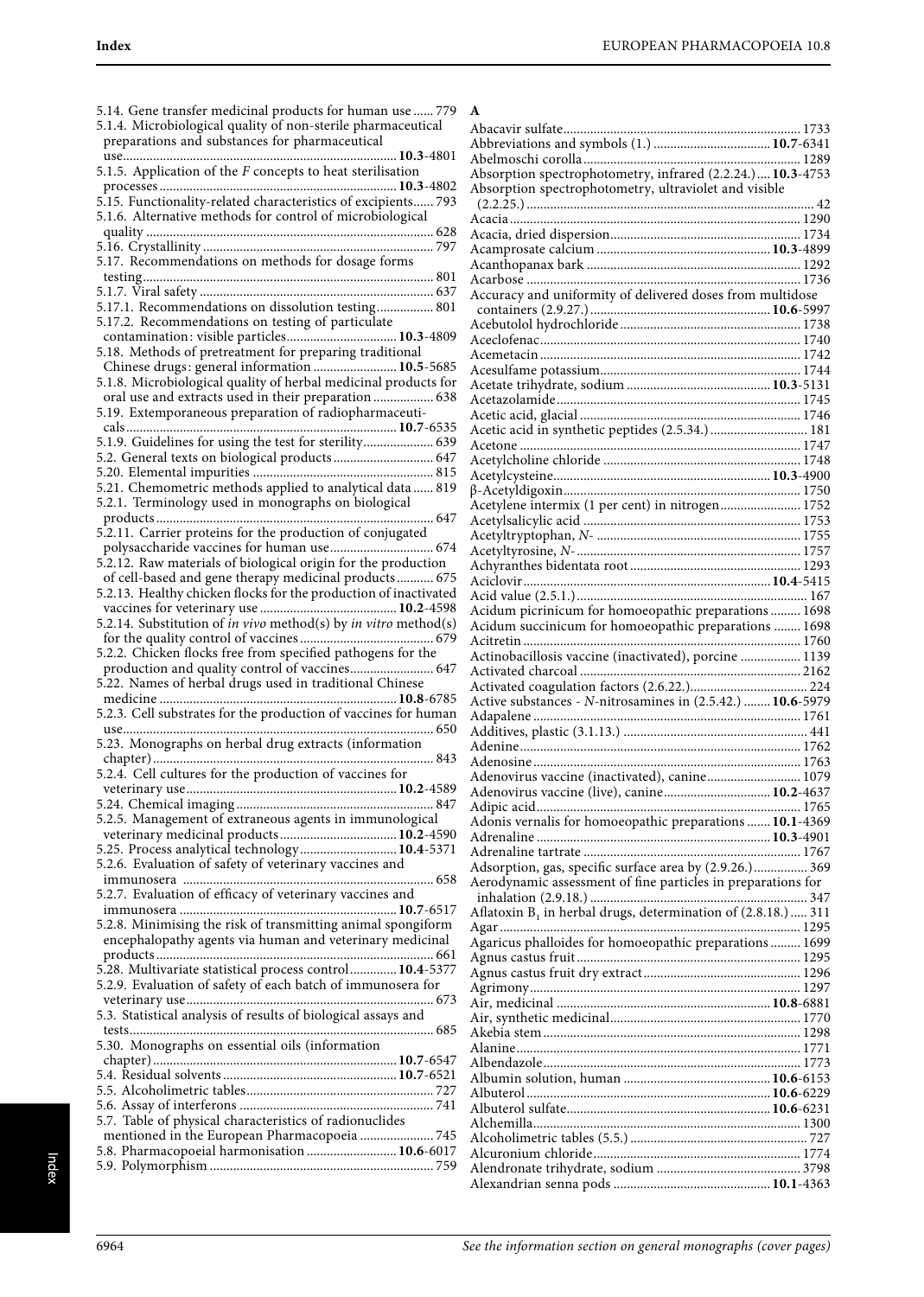| Alfentanil hydrochloride hydrate  10.3-4903                                                          | Ammonium carbonicum for homoeopathic prepara-                                                           |  |
|------------------------------------------------------------------------------------------------------|---------------------------------------------------------------------------------------------------------|--|
|                                                                                                      |                                                                                                         |  |
|                                                                                                      |                                                                                                         |  |
|                                                                                                      |                                                                                                         |  |
|                                                                                                      |                                                                                                         |  |
| Alkaline impurities in fatty oils (2.4.19.)  144<br>Alkaline-earth metals and magnesium (2.4.7.) 139 |                                                                                                         |  |
| Alkaloids, contaminant pyrrolizidine (2.8.26.) 10.6-5986                                             |                                                                                                         |  |
|                                                                                                      |                                                                                                         |  |
|                                                                                                      |                                                                                                         |  |
| Allergen products, animal epithelia and outgrowths for  1854                                         | Amperometric detection, direct, and pulsed electrochemical                                              |  |
| Allergen products, Hymenoptera venoms for 2908                                                       |                                                                                                         |  |
|                                                                                                      |                                                                                                         |  |
|                                                                                                      |                                                                                                         |  |
|                                                                                                      |                                                                                                         |  |
| Allium sativum for homoeopathic preparations  1701                                                   |                                                                                                         |  |
|                                                                                                      |                                                                                                         |  |
|                                                                                                      | Amprolium hydrochloride for veterinary use 10.3-4906                                                    |  |
|                                                                                                      | Anacardium for homoeopathic preparations 10.5-5749                                                      |  |
|                                                                                                      | Anaemia vaccine (live), chicken, infectious  10.2-4655                                                  |  |
|                                                                                                      |                                                                                                         |  |
|                                                                                                      |                                                                                                         |  |
|                                                                                                      | Analytical sieving, particle-size distribution estimation by                                            |  |
|                                                                                                      |                                                                                                         |  |
|                                                                                                      | Anamirta cocculus for homoeopathic preparations  1708                                                   |  |
|                                                                                                      |                                                                                                         |  |
|                                                                                                      |                                                                                                         |  |
|                                                                                                      | Anemarrhena asphodeloides rhizome  1307                                                                 |  |
|                                                                                                      |                                                                                                         |  |
|                                                                                                      |                                                                                                         |  |
|                                                                                                      |                                                                                                         |  |
|                                                                                                      |                                                                                                         |  |
| Alternative methods for control of microbiological quality                                           | Animal anti-T lymphocyte immunoglobulin for human                                                       |  |
|                                                                                                      |                                                                                                         |  |
|                                                                                                      | Animal epithelia and outgrowths for allergen products 1854                                              |  |
|                                                                                                      | Animal immunosera for human use  10.4-5385<br>Animal spongiform encephalopathies, products with risk of |  |
|                                                                                                      |                                                                                                         |  |
| Aluminium hydroxide, hydrated, for adsorption  1798                                                  | Animal spongiform encephalopathy agents, minimising the                                                 |  |
| Aluminium in adsorbed vaccines (2.5.13.) 171                                                         | risk of transmitting via human and veterinary medicinal                                                 |  |
|                                                                                                      |                                                                                                         |  |
|                                                                                                      |                                                                                                         |  |
|                                                                                                      |                                                                                                         |  |
| Aluminium phosphate, hydrated 10.4-5417                                                              |                                                                                                         |  |
|                                                                                                      |                                                                                                         |  |
|                                                                                                      | Anthrax spore vaccine (live) for veterinary use 1055                                                    |  |
|                                                                                                      | Anthrax vaccine for human use (adsorbed, prepared from                                                  |  |
|                                                                                                      |                                                                                                         |  |
|                                                                                                      | Anti-A and anti-B haemagglutinins (2.6.20.) 218                                                         |  |
|                                                                                                      | Antibiotics, microbiological assay of (2.7.2.)  262                                                     |  |
|                                                                                                      | Antibodies (anti-D) in human immunoglobulin, test for                                                   |  |
|                                                                                                      |                                                                                                         |  |
|                                                                                                      | Anticoagulant and preservative solutions for human blood                                                |  |
|                                                                                                      |                                                                                                         |  |
| Amiloride hydrochloride dihydrate  10.4-5417                                                         | Anticomplementary activity of immunoglobulin (2.6.17.) 216                                              |  |
|                                                                                                      | Anti-D antibodies in human immunoglobulin, test for                                                     |  |
|                                                                                                      |                                                                                                         |  |
|                                                                                                      | Anti-D immunoglobulin for intravenous administration,                                                   |  |
|                                                                                                      |                                                                                                         |  |
|                                                                                                      | Anti-D immunoglobulin, human  10.7-6661                                                                 |  |
| Aminosalicylate dihydrate, sodium 10.4-5561                                                          | Anti-D immunoglobulin, human, assay of (2.7.13.)  282                                                   |  |
|                                                                                                      | Antimicrobial preservation, efficacy of (5.1.3.)  10.7-6513                                             |  |
|                                                                                                      | Antiseptic medicinal products, determination of bactericidal,                                           |  |
|                                                                                                      | fungicidal or yeasticidal activity of (5.1.11.)  643                                                    |  |
|                                                                                                      |                                                                                                         |  |
|                                                                                                      | Anti-T lymphocyte immunoglobulin for human use,                                                         |  |
| Ammonio methacrylate copolymer (type A) 1830                                                         |                                                                                                         |  |
| Ammonio methacrylate copolymer (type B)  1831                                                        |                                                                                                         |  |
|                                                                                                      |                                                                                                         |  |

Index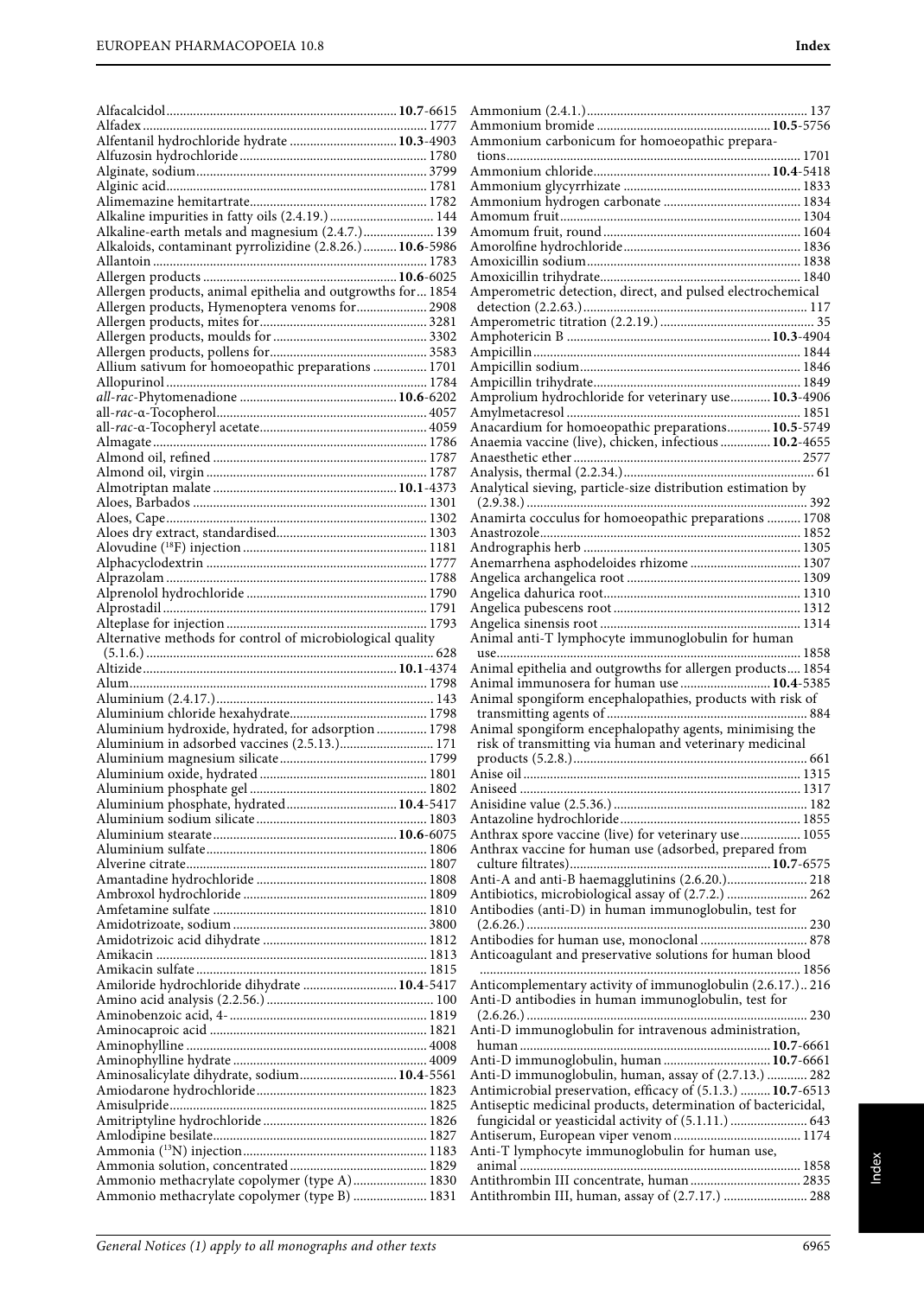| Apomorphine hydrochloride hemihydrate  1862                                                                                                                        |  |
|--------------------------------------------------------------------------------------------------------------------------------------------------------------------|--|
| Application of the $F$ concepts to heat sterilisation processes                                                                                                    |  |
|                                                                                                                                                                    |  |
| Aprotinin concentrated solution  10.8-6883                                                                                                                         |  |
|                                                                                                                                                                    |  |
|                                                                                                                                                                    |  |
|                                                                                                                                                                    |  |
| Aristolochic acids in herbal drugs, test for (2.8.21)  314                                                                                                         |  |
| Arsenicum album for homoeopathic preparations 1704                                                                                                                 |  |
| Arsenious trioxide for homoeopathic preparations 1704                                                                                                              |  |
|                                                                                                                                                                    |  |
|                                                                                                                                                                    |  |
| Ash insoluble in hydrochloric acid (2.8.1.)  305                                                                                                                   |  |
|                                                                                                                                                                    |  |
| Assay of 1,8-cineole in essential oils (2.8.11.)  307                                                                                                              |  |
| Assay of diphtheria vaccine (adsorbed) (2.7.6.) 269<br>Assay of heparin in coagulation factors (2.7.12.)  281                                                      |  |
| Assay of hepatitis A vaccine (2.7.14.)  10.3-4781<br>Assay of hepatitis B vaccine (rDNA) (2.7.15.) 285                                                             |  |
| Assay of human a-1-proteinase inhibitor (2.7.32.)  300<br>Assay of human anti-D immunoglobulin (2.7.13.)  282                                                      |  |
| Assay of human C1-esterase inhibitor (2.7.34.) 301<br>Assay of human coagulation factor II (2.7.18.) 288                                                           |  |
| Assay of human coagulation factor IX (2.7.11.)  281<br>Assay of human coagulation factor VII (2.7.10.) 280<br>Assay of human coagulation factor VIII (2.7.4.)  268 |  |
| Assay of human coagulation factor X (2.7.19.)  289<br>Assay of human coagulation factor XI (2.7.22.)  291<br>Assay of human plasmin inhibitor (2.7.25.) 295        |  |
|                                                                                                                                                                    |  |
| Assay of human von Willebrand factor (2.7.21.) 290<br>Assay of pertussis vaccine (acellular) (2.7.16.) 286                                                         |  |
| Assay of pertussis vaccine (whole cell) (2.7.7.) 274<br>Assay of poliomyelitis vaccine (inactivated), in vivo                                                      |  |
| Assay of tetanus vaccine (adsorbed) (2.7.8.)  275                                                                                                                  |  |
|                                                                                                                                                                    |  |
| Atomic emission spectrometry, inductively coupled plasma-                                                                                                          |  |
|                                                                                                                                                                    |  |

| Aujeszky's disease vaccine (inactivated) for pigs  10.2-4619         |                   |
|----------------------------------------------------------------------|-------------------|
| Aujeszky's disease vaccine (live) for pigs for parenteral            |                   |
|                                                                      |                   |
|                                                                      |                   |
| Aurum chloratum natronatum for homoeopathic                          |                   |
|                                                                      |                   |
| Automatic rolling ball and falling ball viscometer methods           |                   |
|                                                                      |                   |
| Avian infectious bronchitis vaccine (inactivated) 10.2-4622          |                   |
| Avian infectious bronchitis vaccine (live) 10.5-5717                 |                   |
| Avian infectious bursal disease vaccine (inactivated)  10.2-<br>4625 |                   |
| Avian infectious bursal disease vaccine (live) 10.2-4627             |                   |
| Avian infectious encephalomyelitis vaccine (live) 10.2-4628          |                   |
| Avian infectious laryngotracheitis vaccine (live) 10.2-4630          |                   |
| Avian paramyxovirus 1 (Newcastle disease) vaccine                    |                   |
|                                                                      |                   |
| Avian paramyxovirus 1 (Newcastle disease) vaccine                    |                   |
| .                                                                    | <b>10.2</b> -4661 |
| Avian paramyxovirus 3 vaccine (inactivated) for                      |                   |
| turkeys<br>10.2-4631                                                 |                   |
| Avian tuberculin purified protein derivative 4119                    |                   |
| Avian viral tenosynovitis vaccine (live)  10.2-4632                  |                   |
|                                                                      |                   |
|                                                                      |                   |
|                                                                      |                   |
|                                                                      |                   |

### **B**

| B19 virus (B19V), validation of nucleic acid amplification<br>techniques for the quantification of B19V DNA in plasma |
|-----------------------------------------------------------------------------------------------------------------------|
|                                                                                                                       |
|                                                                                                                       |
|                                                                                                                       |
|                                                                                                                       |
|                                                                                                                       |
|                                                                                                                       |
| Bacterial endotoxins, guidelines for using the test for                                                               |
|                                                                                                                       |
| Bacterial endotoxins using recombinant factor C, test for                                                             |
|                                                                                                                       |
| Bactericidal, fungicidal or yeasticidal activity of antiseptic                                                        |
| medicinal products, determination of (5.1.11.)  643                                                                   |
|                                                                                                                       |
| Balances for analytical purposes (2.1.7.)  10.7-6353                                                                  |
|                                                                                                                       |
|                                                                                                                       |
|                                                                                                                       |
| Barium chloratum for homoeopathic preparations 1705                                                                   |
| Barium chloride dihydrate for homoeopathic                                                                            |
|                                                                                                                       |
|                                                                                                                       |
| Basic butylated methacrylate copolymer 1925                                                                           |
|                                                                                                                       |
|                                                                                                                       |
|                                                                                                                       |
|                                                                                                                       |
| Beclometasone dipropionate monohydrate 1929                                                                           |
|                                                                                                                       |
|                                                                                                                       |
|                                                                                                                       |
| Belladonna for homoeopathic preparations 1705                                                                         |
|                                                                                                                       |
| Belladonna leaf dry extract, standardised  1337                                                                       |
|                                                                                                                       |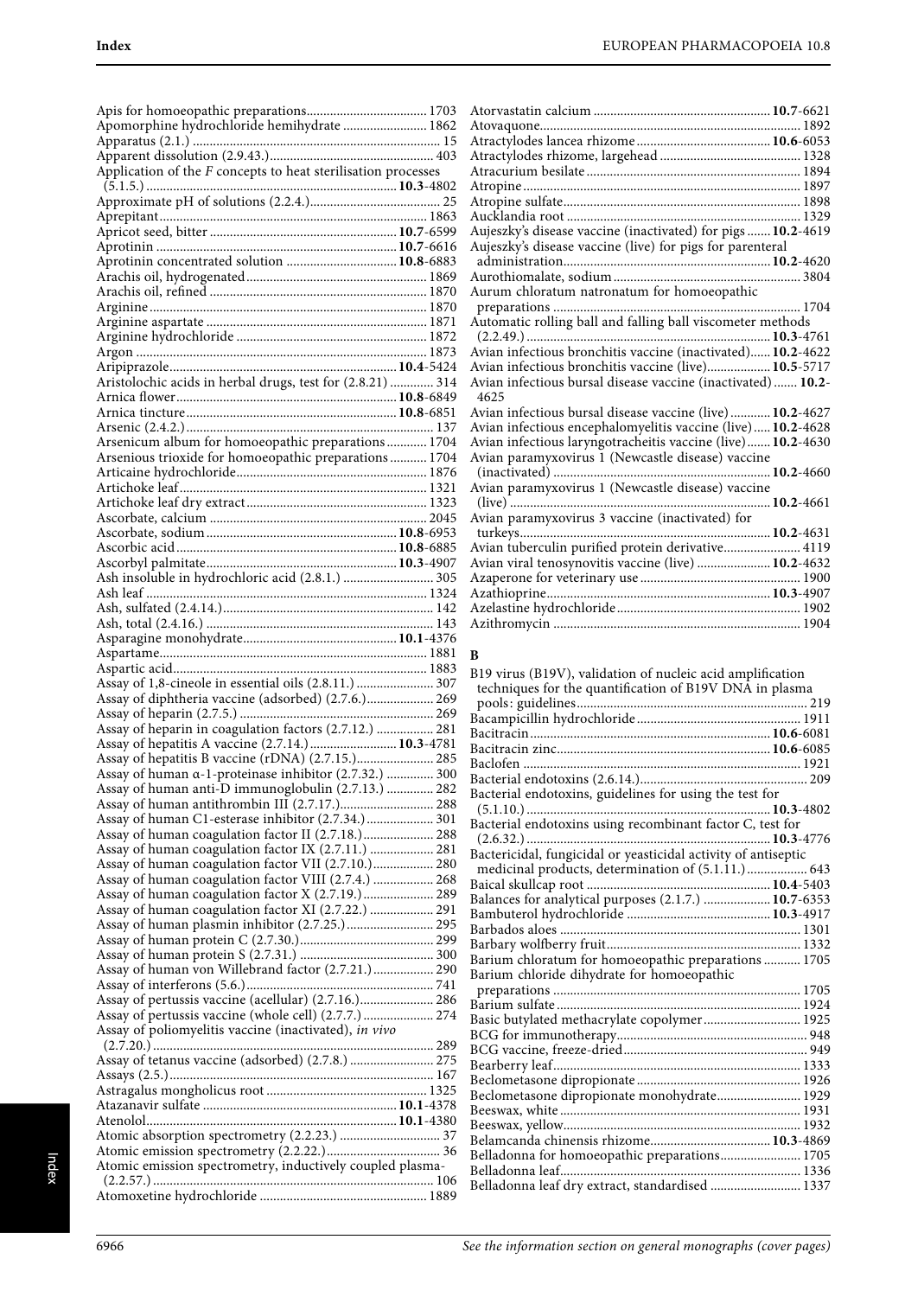| Belladonna leaf tincture, standardised 1338                      |  |
|------------------------------------------------------------------|--|
|                                                                  |  |
|                                                                  |  |
|                                                                  |  |
|                                                                  |  |
|                                                                  |  |
|                                                                  |  |
|                                                                  |  |
| Benzalkonium chloride solution 10.4-5434                         |  |
|                                                                  |  |
| Benzathine benzylpenicillin tetrahydrate 1951                    |  |
|                                                                  |  |
|                                                                  |  |
| Benzathine phenoxymethylpenicillin tetrahydrate  3531            |  |
|                                                                  |  |
| Benzenesulfonate (methyl, ethyl and isopropyl) in active         |  |
|                                                                  |  |
|                                                                  |  |
|                                                                  |  |
|                                                                  |  |
|                                                                  |  |
|                                                                  |  |
|                                                                  |  |
|                                                                  |  |
|                                                                  |  |
|                                                                  |  |
|                                                                  |  |
|                                                                  |  |
|                                                                  |  |
|                                                                  |  |
| Benzylpenicillin (benzathine) tetrahydrate 1951                  |  |
|                                                                  |  |
|                                                                  |  |
| Benzylpenicillin (procaine) monohydrate 10.4-5436                |  |
|                                                                  |  |
|                                                                  |  |
|                                                                  |  |
| Betacyclodextrin, poly(hydroxypropyl) ether 2901                 |  |
| Betacyclodextrin, sodium 4-sulfonatobutyl ether  10.3-5143       |  |
|                                                                  |  |
|                                                                  |  |
|                                                                  |  |
|                                                                  |  |
|                                                                  |  |
|                                                                  |  |
|                                                                  |  |
|                                                                  |  |
|                                                                  |  |
| Betamethasone sodium phosphate 10.5-5769                         |  |
|                                                                  |  |
|                                                                  |  |
| Betiatide for radiopharmaceutical preparations 10.8-6839         |  |
|                                                                  |  |
|                                                                  |  |
|                                                                  |  |
|                                                                  |  |
|                                                                  |  |
| Bilberry fruit dry extract, fresh, refined and standardised 1442 |  |
|                                                                  |  |
|                                                                  |  |
|                                                                  |  |
| Biological assays and tests, statistical analysis of results of  |  |
|                                                                  |  |
| Biological indicators and related microbial preparations used    |  |
| in the manufacture of sterile products (5.1.2.)  622             |  |
| Biological products, general texts on (5.2.)  647                |  |
|                                                                  |  |
| Biological products, terminology used in monographs on           |  |
|                                                                  |  |
|                                                                  |  |
| Biotherapeutic products for human use, live  876                 |  |
| Biotherapeutic products (live), microbiological examination of   |  |
| (tests for enumeration of microbial contaminants) (2.6.36.)      |  |
|                                                                  |  |
| Biotherapeutic products (live), microbiological examination      |  |
|                                                                  |  |
| of (tests for specified micro-organisms) (2.6.38.) 255           |  |
|                                                                  |  |
|                                                                  |  |
|                                                                  |  |
|                                                                  |  |
|                                                                  |  |
|                                                                  |  |

Bismuth subnitrate, heavy ..................................................... 1985 Bismuth subsalicylate............................................................. 1986 Bisoprolol fumarate ................................................................ 1986 Bistort rhizome ....................................................................... 1347 Bitter apricot seed..........................................................**10.7**-6599 Bitter fennel ............................................................................. 1433 Bitter-fennel fruit oil .............................................................. 1348 Bitter-fennel herb oil .............................................................. 1350 Bitterness value (2.8.15.).......................................................... 310

Index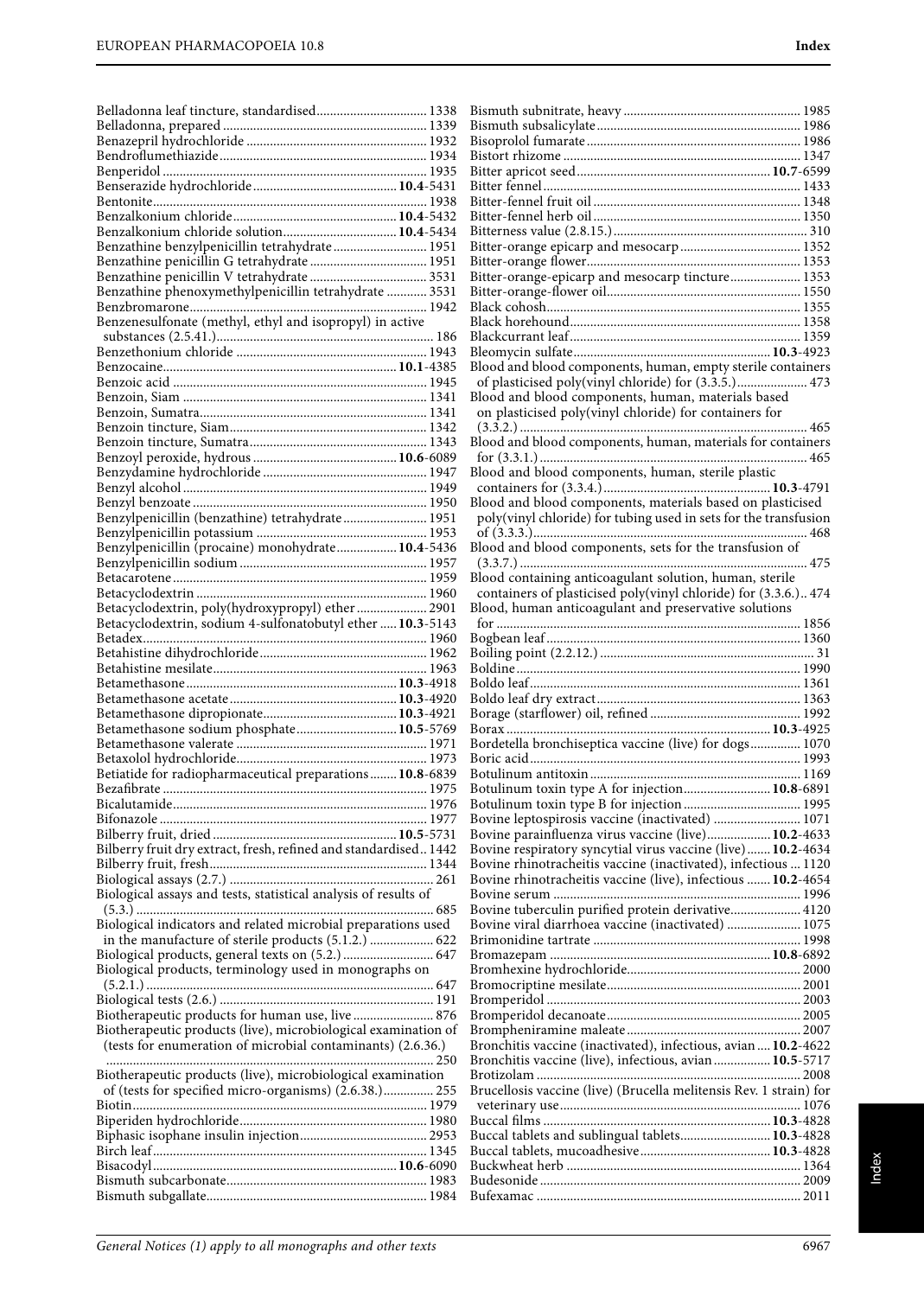| Bulk density and tapped density of powders (2.9.34.)  384  |  |
|------------------------------------------------------------|--|
|                                                            |  |
|                                                            |  |
|                                                            |  |
|                                                            |  |
|                                                            |  |
| Bursal disease vaccine (inactivated), infectious,          |  |
|                                                            |  |
| Bursal disease vaccine (live), infectious, avian 10.2-4627 |  |
|                                                            |  |
|                                                            |  |
|                                                            |  |
|                                                            |  |
|                                                            |  |
| Butylated methacrylate copolymer, basic 1925               |  |
|                                                            |  |
|                                                            |  |
|                                                            |  |

# **C**

| Cadmium sulfate hydrate for homoeopathic prepara-          |  |
|------------------------------------------------------------|--|
|                                                            |  |
|                                                            |  |
|                                                            |  |
|                                                            |  |
|                                                            |  |
|                                                            |  |
|                                                            |  |
|                                                            |  |
|                                                            |  |
|                                                            |  |
|                                                            |  |
|                                                            |  |
|                                                            |  |
|                                                            |  |
|                                                            |  |
|                                                            |  |
|                                                            |  |
|                                                            |  |
|                                                            |  |
| Calcium fluoratum for homoeopathic preparations  1707      |  |
|                                                            |  |
|                                                            |  |
|                                                            |  |
|                                                            |  |
|                                                            |  |
|                                                            |  |
|                                                            |  |
|                                                            |  |
|                                                            |  |
|                                                            |  |
| Calcium iodatum for homoeopathic preparations 1708         |  |
| Calcium iodide tetrahydrate for homoeopathic               |  |
|                                                            |  |
|                                                            |  |
|                                                            |  |
|                                                            |  |
|                                                            |  |
|                                                            |  |
|                                                            |  |
|                                                            |  |
|                                                            |  |
|                                                            |  |
|                                                            |  |
|                                                            |  |
|                                                            |  |
|                                                            |  |
| Calf coronavirus diarrhoea vaccine (inactivated) 10.2-4635 |  |
| Calf rotavirus diarrhoea vaccine (inactivated) 10.2-4636   |  |
| Calicivirosis vaccine (inactivated), feline  1106          |  |
|                                                            |  |

| Calicivirosis vaccine (live), feline  10.2-4650                                                           |  |
|-----------------------------------------------------------------------------------------------------------|--|
|                                                                                                           |  |
|                                                                                                           |  |
|                                                                                                           |  |
| Canine adenovirus vaccine (inactivated) 1079<br>Canine adenovirus vaccine (live) 10.2-4637                |  |
| Canine distemper vaccine (live)  10.2-4639                                                                |  |
| Canine leptospirosis vaccine (inactivated)  1082                                                          |  |
| Canine parainfluenza virus vaccine (live)  10.2-4640                                                      |  |
| Canine parvovirosis vaccine (inactivated) 1085                                                            |  |
| Canine parvovirosis vaccine (live) 10.5-5718                                                              |  |
|                                                                                                           |  |
|                                                                                                           |  |
|                                                                                                           |  |
|                                                                                                           |  |
|                                                                                                           |  |
|                                                                                                           |  |
|                                                                                                           |  |
|                                                                                                           |  |
|                                                                                                           |  |
| Capsicum oleoresin, refined and standardised  1373                                                        |  |
|                                                                                                           |  |
|                                                                                                           |  |
| Capsules and tablets, disintegration of (2.9.1.)  10.6-5995                                               |  |
|                                                                                                           |  |
|                                                                                                           |  |
|                                                                                                           |  |
|                                                                                                           |  |
|                                                                                                           |  |
|                                                                                                           |  |
|                                                                                                           |  |
|                                                                                                           |  |
|                                                                                                           |  |
|                                                                                                           |  |
|                                                                                                           |  |
|                                                                                                           |  |
|                                                                                                           |  |
|                                                                                                           |  |
|                                                                                                           |  |
|                                                                                                           |  |
|                                                                                                           |  |
|                                                                                                           |  |
|                                                                                                           |  |
|                                                                                                           |  |
|                                                                                                           |  |
|                                                                                                           |  |
| Carbon monoxide intermix (5 per cent) in nitrogen  2089                                                   |  |
|                                                                                                           |  |
|                                                                                                           |  |
|                                                                                                           |  |
|                                                                                                           |  |
|                                                                                                           |  |
| Carboxymethylcellulose sodium, cross-linked  10.6-6113                                                    |  |
| Carboxymethylcellulose sodium, low-substituted 2094                                                       |  |
|                                                                                                           |  |
|                                                                                                           |  |
|                                                                                                           |  |
| Carmellose sodium and microcrystalline cellulose 3269                                                     |  |
|                                                                                                           |  |
|                                                                                                           |  |
|                                                                                                           |  |
|                                                                                                           |  |
|                                                                                                           |  |
| Carrier proteins for the production of conjugated<br>polysaccharide vaccines for human use (5.2.11.)  674 |  |
|                                                                                                           |  |
|                                                                                                           |  |
|                                                                                                           |  |
|                                                                                                           |  |
|                                                                                                           |  |
|                                                                                                           |  |
|                                                                                                           |  |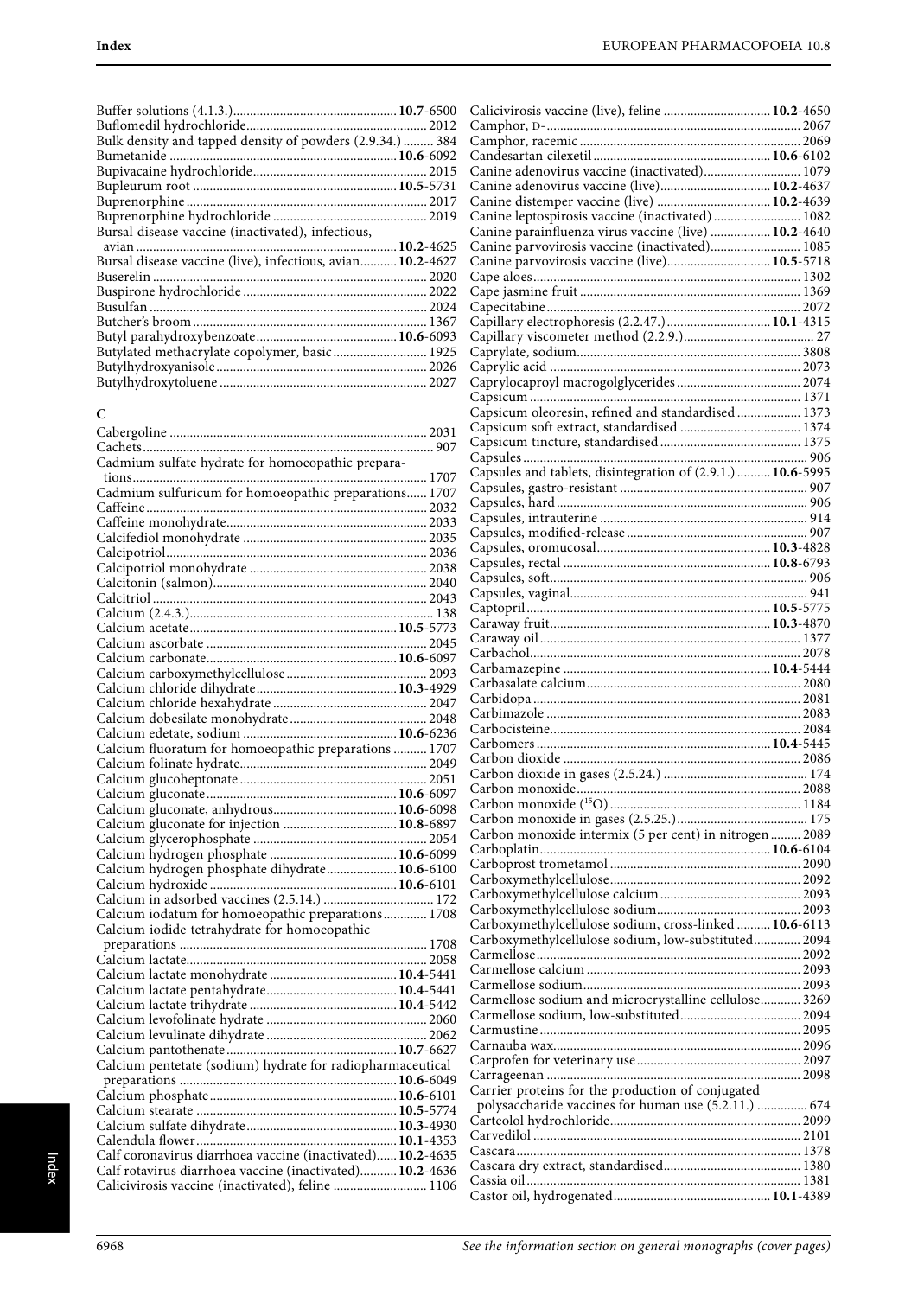| Catgut, sterile, in distributor for veterinary use  1281         |  |
|------------------------------------------------------------------|--|
| CD34/CD45+ cells in haematopoietic products, numeration          |  |
|                                                                  |  |
|                                                                  |  |
|                                                                  |  |
|                                                                  |  |
|                                                                  |  |
|                                                                  |  |
|                                                                  |  |
|                                                                  |  |
|                                                                  |  |
|                                                                  |  |
| Cefepime dihydrochloride monohydrate  2117                       |  |
|                                                                  |  |
|                                                                  |  |
|                                                                  |  |
|                                                                  |  |
|                                                                  |  |
|                                                                  |  |
|                                                                  |  |
|                                                                  |  |
| Ceftazidime pentahydrate with sodium carbonate for               |  |
|                                                                  |  |
|                                                                  |  |
|                                                                  |  |
|                                                                  |  |
|                                                                  |  |
|                                                                  |  |
|                                                                  |  |
|                                                                  |  |
| Cell count and viability, nucleated (2.7.29.) 297                |  |
|                                                                  |  |
|                                                                  |  |
| Cell substrates for the production of vaccines for human use     |  |
|                                                                  |  |
|                                                                  |  |
|                                                                  |  |
| Cell-based and gene therapy medicinal products, raw materials    |  |
| of biological origin for the production of (5.2.12.)  675        |  |
| Cell-based preparations, microbiological examination of          |  |
|                                                                  |  |
|                                                                  |  |
|                                                                  |  |
|                                                                  |  |
|                                                                  |  |
|                                                                  |  |
| Cellulose (microcrystalline) and carmellose sodium 3269          |  |
|                                                                  |  |
|                                                                  |  |
|                                                                  |  |
|                                                                  |  |
|                                                                  |  |
| Cetostearyl alcohol (type A), emulsifying  2156                  |  |
| Cetostearyl alcohol (type B), emulsifying 2157                   |  |
|                                                                  |  |
|                                                                  |  |
|                                                                  |  |
|                                                                  |  |
|                                                                  |  |
|                                                                  |  |
|                                                                  |  |
|                                                                  |  |
|                                                                  |  |
| CFC assay for human haematopoietic progenitor cells              |  |
|                                                                  |  |
|                                                                  |  |
|                                                                  |  |
| Characterisation of crystalline and partially crystalline solids |  |
| by X-ray powder diffraction (XRPD) (2.9.33.)  10.6-5998          |  |
| Characterisation of crystalline solids by microcalorimetry and   |  |
|                                                                  |  |
| Characterisation of preparations for nebulisation (2.9.44.) 404  |  |
| Characters section in monographs (5.11.)  10.7-6531              |  |

| Chemical precursors for radiopharmaceutical                                                      |  |
|--------------------------------------------------------------------------------------------------|--|
| Chemometric methods applied to analytical data (5.21.)  819                                      |  |
|                                                                                                  |  |
|                                                                                                  |  |
| Chewing gums, medicated, dissolution test for (2.9.25.) 365                                      |  |
| Chicken anaemia vaccine (live), infectious  10.2-4655                                            |  |
| Chicken flocks free from specified pathogens for the                                             |  |
| production and quality control of vaccines (5.2.2.)  647                                         |  |
|                                                                                                  |  |
|                                                                                                  |  |
| Chlamydiosis vaccine (inactivated), feline  1108                                                 |  |
|                                                                                                  |  |
|                                                                                                  |  |
|                                                                                                  |  |
|                                                                                                  |  |
|                                                                                                  |  |
|                                                                                                  |  |
|                                                                                                  |  |
|                                                                                                  |  |
|                                                                                                  |  |
|                                                                                                  |  |
|                                                                                                  |  |
|                                                                                                  |  |
|                                                                                                  |  |
|                                                                                                  |  |
| Chlorpromazine hydrochloride  10.4-5454                                                          |  |
|                                                                                                  |  |
| Chlortetracycline hydrochloride 10.1-4390                                                        |  |
|                                                                                                  |  |
| Cholecalciferol concentrate (oily form) 10.6-6110                                                |  |
| Cholecalciferol concentrate (powder form)  10.8-6898                                             |  |
|                                                                                                  |  |
|                                                                                                  |  |
| Cholesterol in oils rich in omega-3 acids, total (2.4.32.)  163                                  |  |
|                                                                                                  |  |
|                                                                                                  |  |
| Chromatographic separation techniques (2.2.46.)  80                                              |  |
|                                                                                                  |  |
|                                                                                                  |  |
| Chromatography, size-exclusion (2.2.30.)  51<br>Chromatography, supercritical fluid (2.2.45.) 80 |  |
|                                                                                                  |  |
|                                                                                                  |  |
|                                                                                                  |  |
|                                                                                                  |  |
|                                                                                                  |  |
|                                                                                                  |  |
|                                                                                                  |  |
|                                                                                                  |  |
|                                                                                                  |  |
|                                                                                                  |  |
| Cinchona liquid extract, standardised  1389                                                      |  |
| Cineole in essential oils, 1,8-, assay of (2.8.11.)  307                                         |  |
|                                                                                                  |  |
|                                                                                                  |  |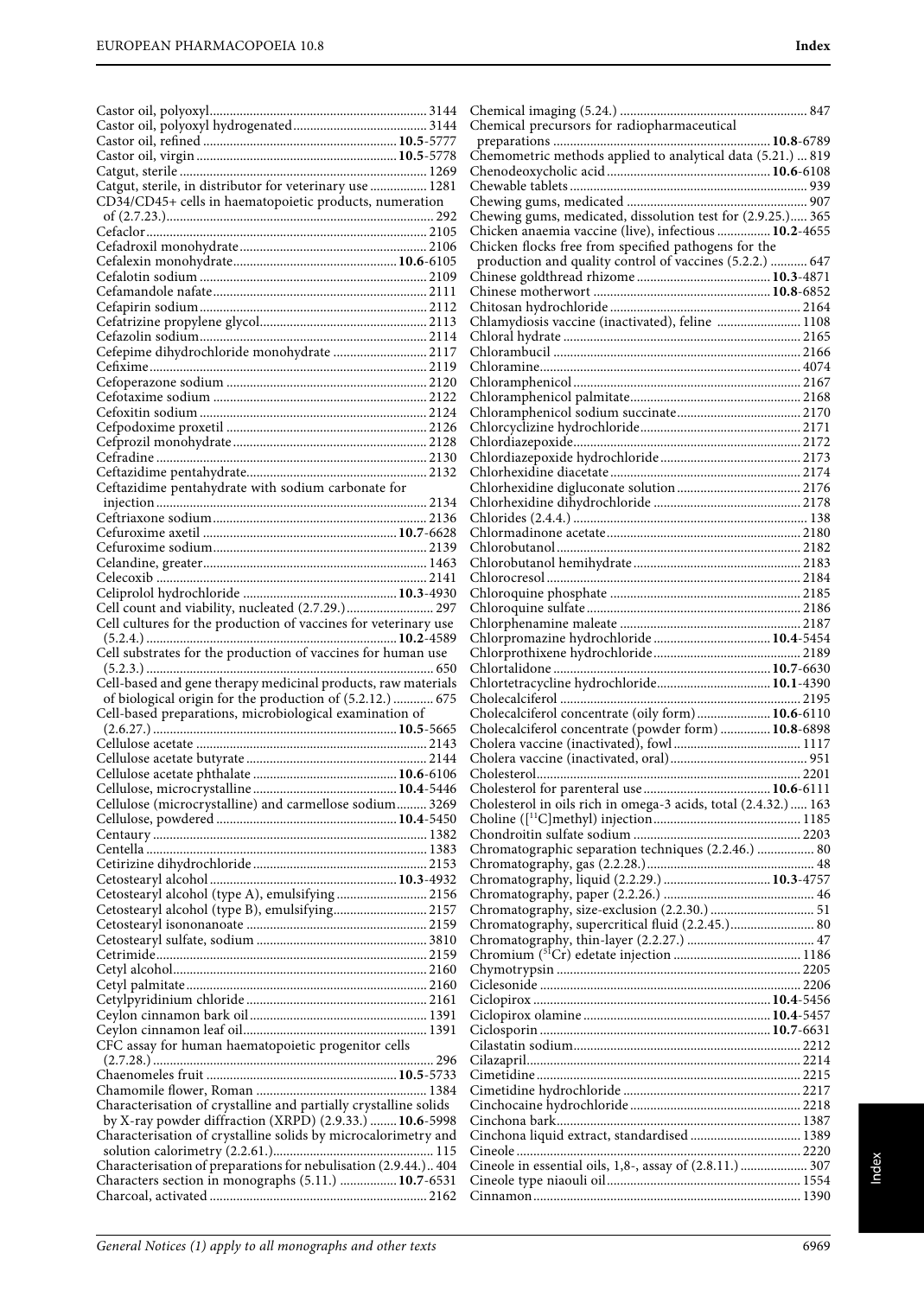| Clarity and degree of opalescence of liquids (2.2.1.) 21     |  |
|--------------------------------------------------------------|--|
|                                                              |  |
| Classical swine-fever vaccine (live, prepared in cell        |  |
|                                                              |  |
|                                                              |  |
|                                                              |  |
|                                                              |  |
|                                                              |  |
|                                                              |  |
|                                                              |  |
|                                                              |  |
|                                                              |  |
|                                                              |  |
|                                                              |  |
|                                                              |  |
|                                                              |  |
|                                                              |  |
|                                                              |  |
|                                                              |  |
|                                                              |  |
|                                                              |  |
|                                                              |  |
|                                                              |  |
|                                                              |  |
|                                                              |  |
|                                                              |  |
|                                                              |  |
|                                                              |  |
|                                                              |  |
|                                                              |  |
|                                                              |  |
|                                                              |  |
|                                                              |  |
|                                                              |  |
| Clorazepate, dipotassium monohydrate  10.6-6124              |  |
| Closantel sodium dihydrate for veterinary use 2272           |  |
|                                                              |  |
| Clostridium botulinum vaccine for veterinary use  1087       |  |
| Clostridium chauvoei vaccine for veterinary use  1088        |  |
| Clostridium novyi (type B) vaccine for veterinary            |  |
|                                                              |  |
|                                                              |  |
| Clostridium perfringens vaccine for veterinary use10.8-6832  |  |
| Clostridium septicum vaccine for veterinary use 10.8-6834    |  |
| Closures and containers for parenteral preparations and      |  |
| ophthalmic preparations, polypropylene for (3.1.6.)  431     |  |
|                                                              |  |
| Closures and containers for pharmaceutical use, plastic      |  |
|                                                              |  |
| Closures and tubing, silicone elastomer for (3.1.9.) 436     |  |
| Closures for containers for aqueous parenteral preparations, |  |
|                                                              |  |
| for powders and for freeze-dried powders, rubber             |  |
|                                                              |  |
|                                                              |  |
|                                                              |  |
|                                                              |  |
|                                                              |  |
|                                                              |  |
|                                                              |  |
| Coagulation factor II, human, assay of (2.7.18.) 288         |  |
|                                                              |  |
|                                                              |  |
| Coagulation factor IX, human, assay of (2.7.11.)  281        |  |
| Coagulation factor IX (rDNA) concentrated solution,          |  |
|                                                              |  |
|                                                              |  |
| Coagulation factor IX (rDNA) powder for solution for         |  |
|                                                              |  |
| Coagulation factor VII, human, assay of (2.7.10.) 280        |  |

| Coagulation factor VIIa (rDNA) concentrated solution,                                                                                                                                                                                                                                                                                                                                                                                                             |  |
|-------------------------------------------------------------------------------------------------------------------------------------------------------------------------------------------------------------------------------------------------------------------------------------------------------------------------------------------------------------------------------------------------------------------------------------------------------------------|--|
|                                                                                                                                                                                                                                                                                                                                                                                                                                                                   |  |
| Coagulation factor VIII, human, assay of (2.7.4.)  268                                                                                                                                                                                                                                                                                                                                                                                                            |  |
| Coagulation factor VIII (rDNA), human  2845                                                                                                                                                                                                                                                                                                                                                                                                                       |  |
|                                                                                                                                                                                                                                                                                                                                                                                                                                                                   |  |
|                                                                                                                                                                                                                                                                                                                                                                                                                                                                   |  |
| Coagulation factor XI, human, assay of (2.7.22.)  291                                                                                                                                                                                                                                                                                                                                                                                                             |  |
|                                                                                                                                                                                                                                                                                                                                                                                                                                                                   |  |
| Coagulation factors, assay of heparin (2.7.12.) 281                                                                                                                                                                                                                                                                                                                                                                                                               |  |
|                                                                                                                                                                                                                                                                                                                                                                                                                                                                   |  |
|                                                                                                                                                                                                                                                                                                                                                                                                                                                                   |  |
|                                                                                                                                                                                                                                                                                                                                                                                                                                                                   |  |
| Coccidiosis vaccine (live) for chickens  10.2-4642                                                                                                                                                                                                                                                                                                                                                                                                                |  |
| Cocculus for homoeopathic preparations  1708                                                                                                                                                                                                                                                                                                                                                                                                                      |  |
|                                                                                                                                                                                                                                                                                                                                                                                                                                                                   |  |
|                                                                                                                                                                                                                                                                                                                                                                                                                                                                   |  |
| Codeine hydrochloride dihydrate 10.5-5786                                                                                                                                                                                                                                                                                                                                                                                                                         |  |
|                                                                                                                                                                                                                                                                                                                                                                                                                                                                   |  |
| Codeine phosphate hemihydrate 10.5-5790                                                                                                                                                                                                                                                                                                                                                                                                                           |  |
| Codeine phosphate sesquihydrate 10.5-5792                                                                                                                                                                                                                                                                                                                                                                                                                         |  |
|                                                                                                                                                                                                                                                                                                                                                                                                                                                                   |  |
|                                                                                                                                                                                                                                                                                                                                                                                                                                                                   |  |
|                                                                                                                                                                                                                                                                                                                                                                                                                                                                   |  |
|                                                                                                                                                                                                                                                                                                                                                                                                                                                                   |  |
|                                                                                                                                                                                                                                                                                                                                                                                                                                                                   |  |
|                                                                                                                                                                                                                                                                                                                                                                                                                                                                   |  |
|                                                                                                                                                                                                                                                                                                                                                                                                                                                                   |  |
| Cold-water vibriosis vaccine (inactivated) for salmonids 1163                                                                                                                                                                                                                                                                                                                                                                                                     |  |
|                                                                                                                                                                                                                                                                                                                                                                                                                                                                   |  |
| Colibacillosis vaccine (inactivated), neonatal piglet  1132                                                                                                                                                                                                                                                                                                                                                                                                       |  |
| Colibacillosis vaccine (inactivated), neonatal ruminant 1133                                                                                                                                                                                                                                                                                                                                                                                                      |  |
|                                                                                                                                                                                                                                                                                                                                                                                                                                                                   |  |
|                                                                                                                                                                                                                                                                                                                                                                                                                                                                   |  |
|                                                                                                                                                                                                                                                                                                                                                                                                                                                                   |  |
|                                                                                                                                                                                                                                                                                                                                                                                                                                                                   |  |
|                                                                                                                                                                                                                                                                                                                                                                                                                                                                   |  |
| Colony-forming cell assay for human haematopoietic                                                                                                                                                                                                                                                                                                                                                                                                                |  |
|                                                                                                                                                                                                                                                                                                                                                                                                                                                                   |  |
|                                                                                                                                                                                                                                                                                                                                                                                                                                                                   |  |
|                                                                                                                                                                                                                                                                                                                                                                                                                                                                   |  |
|                                                                                                                                                                                                                                                                                                                                                                                                                                                                   |  |
| Common stinging nettle for homoeopathic preparations 1728                                                                                                                                                                                                                                                                                                                                                                                                         |  |
| Comparative table of porosity of sintered-glass filters                                                                                                                                                                                                                                                                                                                                                                                                           |  |
|                                                                                                                                                                                                                                                                                                                                                                                                                                                                   |  |
|                                                                                                                                                                                                                                                                                                                                                                                                                                                                   |  |
| Composition of fatty acids by gas chromatography                                                                                                                                                                                                                                                                                                                                                                                                                  |  |
| Composition of fatty acids in oils rich in omega-3 acids                                                                                                                                                                                                                                                                                                                                                                                                          |  |
|                                                                                                                                                                                                                                                                                                                                                                                                                                                                   |  |
|                                                                                                                                                                                                                                                                                                                                                                                                                                                                   |  |
|                                                                                                                                                                                                                                                                                                                                                                                                                                                                   |  |
|                                                                                                                                                                                                                                                                                                                                                                                                                                                                   |  |
| Concentrated solutions for haemodialysis  2798                                                                                                                                                                                                                                                                                                                                                                                                                    |  |
|                                                                                                                                                                                                                                                                                                                                                                                                                                                                   |  |
|                                                                                                                                                                                                                                                                                                                                                                                                                                                                   |  |
|                                                                                                                                                                                                                                                                                                                                                                                                                                                                   |  |
|                                                                                                                                                                                                                                                                                                                                                                                                                                                                   |  |
|                                                                                                                                                                                                                                                                                                                                                                                                                                                                   |  |
|                                                                                                                                                                                                                                                                                                                                                                                                                                                                   |  |
|                                                                                                                                                                                                                                                                                                                                                                                                                                                                   |  |
|                                                                                                                                                                                                                                                                                                                                                                                                                                                                   |  |
|                                                                                                                                                                                                                                                                                                                                                                                                                                                                   |  |
|                                                                                                                                                                                                                                                                                                                                                                                                                                                                   |  |
|                                                                                                                                                                                                                                                                                                                                                                                                                                                                   |  |
|                                                                                                                                                                                                                                                                                                                                                                                                                                                                   |  |
|                                                                                                                                                                                                                                                                                                                                                                                                                                                                   |  |
|                                                                                                                                                                                                                                                                                                                                                                                                                                                                   |  |
|                                                                                                                                                                                                                                                                                                                                                                                                                                                                   |  |
|                                                                                                                                                                                                                                                                                                                                                                                                                                                                   |  |
| Concentrated solutions for haemofiltration and<br>Concentrates for injections or infusions 10.5-5703<br>Concentrates for intravesical solutions, suspensions or<br>Coneflower herb, purple, expressed juice, stabilised with<br>Coneflower herb, purple, expressed juice, stabilised without<br>Coneflower root, narrow-leaved 10.5-5736<br>Conjugated polysaccharide vaccines for human use, carrier<br>Consistency by penetrometry, measurement of (2.9.9.) 337 |  |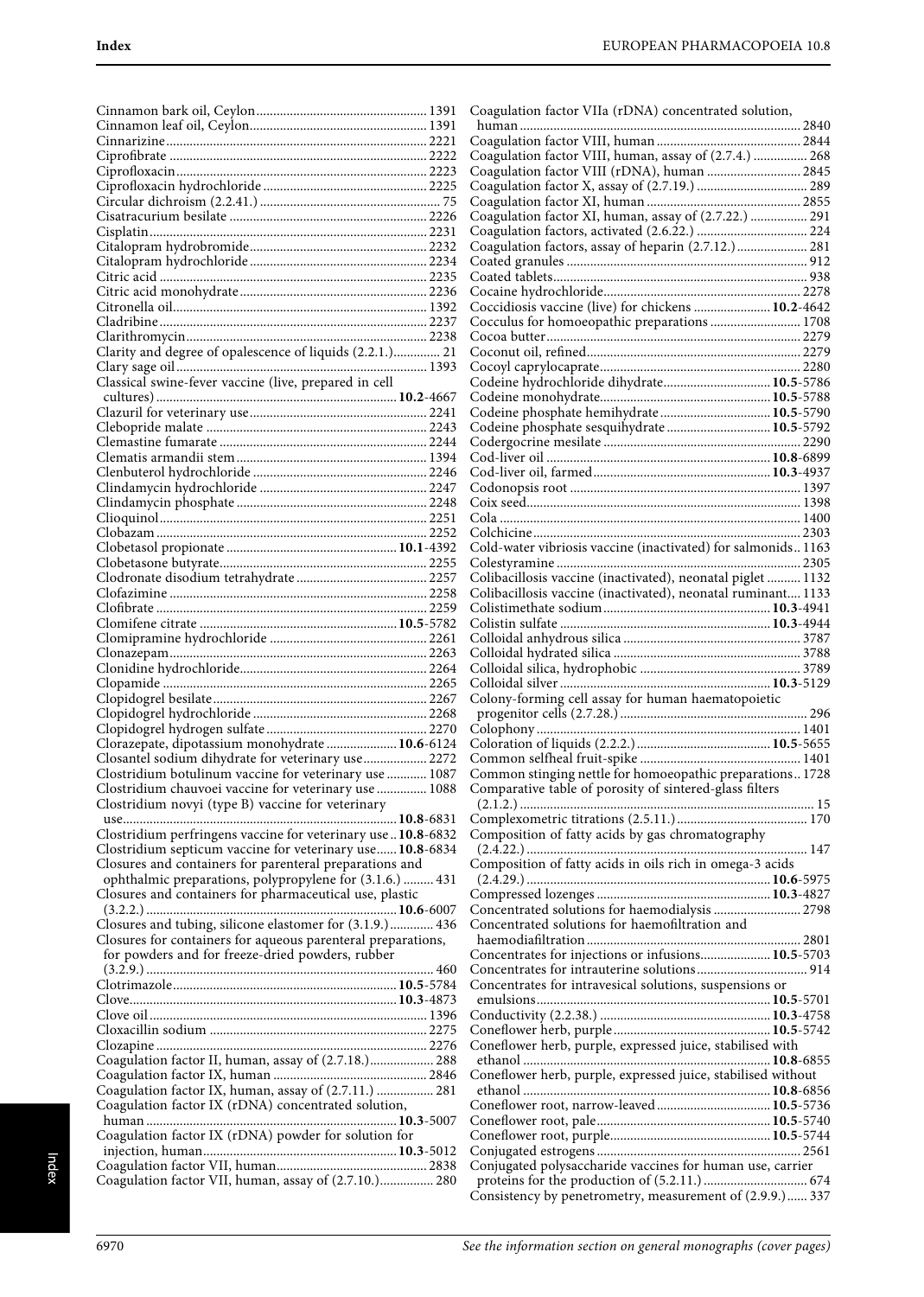Containers (3.2.) ....................................................................... 453 Containers and closures for parenteral preparations and ophthalmic preparations, polypropylene for (3.1.6.) ......... 431 Containers and closures for pharmaceutical use, plastic (3.2.2.) ...........................................................................**10.6**-6007 Containers and tubing for total parenteral nutrition preparations, poly(ethylene - vinyl acetate) for (3.1.7.)..... 434 Containers for aqueous solutions for infusion, plastic (3.2.2.1.) ................................................................................... 460 Containers for aqueous solutions for intravenous infusion, materials based on, plasticised poly(vinyl chloride) for (3.1.14.) .................................................................................... 445 Containers for human blood and blood components, and materials used in their manufacture; transfusion sets and materials used in their manufacture; syringes (3.3.).......... 463 Containers for human blood and blood components, materials based on plasticised poly(vinyl chloride) for (3.3.2.)......... 465 Containers for human blood and blood components, materials for (3.3.1.) ................................................................................ 465 Containers for human blood and blood components, plastic, sterile (3.3.4.)................................................................**10.3**-4791 Containers for non-injectable aqueous solutions, materials based on non-plasticised poly(vinyl chloride) for (3.1.10.) .................................................................................... 437 Containers for parenteral preparations and for ophthalmic preparations, polyethylene with additives for (3.1.5.)........ 427 Containers for parenteral preparations and for ophthalmic preparations, polyethylene without additives for (3.1.4.).. 426 Containers for pharmaceutical use, glass (3.2.1.)................. 453 Containers for preparations not for parenteral use, polyethylene terephthalate for (3.1.15) ................................ 448 Containers for solid dosage forms for oral administration, materials based on non-plasticised poly(vinyl chloride) for (3.1.11.) .................................................................................... 439 Containers, materials used for the manufacture of (3.1.).... 423 Containers of plasticised poly(vinyl chloride) for human blood and blood components, empty sterile (3.3.5.)..................... 473 Containers of plasticised poly(vinyl chloride) for human blood containing anticoagulant solution, sterile (3.3.6.) .............. 474 Contaminant pyrrolizidine alkaloids (2.8.26.)...........**10.6**-5986 Contamination, microbial: microbial enumeration tests (2.6.12.) .........................................................................**10.3**-4765 Contamination, microbial: microbial enumeration tests (live biotherapeutic products) (2.6.36.)........................................ 250 Contamination, microbial: test for specified micro-organisms (2.6.13.) .........................................................................**10.3**-4769 Contamination, microbial: tests for specified micro-organisms (live biotherapeutic products) (2.6.38.) ............................... 255 Contamination, particulate, recommendations on testing of: visible particles (5.17.2.) ............................................**10.3**-4809 **D** Contamination, particulate: sub-visible particles (2.9.19.) .........................................................................**10.3**-4785 Contamination, particulate: sub-visible particles in non-injectable liquid preparations (2.9.53.).............**10.6**-6002 Content uniformity of single-dose preparations (2.9.6.) ..... 336 Control of impurities in substances for pharmaceutical use (5.10.) ....................................................................................... 763 Control of microbiological quality, alternative methods for (5.1.6.) ...................................................................................... 628 Copolymer, basic butylated methacrylate ........................... 1925 Copolymer, grafted, macrogol poly(vinyl alcohol) ............ 3140 Copolymer, methacrylic acid - ethyl acrylate (1:1)............ 3214 Copolymer, methacrylic acid - ethyl acrylate (1:1) dispersion 30 per cent ............................................................................. 3216 Copolymer, methacrylic acid – methyl methacrylate (1:1) ........................................................................................ 3217 Copolymer, methacrylic acid - methyl methacrylate (1:2) ........................................................................................ 3218 Copolymer (type A), ammonio methacrylate..................... 1830 Copolymer (type B), ammonio methacrylate ..................... 1831 Copovidone ....................................................................**10.3**-4946 Copper acetate monohydrate for homoeopathic preparations .......................................................................... 1711

| Copper for homoeopathic preparations  1712                     |  |
|----------------------------------------------------------------|--|
|                                                                |  |
|                                                                |  |
| Copper tetramibi tetrafluoroborate for radiopharmaceutical     |  |
|                                                                |  |
|                                                                |  |
|                                                                |  |
| Coronavirus diarrhoea vaccine (inactivated), calf  10.2-4635   |  |
|                                                                |  |
|                                                                |  |
|                                                                |  |
|                                                                |  |
|                                                                |  |
|                                                                |  |
|                                                                |  |
| Crocus for homoeopathic preparations 1710                      |  |
|                                                                |  |
|                                                                |  |
|                                                                |  |
|                                                                |  |
| Crystalline and partially crystalline solids, characterisation |  |
| by X-ray powder diffraction (XRPD) of (2.9.33.) 10.6-5998      |  |
| Crystalline solids, characterisation by microcalorimetry and   |  |
|                                                                |  |
|                                                                |  |
| Cuprum aceticum for homoeopathic preparations 1711             |  |
| Cuprum metallicum for homoeopathic preparations 1712           |  |
| Cutaneous application, liquid preparations for  10.7-6571      |  |
|                                                                |  |
| Cutaneous application, semi-solid preparations for 10.5-5711   |  |
| Cutaneous application, veterinary liquid preparations for 941  |  |
|                                                                |  |
|                                                                |  |
|                                                                |  |
|                                                                |  |
|                                                                |  |
|                                                                |  |
|                                                                |  |
|                                                                |  |
|                                                                |  |
|                                                                |  |
|                                                                |  |
|                                                                |  |
|                                                                |  |
|                                                                |  |
|                                                                |  |
|                                                                |  |
|                                                                |  |

| Danaparoid sodium (Erratum, please see page xliii - Contents |  |
|--------------------------------------------------------------|--|
| of Supplement 10.5 - for more details)  10.5-5804a           |  |
|                                                              |  |
|                                                              |  |
|                                                              |  |
|                                                              |  |
|                                                              |  |
|                                                              |  |
|                                                              |  |
|                                                              |  |
|                                                              |  |
|                                                              |  |
|                                                              |  |
|                                                              |  |
| Degree of coloration of liquids (2.2.2.)  10.5-5655          |  |
| Dembrexine hydrochloride monohydrate for veterinary          |  |
| use                                                          |  |
|                                                              |  |
| Demonstration of uniformity of dosage units using large      |  |
|                                                              |  |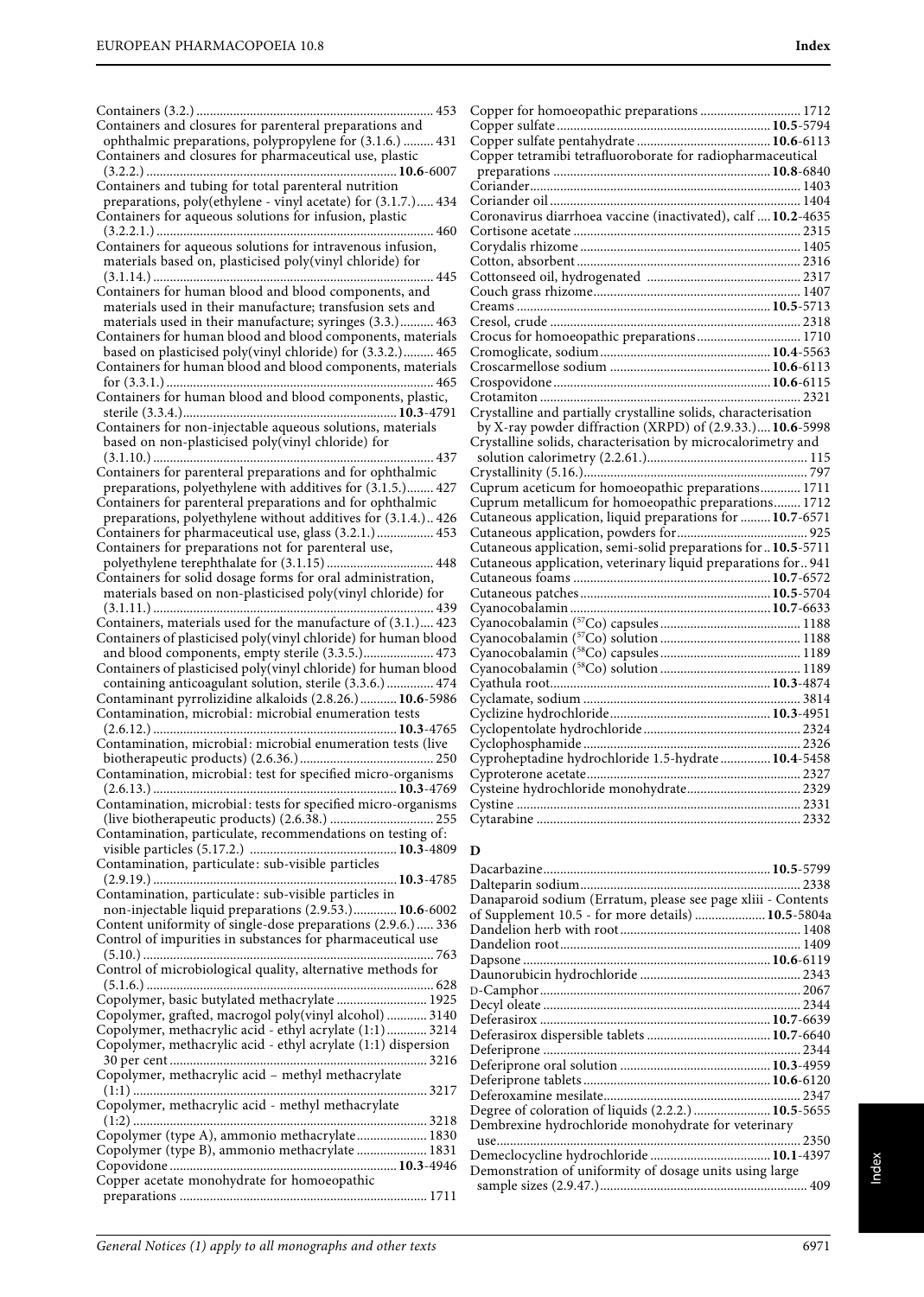| Density of powders, bulk density and tapped (2.9.34.) 384                |  |
|--------------------------------------------------------------------------|--|
|                                                                          |  |
|                                                                          |  |
|                                                                          |  |
|                                                                          |  |
|                                                                          |  |
|                                                                          |  |
| Depyrogenation of items used in the production of parenteral             |  |
|                                                                          |  |
|                                                                          |  |
| Desacyl-4'-monophosphoryl lipid A, 3-O- 2355                             |  |
|                                                                          |  |
|                                                                          |  |
|                                                                          |  |
|                                                                          |  |
|                                                                          |  |
| Detection and measurement of radioactivity                               |  |
|                                                                          |  |
| Detection, direct amperometric and pulsed electrochemical                |  |
|                                                                          |  |
|                                                                          |  |
| Determination of aflatoxin B <sub>1</sub> in herbal drugs (2.8.18.)  311 |  |
| Determination of bactericidal, fungicidal or yeasticidal activity        |  |
| of antiseptic medicinal products (5.1.11.)  643                          |  |
| Determination of elemental impurities (2.4.20.)  144                     |  |
| Determination of nitrogen by sulfuric acid digestion                     |  |
| Determination of primary aromatic amino-nitrogen                         |  |
|                                                                          |  |
| Determination of water by distillation (2.2.13.)  31                     |  |
| Detomidine hydrochloride for veterinary use  2364                        |  |
|                                                                          |  |
|                                                                          |  |
|                                                                          |  |
|                                                                          |  |
|                                                                          |  |
|                                                                          |  |
| Dexamethasone sodium phosphate 10.5-5800                                 |  |
|                                                                          |  |
|                                                                          |  |
|                                                                          |  |
|                                                                          |  |
|                                                                          |  |
|                                                                          |  |
|                                                                          |  |
| Dextrans, molecular mass distribution in (2.2.39.)10.3-4760              |  |
|                                                                          |  |
|                                                                          |  |
|                                                                          |  |
|                                                                          |  |
|                                                                          |  |
|                                                                          |  |
|                                                                          |  |
|                                                                          |  |
|                                                                          |  |
|                                                                          |  |
|                                                                          |  |
|                                                                          |  |
|                                                                          |  |
|                                                                          |  |
|                                                                          |  |
|                                                                          |  |
|                                                                          |  |
|                                                                          |  |
|                                                                          |  |
|                                                                          |  |
| Diethylene glycol and ethylene glycol in ethoxylated                     |  |

| Diffraction, laser light, particle size analysis by (2.9.31.)  373                                                  |
|---------------------------------------------------------------------------------------------------------------------|
| Difloxacin hydrochloride trihydrate for veterinary use 2407<br>Digitalis for homoeopathic preparations 1712         |
|                                                                                                                     |
|                                                                                                                     |
|                                                                                                                     |
|                                                                                                                     |
|                                                                                                                     |
|                                                                                                                     |
| Dihydrostreptomycin sulfate for veterinary use  10.5-5803                                                           |
|                                                                                                                     |
|                                                                                                                     |
|                                                                                                                     |
|                                                                                                                     |
|                                                                                                                     |
|                                                                                                                     |
|                                                                                                                     |
|                                                                                                                     |
|                                                                                                                     |
|                                                                                                                     |
|                                                                                                                     |
|                                                                                                                     |
|                                                                                                                     |
|                                                                                                                     |
|                                                                                                                     |
| Diphtheria and tetanus toxins and toxoids, flocculation value                                                       |
|                                                                                                                     |
| Diphtheria and tetanus vaccine (adsorbed)  10.8-6797                                                                |
| Diphtheria and tetanus vaccine (adsorbed, reduced antigen(s)                                                        |
|                                                                                                                     |
|                                                                                                                     |
|                                                                                                                     |
| Diphtheria, tetanus and hepatitis B (rDNA) vaccine                                                                  |
|                                                                                                                     |
| Diphtheria, tetanus and pertussis (acellular, component)                                                            |
| Diphtheria, tetanus and pertussis (acellular, component)                                                            |
| vaccine (adsorbed, reduced antigen(s) content) 10.8-6801                                                            |
| Diphtheria, tetanus and pertussis (whole cell) vaccine                                                              |
| 10.8-6802                                                                                                           |
| Diphtheria, tetanus and poliomyelitis (inactivated) vaccine                                                         |
| (adsorbed, reduced antigen(s) content) 10.8-6803<br>Diphtheria, tetanus, pertussis (acellular, component) and       |
| haemophilus type b conjugate vaccine (adsorbed) 10.8-6805                                                           |
| Diphtheria, tetanus, pertussis (acellular, component) and                                                           |
| hepatitis B (rDNA) vaccine (adsorbed)  10.8-6806                                                                    |
| Diphtheria, tetanus, pertussis (acellular, component) and                                                           |
| poliomyelitis (inactivated) vaccine (adsorbed) 10.8-6808                                                            |
| Diphtheria, tetanus, pertussis (acellular, component) and<br>poliomyelitis (inactivated) vaccine (adsorbed, reduced |
|                                                                                                                     |
| Diphtheria, tetanus, pertussis (acellular, component),                                                              |
| hepatitis B (rDNA), poliomyelitis (inactivated) and                                                                 |
| haemophilus type b conjugate vaccine (adsorbed) 10.8-6811                                                           |
| Diphtheria, tetanus, pertussis (acellular, component),                                                              |
| poliomyelitis (inactivated) and haemophilus type b conjugate                                                        |
| Diphtheria, tetanus, pertussis (whole cell) and poliomyelitis                                                       |
| (inactivated) vaccine (adsorbed)  10.8-6816                                                                         |
| Diphtheria, tetanus, pertussis (whole cell), poliomyelitis                                                          |
| (inactivated) and haemophilus type b conjugate vaccine                                                              |
|                                                                                                                     |
| Diphtheria vaccine (adsorbed), assay of (2.7.6.) 269                                                                |
| Diphtheria vaccine (adsorbed, reduced antigen                                                                       |
|                                                                                                                     |

<sup>6972</sup> See the information section on general monographs (cover pages)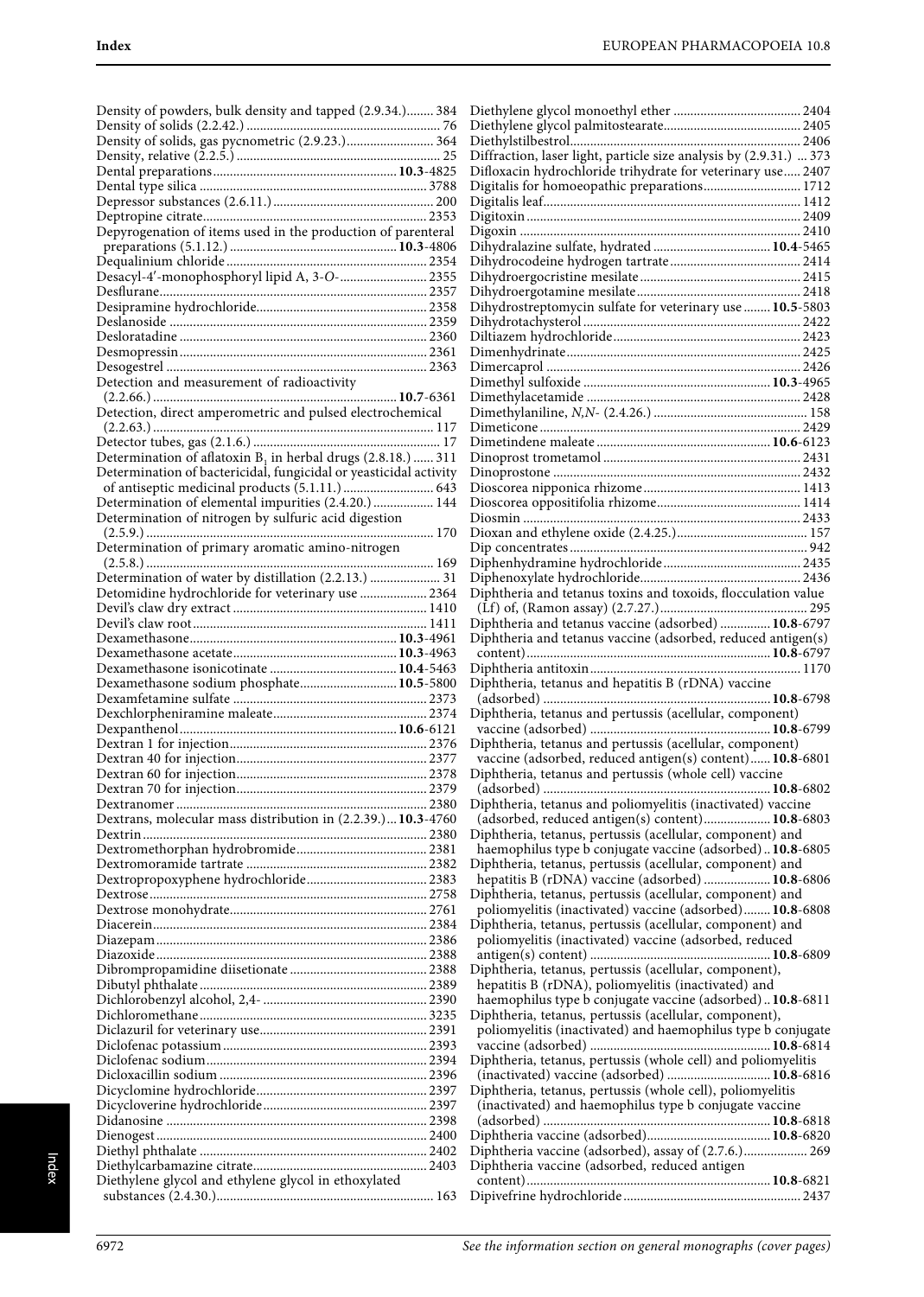| Dipotassium clorazepate monohydrate  10.6-6124                                                                  |                                                                                                                            |  |
|-----------------------------------------------------------------------------------------------------------------|----------------------------------------------------------------------------------------------------------------------------|--|
|                                                                                                                 |                                                                                                                            |  |
|                                                                                                                 |                                                                                                                            |  |
|                                                                                                                 |                                                                                                                            |  |
| Direct amperometric and pulsed electrochemical detection                                                        |                                                                                                                            |  |
|                                                                                                                 |                                                                                                                            |  |
|                                                                                                                 |                                                                                                                            |  |
| Disintegration of suppositories and pessaries (2.9.2.)  325                                                     |                                                                                                                            |  |
| Disintegration of tablets and capsules (2.9.1.)  10.6-5995                                                      | Duck viral hepatitis type I vaccine (live)  10.2-4647                                                                      |  |
|                                                                                                                 |                                                                                                                            |  |
|                                                                                                                 |                                                                                                                            |  |
|                                                                                                                 |                                                                                                                            |  |
|                                                                                                                 |                                                                                                                            |  |
|                                                                                                                 |                                                                                                                            |  |
| Disodium phosphate dodecahydrate 10.6-6128                                                                      |                                                                                                                            |  |
|                                                                                                                 | E                                                                                                                          |  |
|                                                                                                                 |                                                                                                                            |  |
|                                                                                                                 |                                                                                                                            |  |
|                                                                                                                 |                                                                                                                            |  |
|                                                                                                                 |                                                                                                                            |  |
| Dissolution test for lipophilic solid dosage forms (2.9.42.) 401                                                |                                                                                                                            |  |
| Dissolution test for medicated chewing gums (2.9.25.) 365                                                       |                                                                                                                            |  |
|                                                                                                                 |                                                                                                                            |  |
| Dissolution test for solid dosage forms (2.9.3.)  326<br>Dissolution testing, recommendations on (5.17.1.)  801 |                                                                                                                            |  |
| Distemper vaccine (live), canine 10.2-4639                                                                      |                                                                                                                            |  |
| Distemper vaccine (live) for mustelids  10.2-4645                                                               |                                                                                                                            |  |
|                                                                                                                 |                                                                                                                            |  |
| Distribution estimation by analytical sieving, particle-size                                                    |                                                                                                                            |  |
|                                                                                                                 |                                                                                                                            |  |
|                                                                                                                 | Edotreotide (gallium (68Ga)) injection 10.6-6047                                                                           |  |
|                                                                                                                 |                                                                                                                            |  |
|                                                                                                                 |                                                                                                                            |  |
|                                                                                                                 |                                                                                                                            |  |
| DNA, residual host-cell, quantification and characterisation of                                                 |                                                                                                                            |  |
|                                                                                                                 | Efficacy of antimicrobial preservation (5.1.3.) 10.7-6513<br>Efficacy of veterinary vaccines and immunosera, evaluation of |  |
|                                                                                                                 |                                                                                                                            |  |
|                                                                                                                 | Egg drop syndrome '76 vaccine (inactivated) 10.2-4648                                                                      |  |
|                                                                                                                 |                                                                                                                            |  |
|                                                                                                                 |                                                                                                                            |  |
|                                                                                                                 | Electrochemical detection, pulsed, and direct amperometric                                                                 |  |
|                                                                                                                 |                                                                                                                            |  |
|                                                                                                                 |                                                                                                                            |  |
|                                                                                                                 | Electrophoresis, capillary (2.2.47.)  10.1-4315                                                                            |  |
|                                                                                                                 | Elemental impurities, determination of (2.4.20.)  144                                                                      |  |
| Donepezil hydrochloride monohydrate 10.1-4401                                                                   |                                                                                                                            |  |
|                                                                                                                 |                                                                                                                            |  |
|                                                                                                                 | Empty sterile containers of plasticised poly(vinyl chloride) for                                                           |  |
|                                                                                                                 |                                                                                                                            |  |
|                                                                                                                 | Emulsifying cetostearyl alcohol (type A) 2156                                                                              |  |
| Dosage units, demonstration of uniformity using large sample                                                    |                                                                                                                            |  |
|                                                                                                                 |                                                                                                                            |  |
|                                                                                                                 |                                                                                                                            |  |
| DOTATOC (gallium (68Ga)) injection  10.6-6047                                                                   | Emulsions, solutions and suspensions, oral  917                                                                            |  |
|                                                                                                                 |                                                                                                                            |  |
|                                                                                                                 |                                                                                                                            |  |
|                                                                                                                 | Encephalitis vaccine (inactivated), tick-borne 1043                                                                        |  |
|                                                                                                                 | Encephalomyelitis vaccine (live), infectious, avian  10.2-4628                                                             |  |
|                                                                                                                 |                                                                                                                            |  |
|                                                                                                                 | Endotoxins, bacterial, guidelines for using the test for                                                                   |  |
|                                                                                                                 |                                                                                                                            |  |
|                                                                                                                 | Endotoxins (bacterial) using recombinant factor C, test for                                                                |  |
|                                                                                                                 |                                                                                                                            |  |
|                                                                                                                 |                                                                                                                            |  |
|                                                                                                                 |                                                                                                                            |  |
|                                                                                                                 |                                                                                                                            |  |
|                                                                                                                 |                                                                                                                            |  |

| E                                                                |  |
|------------------------------------------------------------------|--|
|                                                                  |  |
|                                                                  |  |
|                                                                  |  |
|                                                                  |  |
|                                                                  |  |
|                                                                  |  |
|                                                                  |  |
|                                                                  |  |
|                                                                  |  |
|                                                                  |  |
|                                                                  |  |
|                                                                  |  |
|                                                                  |  |
|                                                                  |  |
|                                                                  |  |
| Edotreotide (gallium (68Ga)) injection 10.6-6047                 |  |
|                                                                  |  |
|                                                                  |  |
|                                                                  |  |
|                                                                  |  |
| Efficacy of antimicrobial preservation (5.1.3.) 10.7-6513        |  |
| Efficacy of veterinary vaccines and immunosera, evaluation of    |  |
| Egg drop syndrome '76 vaccine (inactivated)  10.2-4648           |  |
|                                                                  |  |
|                                                                  |  |
| Electrochemical detection, pulsed, and direct amperometric       |  |
|                                                                  |  |
|                                                                  |  |
| Electrophoresis, capillary (2.2.47.)  10.1-4315                  |  |
|                                                                  |  |
| Elemental impurities, determination of (2.4.20.)  144            |  |
|                                                                  |  |
|                                                                  |  |
| Empty sterile containers of plasticised poly(vinyl chloride) for |  |
| human blood and blood components (3.3.5.) 473                    |  |
| Emulsifying cetostearyl alcohol (type A) 2156                    |  |
| Emulsifying cetostearyl alcohol (type B)  2157                   |  |
|                                                                  |  |
|                                                                  |  |
|                                                                  |  |
| Emulsions, solutions and suspensions, oral  917                  |  |
|                                                                  |  |
|                                                                  |  |
| Encephalitis vaccine (inactivated), tick-borne 1043              |  |
| Encephalomyelitis vaccine (live), infectious, avian  10.2-4628   |  |
|                                                                  |  |
| Endotoxins, bacterial, guidelines for using the test for         |  |
|                                                                  |  |
| Endotoxins (bacterial) using recombinant factor C, test for      |  |
| $(2.6.32.)$                                                      |  |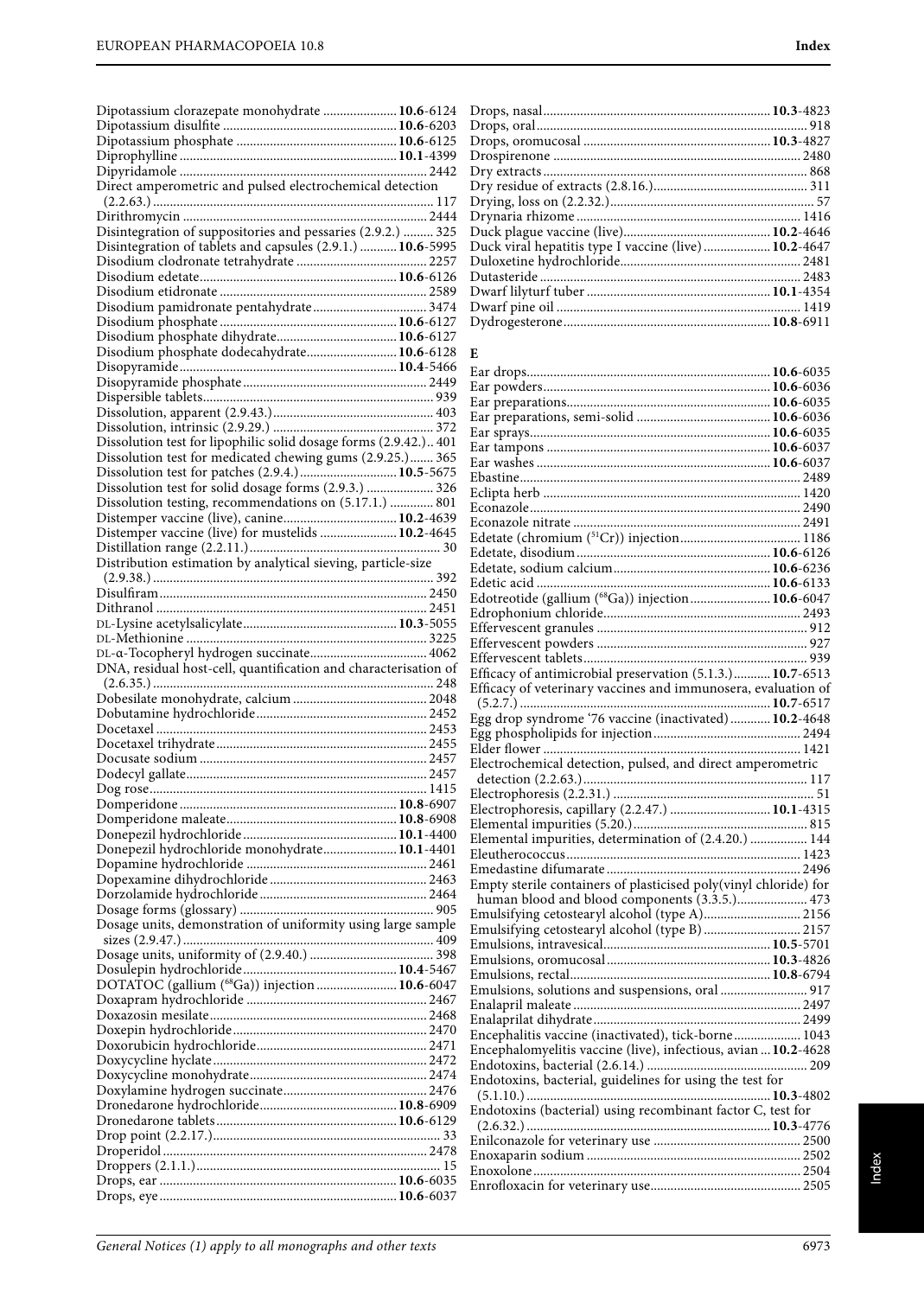| Enteric redmouth disease vaccine (inactivated) for rainbow   |  |
|--------------------------------------------------------------|--|
|                                                              |  |
| Enumeration of microbial contaminants in live biotherapeutic |  |
| Enzootic pneumonia vaccine (inactivated), porcine 1141       |  |
|                                                              |  |
|                                                              |  |
|                                                              |  |
|                                                              |  |
|                                                              |  |
|                                                              |  |
|                                                              |  |
|                                                              |  |
|                                                              |  |
|                                                              |  |
| Eptacog alfa (activated) concentrated solution 2840          |  |
| Equine herpesvirus vaccine (inactivated) 10.5-5719           |  |
| Equine influenza vaccine (inactivated)  1104                 |  |
|                                                              |  |
|                                                              |  |
|                                                              |  |
|                                                              |  |
|                                                              |  |
| Erysipelas vaccine (inactivated), swine 1158                 |  |
|                                                              |  |
| Erythromycin (Erratum, please see page xliii - Contents of   |  |
| Supplement 10.5 - for more details) 10.5-5807                |  |
|                                                              |  |
|                                                              |  |
|                                                              |  |
| Erythropoietin concentrated solution 10.5-5810               |  |
|                                                              |  |
|                                                              |  |
|                                                              |  |
|                                                              |  |
|                                                              |  |
|                                                              |  |
|                                                              |  |
|                                                              |  |
|                                                              |  |
| Essential oils, assay of 1,8-cineole in (2.8.11.) 307        |  |
| Essential oils, fatty oils and resinified essential oils in  |  |
|                                                              |  |
|                                                              |  |
|                                                              |  |
| Essential oils, monographs on (information chapter)          |  |
|                                                              |  |
|                                                              |  |
| Essential oils, residue on evaporation (2.8.9.) 306          |  |
| Essential oils, solubility in alcohol (2.8.10.)  306         |  |
|                                                              |  |
|                                                              |  |
|                                                              |  |
|                                                              |  |
|                                                              |  |
|                                                              |  |
|                                                              |  |
|                                                              |  |
|                                                              |  |
|                                                              |  |
|                                                              |  |
|                                                              |  |
|                                                              |  |
|                                                              |  |
|                                                              |  |
|                                                              |  |
|                                                              |  |

| Ethoxylated substances, ethylene glycol and diethylene glycol                                                             |                    |
|---------------------------------------------------------------------------------------------------------------------------|--------------------|
|                                                                                                                           |                    |
|                                                                                                                           |                    |
| Ethyl acrylate - methacrylic acid copolymer (1:1) 3214<br>Ethyl acrylate - methacrylic acid copolymer (1:1) dispersion    |                    |
|                                                                                                                           |                    |
|                                                                                                                           |                    |
|                                                                                                                           |                    |
|                                                                                                                           |                    |
| Ethylene glycol and diethylene glycol in ethoxylated substances                                                           |                    |
|                                                                                                                           |                    |
| Ethylene glycol monopalmitostearate  2586                                                                                 |                    |
|                                                                                                                           |                    |
|                                                                                                                           |                    |
|                                                                                                                           |                    |
|                                                                                                                           |                    |
|                                                                                                                           |                    |
|                                                                                                                           |                    |
|                                                                                                                           |                    |
|                                                                                                                           |                    |
|                                                                                                                           |                    |
|                                                                                                                           |                    |
|                                                                                                                           |                    |
|                                                                                                                           |                    |
|                                                                                                                           |                    |
| Evaluation of efficacy of veterinary vaccines and immunosera                                                              |                    |
| Evaluation of safety of each batch of immunosera for                                                                      |                    |
|                                                                                                                           |                    |
| Evaluation of safety of veterinary vaccines and immunosera                                                                |                    |
|                                                                                                                           |                    |
|                                                                                                                           |                    |
|                                                                                                                           |                    |
| Excipients, functionality-related characteristics of (5.15.) 793                                                          |                    |
| Extemporaneous preparation of radiopharmaceuticals                                                                        |                    |
|                                                                                                                           | $\ldots$ 10.7-6535 |
| Extractable volume of parenteral preparations, test for                                                                   |                    |
|                                                                                                                           |                    |
|                                                                                                                           |                    |
|                                                                                                                           |                    |
| Extracts, herbal drug, monographs on (information chapter)                                                                |                    |
|                                                                                                                           |                    |
|                                                                                                                           |                    |
|                                                                                                                           |                    |
| Extracts used in the preparation of herbal medicinal products                                                             |                    |
| for oral use, microbiological examination (2.6.31.)  239<br>Extracts used in the preparation of herbal medicinal products |                    |
| for oral use, microbiological quality (5.1.8.)  638                                                                       |                    |
|                                                                                                                           |                    |
| Extraneous agents in viral vaccines for human use, tests for                                                              |                    |
| Extraneous viruses in immunological veterinary medicinal                                                                  |                    |
| products - principles for the detection of, using culture                                                                 |                    |
|                                                                                                                           |                    |
|                                                                                                                           |                    |
|                                                                                                                           |                    |
|                                                                                                                           |                    |
|                                                                                                                           |                    |
|                                                                                                                           |                    |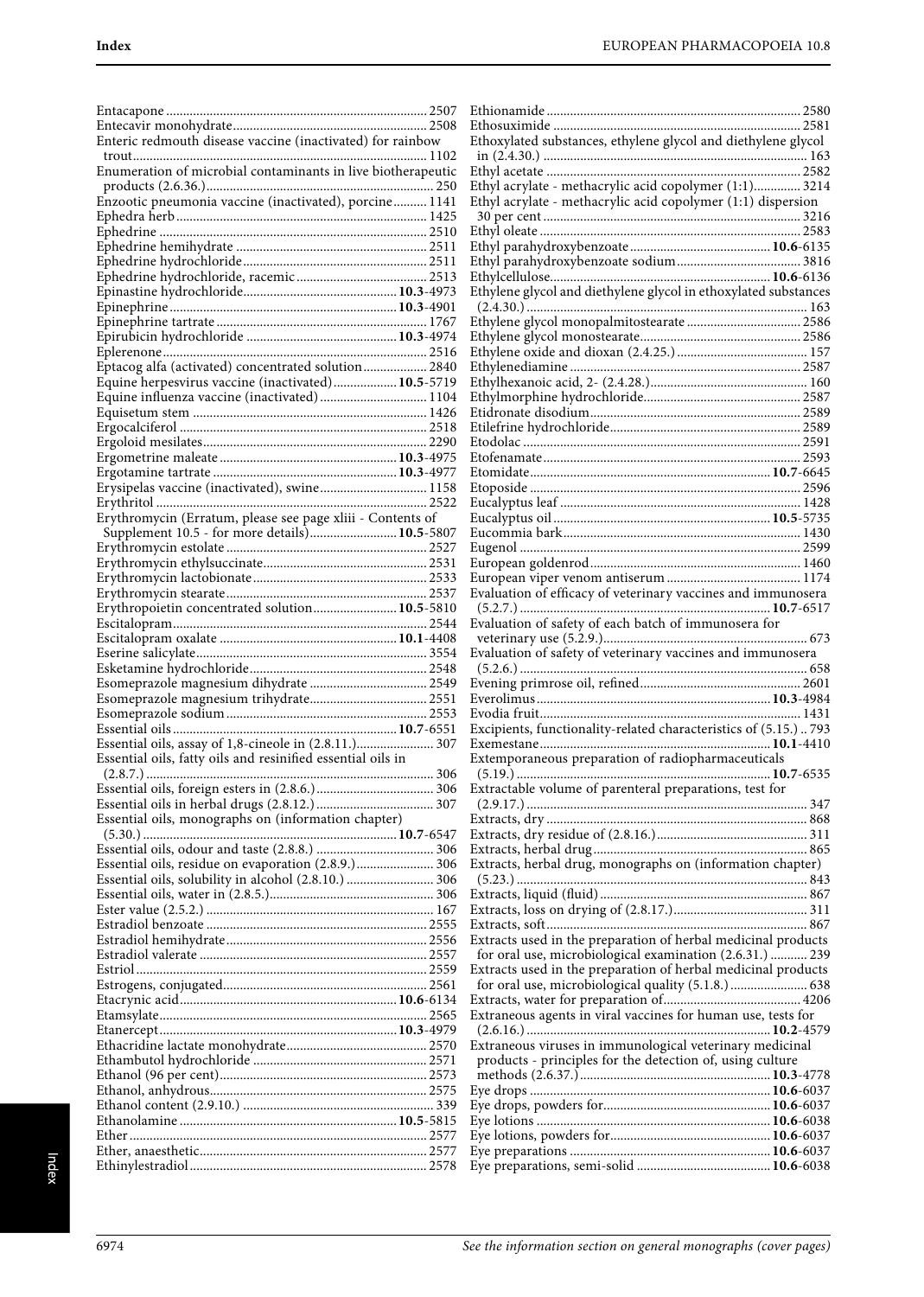### **F**

| F concepts to the heat sterilisation processes, application of                                                            |  |
|---------------------------------------------------------------------------------------------------------------------------|--|
| Factor II, human coagulation, assay of (2.7.18.) 288                                                                      |  |
|                                                                                                                           |  |
| Factor IX, human coagulation, assay of (2.7.11.) 281<br>Factor IX (rDNA) concentrated solution, human                     |  |
| Factor IX (rDNA) powder for solution for injection, human                                                                 |  |
|                                                                                                                           |  |
|                                                                                                                           |  |
| Factor VII, human coagulation, assay of (2.7.10.) 280<br>Factor VIIa (rDNA) concentrated solution, human coagulation      |  |
|                                                                                                                           |  |
| Factor VIII, human coagulation, assay of (2.7.4.)  268                                                                    |  |
| Factor VIII (rDNA), human coagulation  2845                                                                               |  |
| Factor X, human coagulation, assay of (2.7.19.)  289                                                                      |  |
| Factor XI, human coagulation, assay of (2.7.22.)  291                                                                     |  |
| Falling ball and automatic rolling ball viscometer methods                                                                |  |
|                                                                                                                           |  |
|                                                                                                                           |  |
|                                                                                                                           |  |
| Fatty acids, composition by gas chromatography (2.4.22.) 147<br>Fatty acids in oils rich in omega-3 acids, composition of |  |
|                                                                                                                           |  |
| Fatty oils, alkaline impurities in (2.4.19.)  144                                                                         |  |
| Fatty oils and resinified essential oils in essential oils                                                                |  |
| Fatty oils, foreign oils in, by thin-layer chromatography                                                                 |  |
| Fatty oils, identification by thin-layer chromatography                                                                   |  |
|                                                                                                                           |  |
|                                                                                                                           |  |
| Fc function of immunoglobulin, test for (2.7.9.) 279                                                                      |  |
| Feeding stuffs for veterinary use, medicated, premixes for927                                                             |  |
| Feline calicivirosis vaccine (inactivated) 1106                                                                           |  |
| Feline calicivirosis vaccine (live) 10.2-4650                                                                             |  |
| Feline chlamydiosis vaccine (inactivated)  1108                                                                           |  |
| Feline infectious enteritis (feline panleucopenia) vaccine                                                                |  |
| Feline infectious enteritis (feline panleucopenia) vaccine                                                                |  |
|                                                                                                                           |  |
| Feline leukaemia vaccine (inactivated)  1112<br>Feline panleucopenia vaccine (inactivated) 1109                           |  |
| Feline panleucopenia vaccine (live)  10.2-4651                                                                            |  |
| Feline viral rhinotracheitis vaccine (inactivated)  1113<br>Feline viral rhinotracheitis vaccine (live)  10.2-4652        |  |
|                                                                                                                           |  |
|                                                                                                                           |  |
|                                                                                                                           |  |
|                                                                                                                           |  |
|                                                                                                                           |  |
|                                                                                                                           |  |
|                                                                                                                           |  |
|                                                                                                                           |  |
|                                                                                                                           |  |
|                                                                                                                           |  |
|                                                                                                                           |  |
|                                                                                                                           |  |
|                                                                                                                           |  |
| Ferrum metallicum for homoeopathic preparations  1714                                                                     |  |
|                                                                                                                           |  |

| Flocculation value (Lf) of diphtheria and tetanus toxins and           |  |
|------------------------------------------------------------------------|--|
|                                                                        |  |
|                                                                        |  |
|                                                                        |  |
|                                                                        |  |
|                                                                        |  |
| Flucloxacillin magnesium octahydrate  2645                             |  |
| Flucloxacillin sodium monohydrate 10.7-6649                            |  |
|                                                                        |  |
|                                                                        |  |
|                                                                        |  |
|                                                                        |  |
|                                                                        |  |
|                                                                        |  |
|                                                                        |  |
|                                                                        |  |
|                                                                        |  |
|                                                                        |  |
| Flunixin meglumine for veterinary use  2661                            |  |
|                                                                        |  |
|                                                                        |  |
|                                                                        |  |
|                                                                        |  |
| Fluoride ( <sup>18</sup> F) solution for radiolabelling 1194           |  |
|                                                                        |  |
|                                                                        |  |
|                                                                        |  |
|                                                                        |  |
|                                                                        |  |
| Fluorodeoxythymidine ( <sup>18</sup> F) injection  1181                |  |
| Fluorodopa ( <sup>18</sup> F) (prepared by electrophilic substitution) |  |
|                                                                        |  |
|                                                                        |  |
|                                                                        |  |
|                                                                        |  |
|                                                                        |  |
|                                                                        |  |
|                                                                        |  |
|                                                                        |  |
|                                                                        |  |
|                                                                        |  |
|                                                                        |  |
|                                                                        |  |
|                                                                        |  |
|                                                                        |  |
|                                                                        |  |
|                                                                        |  |
|                                                                        |  |
|                                                                        |  |
|                                                                        |  |
|                                                                        |  |
|                                                                        |  |
|                                                                        |  |
|                                                                        |  |
|                                                                        |  |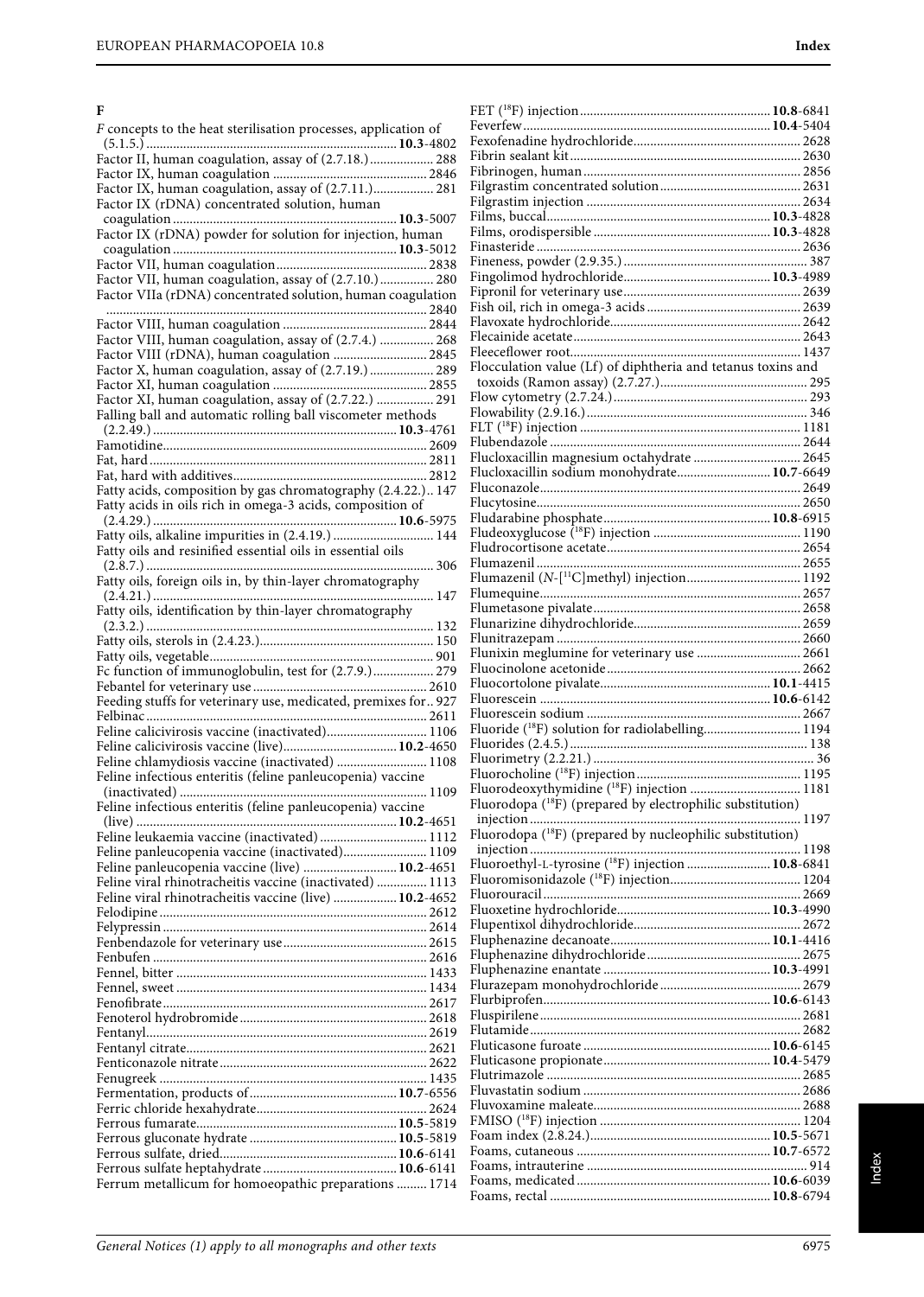| Foot-and-mouth disease (ruminants) vaccine                       |  |
|------------------------------------------------------------------|--|
|                                                                  |  |
|                                                                  |  |
|                                                                  |  |
|                                                                  |  |
|                                                                  |  |
|                                                                  |  |
|                                                                  |  |
|                                                                  |  |
|                                                                  |  |
|                                                                  |  |
|                                                                  |  |
|                                                                  |  |
|                                                                  |  |
|                                                                  |  |
|                                                                  |  |
|                                                                  |  |
|                                                                  |  |
|                                                                  |  |
|                                                                  |  |
|                                                                  |  |
|                                                                  |  |
| Frangula bark dry extract, standardised 1441                     |  |
|                                                                  |  |
|                                                                  |  |
|                                                                  |  |
|                                                                  |  |
| Fresh bilberry fruit dry extract, refined and standardised 1442  |  |
|                                                                  |  |
|                                                                  |  |
|                                                                  |  |
|                                                                  |  |
|                                                                  |  |
|                                                                  |  |
| Functional groups and ions, identification reactions of          |  |
|                                                                  |  |
| Functionality-related characteristics of excipients (5.15.)  793 |  |
| Fungicidal, bactericidal or yeasticidal activity of antiseptic   |  |
| medicinal products, determination of (5.1.11.) 643               |  |
|                                                                  |  |
| Furunculosis vaccine (inactivated, oil-adjuvanted, injectable)   |  |
|                                                                  |  |
|                                                                  |  |
|                                                                  |  |
|                                                                  |  |

# **G**

| Gallium ( <sup>68</sup> Ga) chloride (accelerator-produced) solution for |  |
|--------------------------------------------------------------------------|--|
|                                                                          |  |
| Gallium (68Ga) chloride solution for radiolabelling 1206                 |  |
| Gallium (68Ga) DOTATOC injection  10.6-6047                              |  |
| Gallium (68Ga) edotreotide injection  10.6-6047                          |  |
| Gallium (68Ga) PSMA-11 injection  10.4-5397                              |  |
|                                                                          |  |
|                                                                          |  |
|                                                                          |  |
|                                                                          |  |
|                                                                          |  |
| Garlic for homoeopathic preparations 1701                                |  |
|                                                                          |  |
| Gas adsorption, specific surface area by (2.9.26.) 369                   |  |
|                                                                          |  |
|                                                                          |  |

| Gas pycnometric density of solids (2.9.23.) 364            |  |
|------------------------------------------------------------|--|
|                                                            |  |
| Gases, nitrogen monoxide and nitrogen dioxide in           |  |
|                                                            |  |
|                                                            |  |
|                                                            |  |
|                                                            |  |
|                                                            |  |
| Gas-gangrene antitoxin (perfringens) 1171                  |  |
|                                                            |  |
|                                                            |  |
|                                                            |  |
|                                                            |  |
|                                                            |  |
|                                                            |  |
|                                                            |  |
|                                                            |  |
|                                                            |  |
|                                                            |  |
| Gene transfer medicinal products for human use (5.14.) 779 |  |
|                                                            |  |
| General texts on biological products (5.2.)  647           |  |
|                                                            |  |
|                                                            |  |
|                                                            |  |
|                                                            |  |
|                                                            |  |
|                                                            |  |
|                                                            |  |
|                                                            |  |
| Ginkgo dry extract, refined and quantified 1451            |  |
|                                                            |  |
|                                                            |  |
|                                                            |  |
|                                                            |  |
| Glass containers for pharmaceutical use (3.2.1.)  453      |  |
|                                                            |  |
|                                                            |  |
|                                                            |  |
|                                                            |  |
|                                                            |  |
|                                                            |  |
|                                                            |  |
| Glucosamine sulfate potassium chloride 2755                |  |
|                                                            |  |
|                                                            |  |
|                                                            |  |
|                                                            |  |
|                                                            |  |
|                                                            |  |
|                                                            |  |
| Glycan analysis of glycoproteins (2.2.59.)  109            |  |
|                                                            |  |
|                                                            |  |
|                                                            |  |
|                                                            |  |
|                                                            |  |
|                                                            |  |
|                                                            |  |
|                                                            |  |
|                                                            |  |
|                                                            |  |
|                                                            |  |
|                                                            |  |
| Glycoproteins, glycan analysis of (2.2.59.)  109           |  |
|                                                            |  |
|                                                            |  |
|                                                            |  |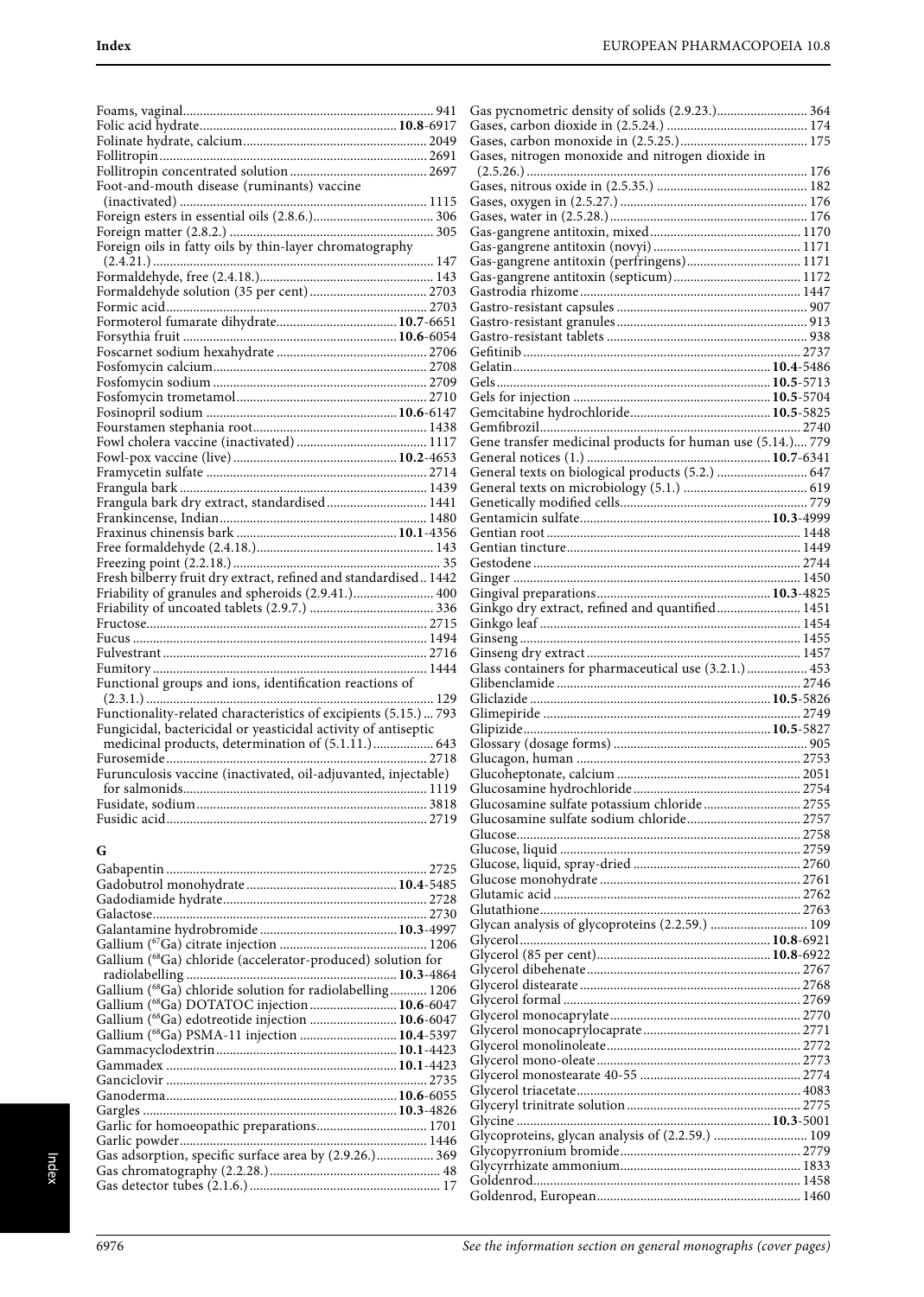| Grafted copolymer, macrogol poly(vinyl alcohol)  3140       |  |
|-------------------------------------------------------------|--|
|                                                             |  |
|                                                             |  |
|                                                             |  |
| Granules and powders for oral solutions and suspensions 917 |  |
|                                                             |  |
| Granules and spheroids, friability of (2.9.41.) 400         |  |
|                                                             |  |
|                                                             |  |
|                                                             |  |
|                                                             |  |
|                                                             |  |
|                                                             |  |
|                                                             |  |
|                                                             |  |
|                                                             |  |
|                                                             |  |
|                                                             |  |
|                                                             |  |
|                                                             |  |
| Guidelines for using the test for bacterial endotoxins      |  |
|                                                             |  |
| Guidelines for using the test for sterility (5.1.9.) 639    |  |

### **H**

| Haemagglutinins, anti-A and anti-B (2.6.20.) 218               |
|----------------------------------------------------------------|
| Haematopoietic products, numeration of CD34/CD45+ cells        |
|                                                                |
| Haematopoietic progenitor cells, human, colony-forming cell    |
|                                                                |
|                                                                |
| Haemodiafiltration and haemofiltration, concentrated           |
|                                                                |
| Haemodiafiltration and haemofiltration, solutions for 2803     |
| Haemodialysis, concentrated solutions for  2798                |
| Haemodialysis solutions, concentrated, water for               |
|                                                                |
|                                                                |
| Haemofiltration and haemodiafiltration, concentrated           |
| 2801                                                           |
| Haemofiltration and haemodiafiltration, solutions for 2803     |
| Haemophilus type b and meningococcal group C conjugate         |
|                                                                |
| Haemophilus type b (conjugate), diphtheria, tetanus            |
| and pertussis (acellular, component) vaccine                   |
|                                                                |
| Haemophilus type b (conjugate), diphtheria, tetanus, pertussis |
| (acellular, component) and poliomyelitis (inactivated)         |
|                                                                |
| Haemophilus type b (conjugate), diphtheria, tetanus, pertussis |
| (acellular, component), hepatitis B (rDNA) and poliomyelitis   |
| (inactivated) vaccine (adsorbed)  10.8-6811                    |
| Haemophilus type b (conjugate), diphtheria, tetanus,           |
| pertussis (whole cell) and poliomyelitis (inactivated) vaccine |
|                                                                |
| Haemophilus type b conjugate vaccine 10.7-6579                 |
| Haemorrhagic disease vaccine (inactivated), rabbit10.2-4665    |
|                                                                |
|                                                                |
|                                                                |
|                                                                |
|                                                                |
|                                                                |
|                                                                |
|                                                                |
|                                                                |
|                                                                |
| Harmonisation, pharmacopoeial (5.8.) 10.6-6017                 |

| Hawthorn leaf and flower dry extract 10.3-4880                                                                                                                                                                                                         |  |
|--------------------------------------------------------------------------------------------------------------------------------------------------------------------------------------------------------------------------------------------------------|--|
| Hawthorn leaf and flower liquid extract 10.3-4882                                                                                                                                                                                                      |  |
| Healthy chicken flocks for the production of inactivated                                                                                                                                                                                               |  |
| vaccines for veterinary use (5.2.13.) 10.2-4598                                                                                                                                                                                                        |  |
| Heat sterilisation, application of the $F$ concepts                                                                                                                                                                                                    |  |
|                                                                                                                                                                                                                                                        |  |
|                                                                                                                                                                                                                                                        |  |
|                                                                                                                                                                                                                                                        |  |
|                                                                                                                                                                                                                                                        |  |
| Heavy metals in herbal drugs and herbal drug preparations                                                                                                                                                                                              |  |
|                                                                                                                                                                                                                                                        |  |
| Hedera helix for homoeopathic preparations 1715                                                                                                                                                                                                        |  |
|                                                                                                                                                                                                                                                        |  |
|                                                                                                                                                                                                                                                        |  |
| Heparin in coagulation factors, assay of (2.7.12.) 281                                                                                                                                                                                                 |  |
|                                                                                                                                                                                                                                                        |  |
| Hepatitis A immunoglobulin, human 2858                                                                                                                                                                                                                 |  |
| Hepatitis A (inactivated, adsorbed) and typhoid polysaccharide                                                                                                                                                                                         |  |
|                                                                                                                                                                                                                                                        |  |
| Hepatitis A (inactivated) and hepatitis B (rDNA) vaccine                                                                                                                                                                                               |  |
| Hepatitis A vaccine, assay of (2.7.14.)  10.3-4781                                                                                                                                                                                                     |  |
| Hepatitis A vaccine (inactivated, adsorbed) 984                                                                                                                                                                                                        |  |
| Hepatitis A vaccine (inactivated, virosome) 985                                                                                                                                                                                                        |  |
| Hepatitis B immunoglobulin for intravenous administration,                                                                                                                                                                                             |  |
| Hepatitis B immunoglobulin, human  2858                                                                                                                                                                                                                |  |
| Hepatitis B (rDNA), diphtheria and tetanus vaccine                                                                                                                                                                                                     |  |
|                                                                                                                                                                                                                                                        |  |
|                                                                                                                                                                                                                                                        |  |
| Hepatitis B (rDNA), diphtheria, tetanus and pertussis                                                                                                                                                                                                  |  |
| (acellular, component) vaccine (adsorbed) 10.8-6806                                                                                                                                                                                                    |  |
| Hepatitis B (rDNA), diphtheria, tetanus, pertussis (acellular,                                                                                                                                                                                         |  |
| component), poliomyelitis (inactivated) and haemophilus<br>type b conjugate vaccine (adsorbed) 10.8-6811                                                                                                                                               |  |
|                                                                                                                                                                                                                                                        |  |
| Hepatitis B vaccine (rDNA), assay of (2.7.15.) 285                                                                                                                                                                                                     |  |
| Hepatitis C virus (HCV), validation of nucleic acid                                                                                                                                                                                                    |  |
|                                                                                                                                                                                                                                                        |  |
| Hepatitis type I vaccine (live), viral, duck  10.2-4647                                                                                                                                                                                                |  |
|                                                                                                                                                                                                                                                        |  |
| Herbal drug extracts, monographs on (information chapter)                                                                                                                                                                                              |  |
|                                                                                                                                                                                                                                                        |  |
|                                                                                                                                                                                                                                                        |  |
|                                                                                                                                                                                                                                                        |  |
| Herbal drugs and herbal drug preparations, heavy metals in                                                                                                                                                                                             |  |
| Herbal drugs and herbal drug preparations, high-performance                                                                                                                                                                                            |  |
|                                                                                                                                                                                                                                                        |  |
| Herbal drugs, determination of aflatoxin $B_1$ in (2.8.18.)  311                                                                                                                                                                                       |  |
| Herbal drugs for homoeopathic preparations 1680                                                                                                                                                                                                        |  |
|                                                                                                                                                                                                                                                        |  |
| Herbal drugs, microscopic examination of (2.8.23) 317                                                                                                                                                                                                  |  |
| Herbal drugs: sampling and sample preparation (2.8.20.) 313                                                                                                                                                                                            |  |
| Herbal drugs, test for aristolochic acids in (2.8.21)  314                                                                                                                                                                                             |  |
|                                                                                                                                                                                                                                                        |  |
|                                                                                                                                                                                                                                                        |  |
|                                                                                                                                                                                                                                                        |  |
|                                                                                                                                                                                                                                                        |  |
|                                                                                                                                                                                                                                                        |  |
| Herbal medicinal products for oral use and extracts used in<br>their preparation, microbiological examination (2.6.31.) 239<br>Herbal medicinal products for oral use and extracts used in<br>their preparation, microbiological quality (5.1.8.)  638 |  |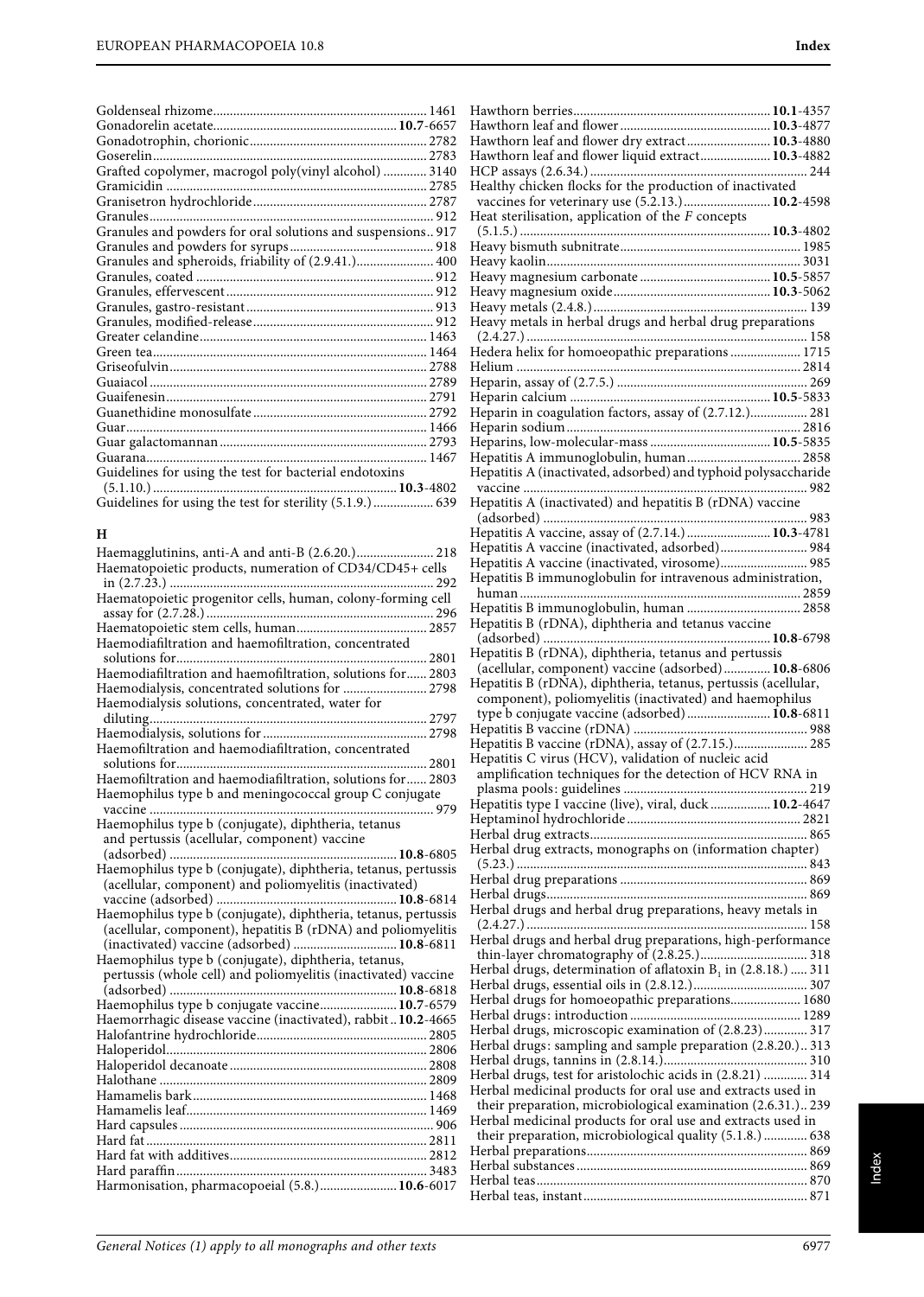| Herpes zoster (shingles) vaccine (live) 1036                                                                    |
|-----------------------------------------------------------------------------------------------------------------|
| Herpesvirus vaccine (inactivated), equine 10.5-5719                                                             |
|                                                                                                                 |
| Hexosamines in polysaccharide vaccines (2.5.20.) 173                                                            |
|                                                                                                                 |
|                                                                                                                 |
| High-performance thin-layer chromatography of herbal drugs                                                      |
|                                                                                                                 |
|                                                                                                                 |
|                                                                                                                 |
| Histaminum for homoeopathic preparations  1716                                                                  |
| Histidine hydrochloride monohydrate  2827                                                                       |
|                                                                                                                 |
|                                                                                                                 |
|                                                                                                                 |
|                                                                                                                 |
|                                                                                                                 |
| Homoeopathic preparations, acidum picrinicum for  1698<br>Homoeopathic preparations, acidum succinicum for 1698 |
| Homoeopathic preparations, Adonis vernalis for  10.1-4369                                                       |
| Homoeopathic preparations, Agaricus phalloides for  1699                                                        |
| Homoeopathic preparations, Allium sativum for  1701                                                             |
| Homoeopathic preparations, ammonium carbonicum                                                                  |
|                                                                                                                 |
| Homoeopathic preparations, Anacardium for  10.5-5749                                                            |
|                                                                                                                 |
| Homoeopathic preparations, arsenicum album for  1704<br>Homoeopathic preparations, aurum chloratum natronatum   |
|                                                                                                                 |
| Homoeopathic preparations, barium chloratum for  1705                                                           |
| Homoeopathic preparations, Belladonna for  1705                                                                 |
| Homoeopathic preparations, cadmium sulfuricum for 1707                                                          |
| Homoeopathic preparations, calcium fluoratum for  1707                                                          |
| Homoeopathic preparations, calcium iodatum for  1708                                                            |
| Homoeopathic preparations, Cocculus for  1708<br>Homoeopathic preparations, Crocus for  1710                    |
| Homoeopathic preparations, cuprum aceticum for  1711                                                            |
| Homoeopathic preparations, cuprum metallicum for 1712                                                           |
| Homoeopathic preparations, digitalis for  1712                                                                  |
| Homoeopathic preparations, ferrum metallicum for  1714                                                          |
| Homoeopathic preparations, hedera helix for  1715                                                               |
| Homoeopathic preparations, herbal drugs for 1680<br>Homoeopathic preparations, histaminum for  1716             |
| Homoeopathic preparations, hydrastis canadensis for  1716                                                       |
| Homoeopathic preparations, hyoscyamus for  1717                                                                 |
| Homoeopathic preparations, hypericum for 1718                                                                   |
| Homoeopathic preparations: introduction 1679                                                                    |
| Homoeopathic preparations, kalium bichromicum for 1721                                                          |
|                                                                                                                 |
| Homoeopathic preparations, magnesium fluoratum                                                                  |
|                                                                                                                 |
| Homoeopathic preparations, magnesium phosphoricum                                                               |
| Homoeopathic preparations, mother tinctures for  1681                                                           |
| Homoeopathic preparations, Nux-vomica for  1723                                                                 |
| Homoeopathic preparations, petroleum rectificatum for1725                                                       |
| Homoeopathic preparations, pillules for  10.3-4894                                                              |
| Homoeopathic preparations, sanguinaria for  10.6-6069                                                           |
| Homoeopathic preparations, selenium for  1725                                                                   |
| Homoeopathic preparations, Staphysagria for 1726                                                                |
| Homoeopathic preparations, sulfur for  1727<br>Homoeopathic preparations, Toxicodendron quercifolium            |
|                                                                                                                 |
| Homoeopathic preparations, Urtica dioica for  1728                                                              |
| Homoeopathic stocks (methods of preparation of) and                                                             |
|                                                                                                                 |
| Homoepathic preparations, Ignatia for 1719                                                                      |
|                                                                                                                 |
| Honey bee for homoeopathic preparations 1703                                                                    |
| Horse-chestnut dry extract, standardised 1477                                                                   |

| Host-cell DNA, residual, quantification and characterisation                                           |
|--------------------------------------------------------------------------------------------------------|
|                                                                                                        |
|                                                                                                        |
|                                                                                                        |
| Human a-1-proteinase inhibitor, assay of (2.7.32.) 300                                                 |
| Human albumin injection, iodinated ( <sup>125</sup> I)  1210                                           |
|                                                                                                        |
| Human anti-D immunoglobulin  10.7-6661                                                                 |
| Human anti-D immunoglobulin, assay of (2.7.13.)  282                                                   |
| Human anti-D immunoglobulin for intravenous                                                            |
| Human antithrombin III, assay of (2.7.17.) 288                                                         |
| Human antithrombin III concentrate  2835                                                               |
|                                                                                                        |
| Human C1-esterase inhibitor, assay of (2.7.34.)  301                                                   |
| Human coagulation factor II, assay of (2.7.18.) 288                                                    |
|                                                                                                        |
| Human coagulation factor IX, assay of (2.7.11.) 281<br>Human coagulation factor IX (rDNA) concentrated |
|                                                                                                        |
|                                                                                                        |
|                                                                                                        |
|                                                                                                        |
| Human coagulation factor VII, assay of (2.7.10.) 280                                                   |
| Human coagulation factor VIIa (rDNA) concentrated                                                      |
|                                                                                                        |
| Human coagulation factor VIII, assay of (2.7.4.)  268                                                  |
| Human coagulation factor VIII (rDNA)  2845                                                             |
| Human coagulation factor X, assay of (2.7.19.)  289                                                    |
|                                                                                                        |
| Human coagulation factor XI, assay of (2.7.22.)  291                                                   |
|                                                                                                        |
| Human haematopoietic progenitor cells, colony-forming cell                                             |
|                                                                                                        |
|                                                                                                        |
|                                                                                                        |
|                                                                                                        |
|                                                                                                        |
| Human hepatitis B immunoglobulin for intravenous                                                       |
|                                                                                                        |
|                                                                                                        |
|                                                                                                        |
| Human normal immunoglobulin for intramuscular                                                          |
|                                                                                                        |
| Human normal immunoglobulin for intravenous                                                            |
| Human normal immunoglobulin for subcutaneous                                                           |
|                                                                                                        |
| Human papillomavirus vaccine (rDNA)  989                                                               |
|                                                                                                        |
| Human plasma (pooled and treated for virus                                                             |
|                                                                                                        |
| Human plasmin inhibitor, assay of (2.7.25.)  295                                                       |
|                                                                                                        |
|                                                                                                        |
|                                                                                                        |
|                                                                                                        |
|                                                                                                        |
|                                                                                                        |
| Human varicella immunoglobulin for intravenous                                                         |
|                                                                                                        |
| Human von Willebrand factor, assay of (2.7.21.) 290                                                    |
|                                                                                                        |
|                                                                                                        |
|                                                                                                        |
| Hydrastis canadensis for homoeopathic preparations 1716                                                |
| Hydrochloric acid, concentrated  10.8-6932                                                             |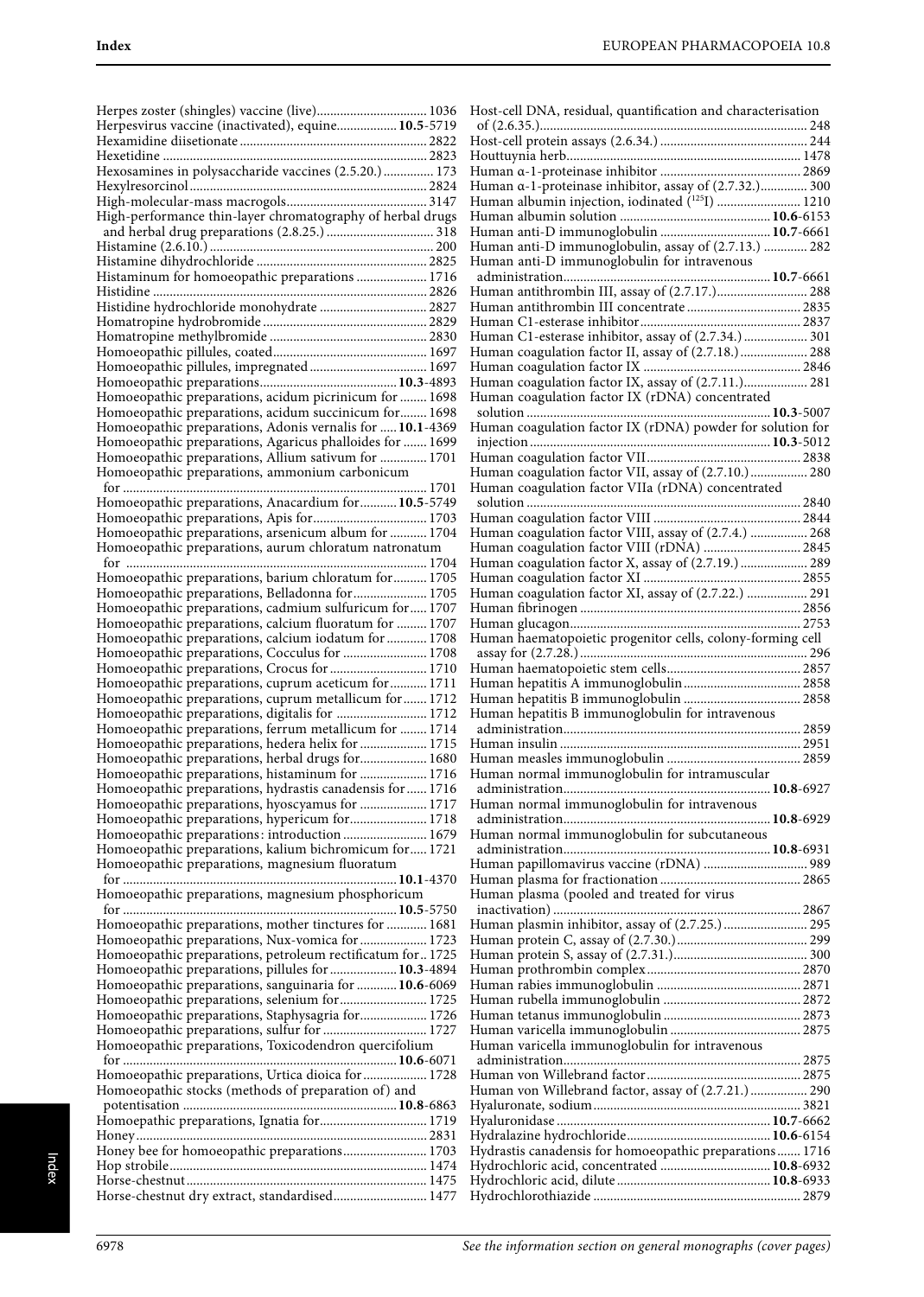| Hydrocodone hydrogen tartrate 2.5-hydrate  2881       |  |
|-------------------------------------------------------|--|
|                                                       |  |
|                                                       |  |
|                                                       |  |
|                                                       |  |
| Hydrogen peroxide solution (30 per cent) 2890         |  |
|                                                       |  |
|                                                       |  |
|                                                       |  |
|                                                       |  |
| Hydrogenated vegetable oils, nickel in (2.4.31.)  163 |  |
|                                                       |  |
|                                                       |  |
|                                                       |  |
|                                                       |  |
|                                                       |  |
|                                                       |  |
|                                                       |  |
|                                                       |  |
|                                                       |  |
|                                                       |  |
|                                                       |  |
|                                                       |  |
|                                                       |  |
|                                                       |  |
|                                                       |  |
| Hydroxypropyl starch, pregelatinised  3890            |  |
|                                                       |  |
|                                                       |  |
| Hydroxypropylcellulose, low-substituted  10.6-6160    |  |
|                                                       |  |
| Hydroxypropylmethylcellulose phthalate 10.7-6663      |  |
|                                                       |  |
|                                                       |  |
| Hymenoptera venoms for allergen products 2908         |  |
|                                                       |  |
|                                                       |  |
|                                                       |  |
|                                                       |  |
| Hyoscyamus for homoeopathic preparations  1717        |  |
|                                                       |  |
| Hypericum for homoeopathic preparations 1718          |  |
|                                                       |  |
|                                                       |  |
|                                                       |  |

## **I**

| Ibandronate sodium monohydrate 10.5-5841                      |  |
|---------------------------------------------------------------|--|
|                                                               |  |
|                                                               |  |
|                                                               |  |
|                                                               |  |
|                                                               |  |
| Identification and control of residual solvents               |  |
|                                                               |  |
| Identification of fatty oils by thin-layer chromatography     |  |
|                                                               |  |
| Identification of phenothiazines by thin-layer chromatography |  |
|                                                               |  |
| Identification reactions of ions and functional groups        |  |
|                                                               |  |
|                                                               |  |
|                                                               |  |
| Ignatia for homoeopathic preparations  1719                   |  |
|                                                               |  |
|                                                               |  |
|                                                               |  |
|                                                               |  |
|                                                               |  |
| Immunoglobulin for human use, anti-T lymphocyte,              |  |
| animal                                                        |  |
| Immunoglobulin for intramuscular administration, human        |  |
|                                                               |  |
|                                                               |  |

| Immunoglobulin for intravenous administration, human                                                                                                                                                                                                                                                                                                                                                                  |  |
|-----------------------------------------------------------------------------------------------------------------------------------------------------------------------------------------------------------------------------------------------------------------------------------------------------------------------------------------------------------------------------------------------------------------------|--|
| Immunoglobulin for intravenous administration, human                                                                                                                                                                                                                                                                                                                                                                  |  |
|                                                                                                                                                                                                                                                                                                                                                                                                                       |  |
| Immunoglobulin for intravenous administration, human                                                                                                                                                                                                                                                                                                                                                                  |  |
| Immunoglobulin for intravenous administration, human                                                                                                                                                                                                                                                                                                                                                                  |  |
|                                                                                                                                                                                                                                                                                                                                                                                                                       |  |
| Immunoglobulin for subcutaneous administration, human                                                                                                                                                                                                                                                                                                                                                                 |  |
|                                                                                                                                                                                                                                                                                                                                                                                                                       |  |
| Immunoglobulin, human anti-D 10.7-6661<br>Immunoglobulin, human anti-D, assay of (2.7.13.)  282                                                                                                                                                                                                                                                                                                                       |  |
|                                                                                                                                                                                                                                                                                                                                                                                                                       |  |
|                                                                                                                                                                                                                                                                                                                                                                                                                       |  |
|                                                                                                                                                                                                                                                                                                                                                                                                                       |  |
|                                                                                                                                                                                                                                                                                                                                                                                                                       |  |
|                                                                                                                                                                                                                                                                                                                                                                                                                       |  |
|                                                                                                                                                                                                                                                                                                                                                                                                                       |  |
| Immunoglobulin, test for anticomplementary activity of                                                                                                                                                                                                                                                                                                                                                                |  |
| Immunoglobulin, test for Fc function of (2.7.9.) 279                                                                                                                                                                                                                                                                                                                                                                  |  |
| Immunonephelometry for vaccine component assay                                                                                                                                                                                                                                                                                                                                                                        |  |
|                                                                                                                                                                                                                                                                                                                                                                                                                       |  |
| Immunosera and vaccines, phenol in (2.5.15.)  172                                                                                                                                                                                                                                                                                                                                                                     |  |
| Immunosera and vaccines, veterinary, evaluation of efficacy                                                                                                                                                                                                                                                                                                                                                           |  |
| Immunosera and vaccines, veterinary, evaluation of safety                                                                                                                                                                                                                                                                                                                                                             |  |
|                                                                                                                                                                                                                                                                                                                                                                                                                       |  |
| Immunosera for human use, animal 10.4-5385                                                                                                                                                                                                                                                                                                                                                                            |  |
| Immunosera for veterinary use, evaluation of the safety of                                                                                                                                                                                                                                                                                                                                                            |  |
|                                                                                                                                                                                                                                                                                                                                                                                                                       |  |
|                                                                                                                                                                                                                                                                                                                                                                                                                       |  |
|                                                                                                                                                                                                                                                                                                                                                                                                                       |  |
| Impurities, elemental, determination of (2.4.20.) 144                                                                                                                                                                                                                                                                                                                                                                 |  |
| Impurities in substances for pharmaceutical use, control of                                                                                                                                                                                                                                                                                                                                                           |  |
|                                                                                                                                                                                                                                                                                                                                                                                                                       |  |
| In vitro method(s) for the quality control of vaccines,                                                                                                                                                                                                                                                                                                                                                               |  |
| In vivo assay of poliomyelitis vaccine (inactivated)                                                                                                                                                                                                                                                                                                                                                                  |  |
|                                                                                                                                                                                                                                                                                                                                                                                                                       |  |
| Inactivated vaccines for veterinary use, healthy chicken flocks                                                                                                                                                                                                                                                                                                                                                       |  |
|                                                                                                                                                                                                                                                                                                                                                                                                                       |  |
| Index, foam (2.8.24.)                                                                                                                                                                                                                                                                                                                                                                                                 |  |
|                                                                                                                                                                                                                                                                                                                                                                                                                       |  |
| Indicators, approximate pH of solutions (2.2.4.) 25                                                                                                                                                                                                                                                                                                                                                                   |  |
|                                                                                                                                                                                                                                                                                                                                                                                                                       |  |
|                                                                                                                                                                                                                                                                                                                                                                                                                       |  |
|                                                                                                                                                                                                                                                                                                                                                                                                                       |  |
|                                                                                                                                                                                                                                                                                                                                                                                                                       |  |
| Inductively coupled plasma-atomic emission spectrometry                                                                                                                                                                                                                                                                                                                                                               |  |
|                                                                                                                                                                                                                                                                                                                                                                                                                       |  |
| Inductively coupled plasma-mass spectrometry (2.2.58.)  108                                                                                                                                                                                                                                                                                                                                                           |  |
| Infectious bovine rhinotracheitis vaccine (inactivated) 1120<br>Infectious bovine rhinotracheitis vaccine (live) 10.2-4654                                                                                                                                                                                                                                                                                            |  |
| Infectious bronchitis vaccine (inactivated), avian  10.2-4622                                                                                                                                                                                                                                                                                                                                                         |  |
| Infectious bronchitis vaccine (live), avian  10.5-5717                                                                                                                                                                                                                                                                                                                                                                |  |
| Infectious bursal disease vaccine (inactivated),                                                                                                                                                                                                                                                                                                                                                                      |  |
| Infectious bursal disease vaccine (live), avian 10.2-4627                                                                                                                                                                                                                                                                                                                                                             |  |
|                                                                                                                                                                                                                                                                                                                                                                                                                       |  |
|                                                                                                                                                                                                                                                                                                                                                                                                                       |  |
|                                                                                                                                                                                                                                                                                                                                                                                                                       |  |
|                                                                                                                                                                                                                                                                                                                                                                                                                       |  |
|                                                                                                                                                                                                                                                                                                                                                                                                                       |  |
| Infectious chicken anaemia vaccine (live) 10.2-4655<br>Infectious encephalomyelitis vaccine (live), avian 10.2-4628<br>Infectious enteritis vaccine (inactivated), feline  1109<br>Infectious enteritis vaccine (live), feline  10.2-4651<br>Infectious laryngotracheitis vaccine (live), avian  10.2-4630<br>Infectious pancreatic necrosis vaccine (inactivated,<br>oil-adjuvanted, injectable) for salmonids  1124 |  |
| Infectious rhinotracheitis vaccine (live), turkey  10.2-4668<br>Infliximab concentrated solution 10.3-5019                                                                                                                                                                                                                                                                                                            |  |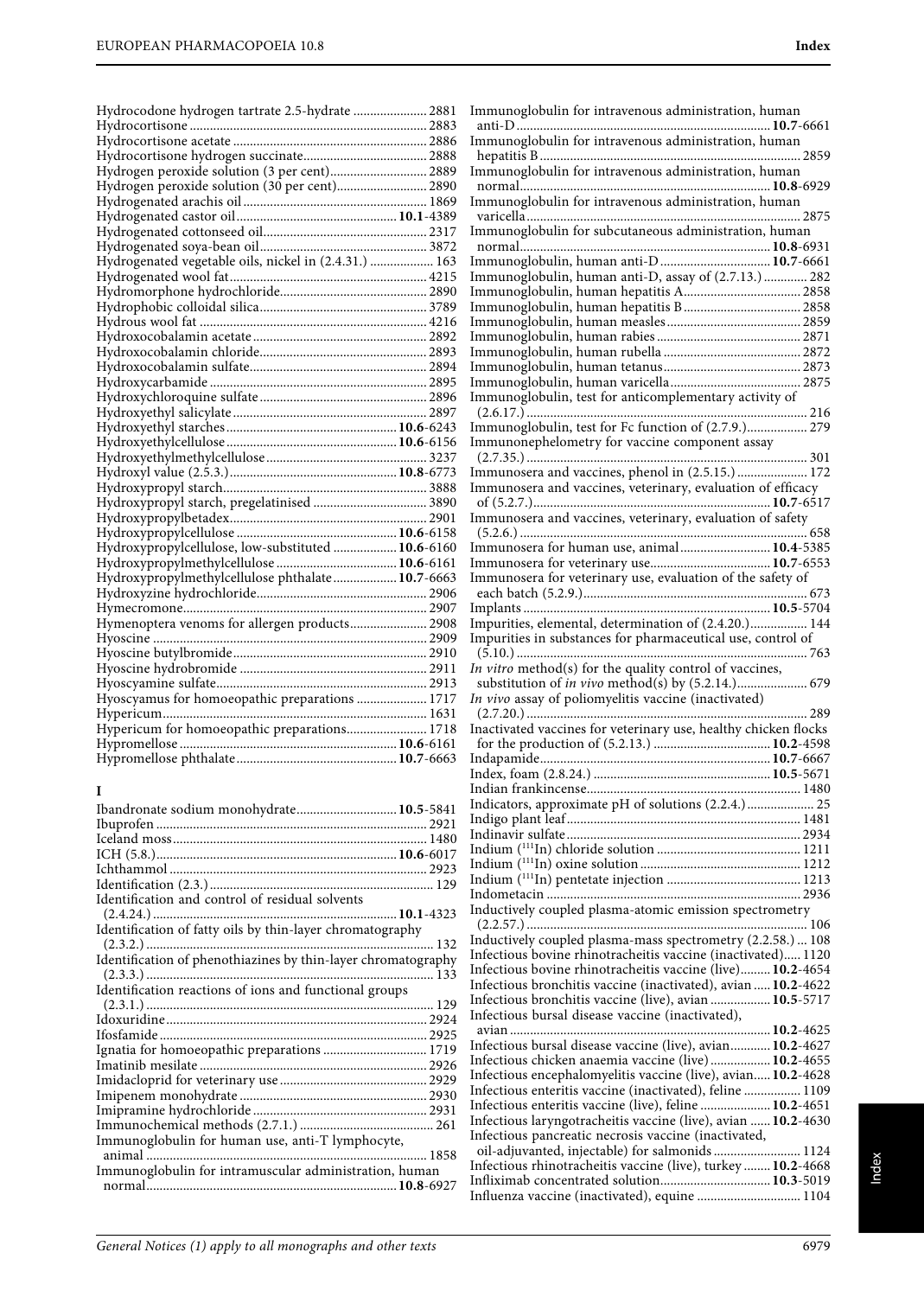| Influenza vaccine (inactivated), porcine 1142                                                                                      | 10                       |
|------------------------------------------------------------------------------------------------------------------------------------|--------------------------|
|                                                                                                                                    | j                        |
| Influenza vaccine (split virion, inactivated)  10.8-6822                                                                           | 10                       |
| Influenza vaccine (surface antigen, inactivated) 10.8-6823                                                                         |                          |
| Influenza vaccine (surface antigen, inactivated, prepared in                                                                       | Ic                       |
|                                                                                                                                    | $\mathbf{I}$             |
| Influenza vaccine (surface antigen, inactivated,                                                                                   | Ic                       |
|                                                                                                                                    | Ic                       |
| Influenza vaccine (whole virion, inactivated)  1002                                                                                | Ic                       |
| Influenza vaccine (whole virion, inactivated, prepared in cell                                                                     | 10                       |
|                                                                                                                                    | 10                       |
| Infrared absorption spectrophotometry (2.2.24.) 10.3-4753                                                                          | Iŗ                       |
|                                                                                                                                    | Iŗ                       |
| $\begin{minipage}{0.9\linewidth} Inflation gas, krypton (81mKr) 10.5-5703\\ Inhalation gas, krypton (81mKr) 1217\\ \end{minipage}$ | Iŗ                       |
|                                                                                                                                    | Iŗ                       |
|                                                                                                                                    | Iŗ                       |
| Inhalation, preparations for: aerodynamic assessment of fine                                                                       | Ir                       |
|                                                                                                                                    | Ir                       |
|                                                                                                                                    | Ir                       |
|                                                                                                                                    | Ir                       |
|                                                                                                                                    | Ir                       |
| Injections or infusions, concentrates for  10.5-5703                                                                               | Is                       |
| Injections or infusions, powders for 10.5-5704                                                                                     | Is                       |
|                                                                                                                                    | Is                       |
|                                                                                                                                    | Is                       |
|                                                                                                                                    | Is                       |
|                                                                                                                                    | Is                       |
|                                                                                                                                    | Is                       |
|                                                                                                                                    | Is                       |
|                                                                                                                                    | Is<br>Is                 |
|                                                                                                                                    | Is                       |
|                                                                                                                                    | Is                       |
|                                                                                                                                    | Is                       |
|                                                                                                                                    | Is                       |
| Insulin zinc injectable suspension  10.4-5499                                                                                      | Is                       |
| Insulin zinc injectable suspension (amorphous)  10.4-5499                                                                          | Is                       |
| Insulin zinc injectable suspension (crystalline) 10.4-5499                                                                         | Is                       |
| Interferon alfa-2 concentrated solution  2963                                                                                      | Is                       |
| Interferon beta-1a concentrated solution 2965                                                                                      | $\overline{\phantom{a}}$ |
| Interferon gamma-1b concentrated solution  2968                                                                                    | Is                       |
|                                                                                                                                    | Is                       |
| International System (SI) units (1.)  10.7-6341                                                                                    | Is                       |
| Intramammary preparations for veterinary use  913                                                                                  | Is                       |
|                                                                                                                                    | Is                       |
|                                                                                                                                    | It                       |
|                                                                                                                                    | Iv                       |
| Intrauterine preparations for veterinary use  914                                                                                  | Iv                       |
|                                                                                                                                    |                          |
|                                                                                                                                    | J                        |
|                                                                                                                                    | Ja                       |
|                                                                                                                                    | Ja                       |
| Intravesical solutions or suspensions, powders for  10.5-5701                                                                      | Jc                       |
| Intravesical solutions, suspensions and emulsions 10.5-5701                                                                        | Jc                       |
| Intravesical solutions, suspensions or emulsions, concentrates                                                                     | Jv                       |
|                                                                                                                                    | Ju                       |
|                                                                                                                                    |                          |
|                                                                                                                                    | K                        |
| Iobenguane (131I) injection for diagnostic use  1214                                                                               | K                        |
| Iobenguane ( <sup>131</sup> I) injection for therapeutic use 1215                                                                  | К                        |
| Iobenguane sulfate for radiopharmaceutical prepara-                                                                                | К                        |
|                                                                                                                                    | К                        |
| Iodinated (125I) human albumin injection  1210                                                                                     | K                        |
|                                                                                                                                    | K                        |
|                                                                                                                                    | К                        |
|                                                                                                                                    | К                        |
|                                                                                                                                    | К                        |
| Iodohippurate (sodium) dihydrate for radiopharmaceutical                                                                           | К                        |
|                                                                                                                                    | K                        |
| Iodomethylnorcholesterol (131I) injection 1217                                                                                     | К<br>К                   |
|                                                                                                                                    | тz                       |

| Ionic concentration, potentiometric determination of using |  |
|------------------------------------------------------------|--|
|                                                            |  |
| Ions and functional groups, identification reactions of    |  |
|                                                            |  |
| Ion-selective electrodes, potentiometric determination of  |  |
|                                                            |  |
|                                                            |  |
|                                                            |  |
|                                                            |  |
|                                                            |  |
|                                                            |  |
| Ipecacuanha liquid extract, standardised  1483             |  |
|                                                            |  |
|                                                            |  |
|                                                            |  |
|                                                            |  |
|                                                            |  |
|                                                            |  |
|                                                            |  |
|                                                            |  |
|                                                            |  |
|                                                            |  |
|                                                            |  |
|                                                            |  |
|                                                            |  |
|                                                            |  |
|                                                            |  |
|                                                            |  |
|                                                            |  |
|                                                            |  |
|                                                            |  |
|                                                            |  |
|                                                            |  |
|                                                            |  |
|                                                            |  |
|                                                            |  |
|                                                            |  |
| Isosorbide mononitrate, diluted  10.1-4434                 |  |
| Isotherms (sorption-desorption) and water activity,        |  |
| determination of (water-solid interactions) (2.9.39.) 394  |  |
|                                                            |  |
|                                                            |  |
|                                                            |  |
|                                                            |  |
|                                                            |  |
|                                                            |  |
|                                                            |  |
|                                                            |  |
|                                                            |  |

### **K**

| Kalium bichromicum for homoeopathic preparations 1721 |  |
|-------------------------------------------------------|--|
|                                                       |  |
|                                                       |  |
|                                                       |  |
|                                                       |  |
|                                                       |  |
|                                                       |  |
|                                                       |  |
|                                                       |  |
|                                                       |  |
|                                                       |  |
|                                                       |  |
|                                                       |  |
|                                                       |  |
|                                                       |  |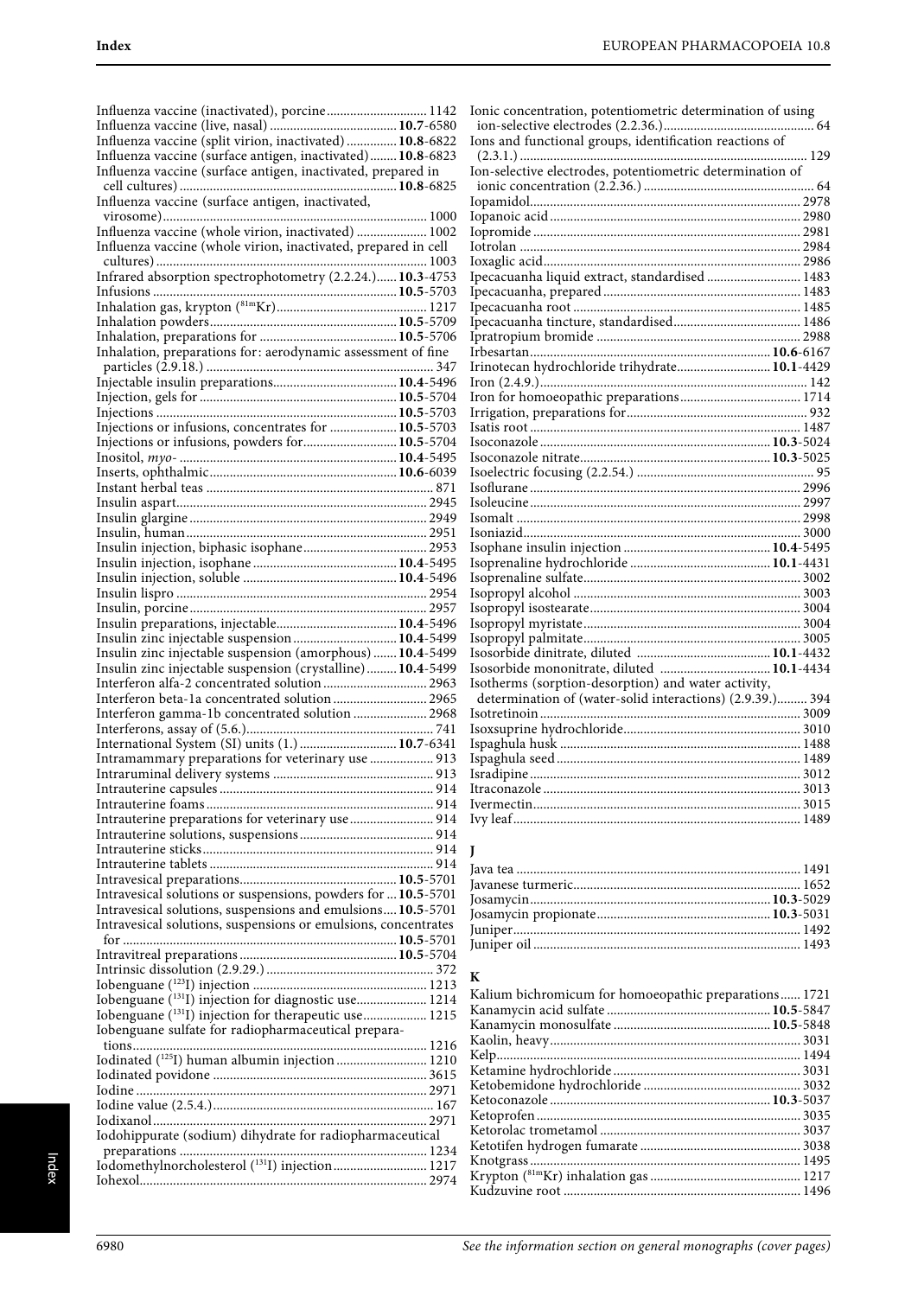**L**

Labetalol hydrochloride................................................**10.3**-5041 Lacosamide.............................................................................. 3045 Lacosamide infusion .....................................................**10.3**-5043 Lacosamide oral solution..............................................**10.3**-5044

| Lipophilic solid dosage forms, dissolution test for            |  |
|----------------------------------------------------------------|--|
|                                                                |  |
|                                                                |  |
|                                                                |  |
|                                                                |  |
|                                                                |  |
|                                                                |  |
|                                                                |  |
|                                                                |  |
|                                                                |  |
| Liquid preparations for cutaneous application  10.7-6571       |  |
| Liquid preparations for cutaneous application, veterinary 941  |  |
|                                                                |  |
|                                                                |  |
|                                                                |  |
|                                                                |  |
|                                                                |  |
| Liquids, clarity and degree of opalescence of (2.2.1.)  21     |  |
| Liquorice dry extract for flavouring purposes  1508            |  |
|                                                                |  |
|                                                                |  |
|                                                                |  |
| Live biotherapeutic products for human use  876                |  |
| Live biotherapeutic products, microbiological examination      |  |
| of (tests for enumeration of microbial contaminants)           |  |
|                                                                |  |
| Live biotherapeutic products, microbiological examination of   |  |
| (tests for specified micro-organisms) (2.6.38.)  255           |  |
|                                                                |  |
|                                                                |  |
|                                                                |  |
|                                                                |  |
|                                                                |  |
|                                                                |  |
|                                                                |  |
|                                                                |  |
|                                                                |  |
|                                                                |  |
|                                                                |  |
|                                                                |  |
|                                                                |  |
|                                                                |  |
|                                                                |  |
|                                                                |  |
| Low-substituted hydroxypropylcellulose 10.6-6160               |  |
|                                                                |  |
|                                                                |  |
|                                                                |  |
|                                                                |  |
| Lutetium ( <sup>177</sup> Lu) solution for radiolabelling 1218 |  |
|                                                                |  |
|                                                                |  |
|                                                                |  |
|                                                                |  |
|                                                                |  |
|                                                                |  |

### **M**

| Laryngotracheitis vaccine (live), infectious, avian  10.2-4630    |  |
|-------------------------------------------------------------------|--|
| Laser light diffraction, particle size analysis by (2.9.31.)  373 |  |
|                                                                   |  |
|                                                                   |  |
|                                                                   |  |
|                                                                   |  |
|                                                                   |  |
|                                                                   |  |
|                                                                   |  |
|                                                                   |  |
|                                                                   |  |
|                                                                   |  |
| Leptospirosis vaccine (inactivated), bovine 1071                  |  |
| Leptospirosis vaccine (inactivated), canine 1082                  |  |
|                                                                   |  |
|                                                                   |  |
| Leukaemia vaccine (inactivated), feline 1112                      |  |
|                                                                   |  |
|                                                                   |  |
|                                                                   |  |
|                                                                   |  |
|                                                                   |  |
|                                                                   |  |
|                                                                   |  |
|                                                                   |  |
|                                                                   |  |
|                                                                   |  |
| Levomepromazine hydrochloride 10.4-5503                           |  |
|                                                                   |  |
|                                                                   |  |
|                                                                   |  |
|                                                                   |  |
|                                                                   |  |
|                                                                   |  |
| Lidocaine hydrochloride monohydrate  3097                         |  |
|                                                                   |  |
|                                                                   |  |
|                                                                   |  |
|                                                                   |  |
|                                                                   |  |
|                                                                   |  |
| Limit tests, standard solutions for (4.1.2.) 10.7-6496            |  |
|                                                                   |  |
| Linen thread, sterile, in distributor for veterinary use  1282    |  |
|                                                                   |  |
|                                                                   |  |
|                                                                   |  |
|                                                                   |  |
|                                                                   |  |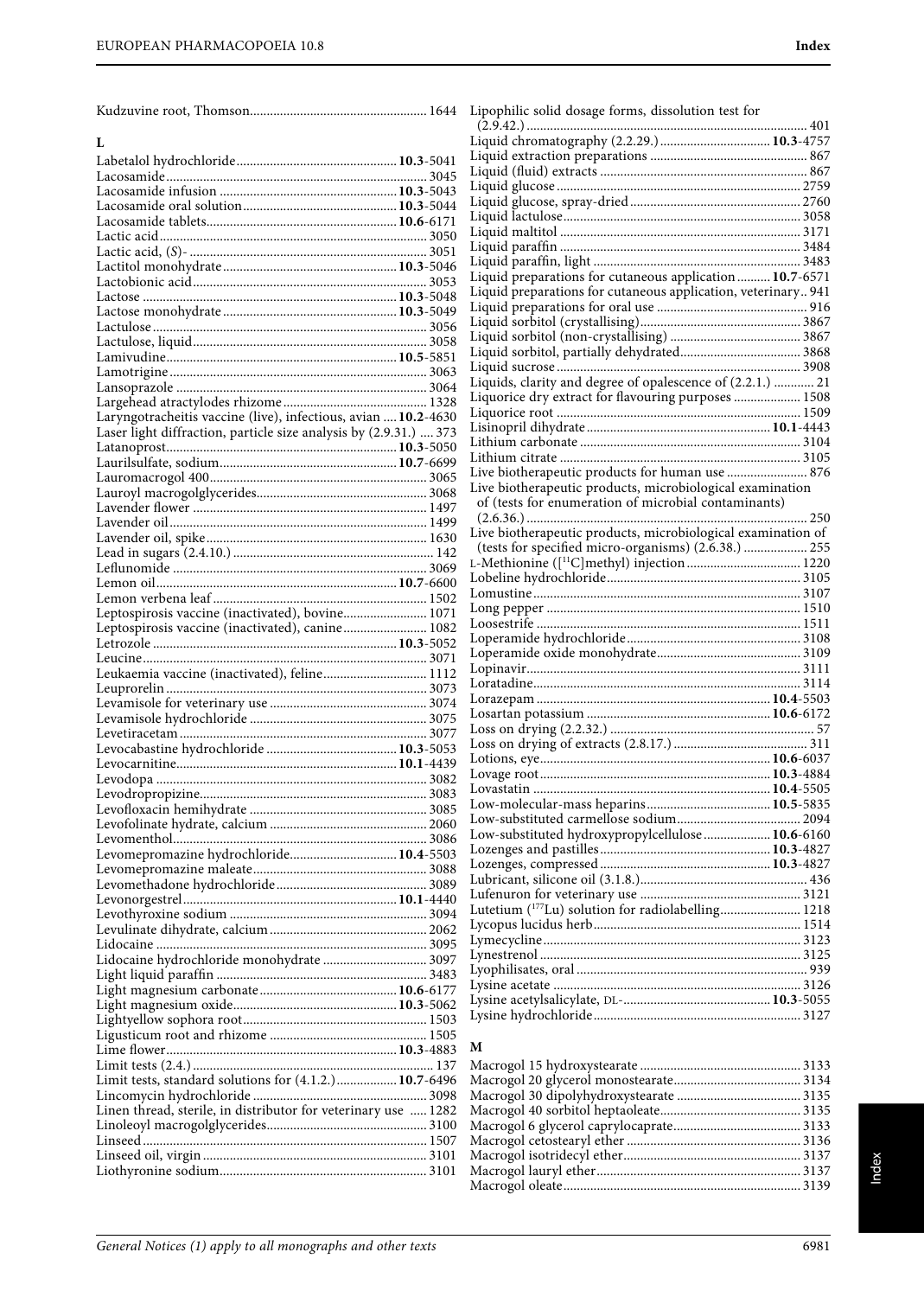| Macrogol poly(vinyl alcohol) grafted copolymer  3140                                        |  |
|---------------------------------------------------------------------------------------------|--|
|                                                                                             |  |
|                                                                                             |  |
|                                                                                             |  |
|                                                                                             |  |
|                                                                                             |  |
|                                                                                             |  |
|                                                                                             |  |
|                                                                                             |  |
|                                                                                             |  |
|                                                                                             |  |
| Magnesium aluminometasilicate 10.4-5509<br>Magnesium and alkaline-earth metals (2.4.7.) 139 |  |
|                                                                                             |  |
|                                                                                             |  |
|                                                                                             |  |
|                                                                                             |  |
| Magnesium chloride hexahydrate  10.3-5061                                                   |  |
|                                                                                             |  |
|                                                                                             |  |
| Magnesium fluoratum for homoeopathic preparations 10.1-                                     |  |
| 4370                                                                                        |  |
|                                                                                             |  |
|                                                                                             |  |
|                                                                                             |  |
|                                                                                             |  |
|                                                                                             |  |
|                                                                                             |  |
| Magnesium phosphoricum for homoeopathic                                                     |  |
|                                                                                             |  |
|                                                                                             |  |
|                                                                                             |  |
| Magnesium sulfate heptahydrate 10.3-5063                                                    |  |
|                                                                                             |  |
|                                                                                             |  |
|                                                                                             |  |
|                                                                                             |  |
|                                                                                             |  |
|                                                                                             |  |
|                                                                                             |  |
|                                                                                             |  |
|                                                                                             |  |
|                                                                                             |  |
|                                                                                             |  |
|                                                                                             |  |
|                                                                                             |  |
|                                                                                             |  |
| Management of extraneous agents in immunological                                            |  |
| veterinary medicinal products (5.2.5.) 10.2-4590                                            |  |
|                                                                                             |  |
|                                                                                             |  |
| Manganese glycerophosphate, hydrated  3174                                                  |  |
| Manganese sulfate monohydrate  10.8-6937                                                    |  |
| Mannheimia vaccine (inactivated) for cattle 1125                                            |  |
| Mannheimia vaccine (inactivated) for sheep  1126                                            |  |
|                                                                                             |  |
|                                                                                             |  |
| Marbofloxacin for veterinary use 10.7-6671                                                  |  |
|                                                                                             |  |
|                                                                                             |  |
|                                                                                             |  |
| Mass spectrometry, inductively coupled plasma- (2.2.58.) 108                                |  |
| Mass uniformity of single-dose preparations (2.9.5.)  335                                   |  |
|                                                                                             |  |

| Materials based on non-plasticised poly(vinyl chloride)<br>for containers for non-injectable, aqueous solutions          |
|--------------------------------------------------------------------------------------------------------------------------|
|                                                                                                                          |
| Materials based on non-plasticised poly(vinyl chloride) for<br>containers for solid dosage forms for oral administration |
| Materials based on plasticised poly(vinyl chloride) for                                                                  |
| containers for aqueous solutions for intravenous infusion                                                                |
| Materials based on plasticised poly(vinyl chloride) for                                                                  |
| containers for human blood and blood components<br>.<br>465                                                              |
|                                                                                                                          |
| Materials based on plasticised poly(vinyl chloride) for<br>tubing used in sets for the transfusion of blood and blood    |
|                                                                                                                          |
| Materials for containers for human blood and blood                                                                       |
| Materials used for the manufacture of containers (3.1.) 423                                                              |
|                                                                                                                          |
|                                                                                                                          |
|                                                                                                                          |
|                                                                                                                          |
|                                                                                                                          |
|                                                                                                                          |
| Measles, mumps and rubella vaccine (live) 10.7-6583<br>Measles, mumps, rubella and varicella vaccine                     |
|                                                                                                                          |
| Measurement and detection of radioactivity (2.2.66.)  10.7-                                                              |
| 6361                                                                                                                     |
| Measurement of consistency by penetrometry (2.9.9.) 337                                                                  |
|                                                                                                                          |
|                                                                                                                          |
|                                                                                                                          |
| Medicated chewing gums, dissolution test for (2.9.25.) 365                                                               |
|                                                                                                                          |
| Medicated feeding stuffs for veterinary use, premixes for  927                                                           |
|                                                                                                                          |
|                                                                                                                          |
|                                                                                                                          |
|                                                                                                                          |
|                                                                                                                          |
|                                                                                                                          |
|                                                                                                                          |
|                                                                                                                          |
|                                                                                                                          |
| Medronic acid for radiopharmaceutical preparations  1219                                                                 |
|                                                                                                                          |
|                                                                                                                          |
|                                                                                                                          |
|                                                                                                                          |
|                                                                                                                          |
|                                                                                                                          |
|                                                                                                                          |
|                                                                                                                          |
|                                                                                                                          |
|                                                                                                                          |
|                                                                                                                          |
|                                                                                                                          |
| Melting point - capillary method (2.2.14.)  32                                                                           |
| Melting point - instantaneous method (2.2.16.)  33                                                                       |
| Melting point - open capillary method (2.2.15.)  33                                                                      |
|                                                                                                                          |
| Meningococcal group A, C, W135 and Y conjugate                                                                           |
|                                                                                                                          |
| Meningococcal group C and haemophilus type b conjugate                                                                   |
|                                                                                                                          |
| Meningococcal group C conjugate vaccine  1010                                                                            |
|                                                                                                                          |
| Meningococcal polysaccharide vaccine  1012                                                                               |
|                                                                                                                          |
|                                                                                                                          |
|                                                                                                                          |
|                                                                                                                          |
|                                                                                                                          |
| Mercury porosimetry, porosity and pore-size distribution of                                                              |
|                                                                                                                          |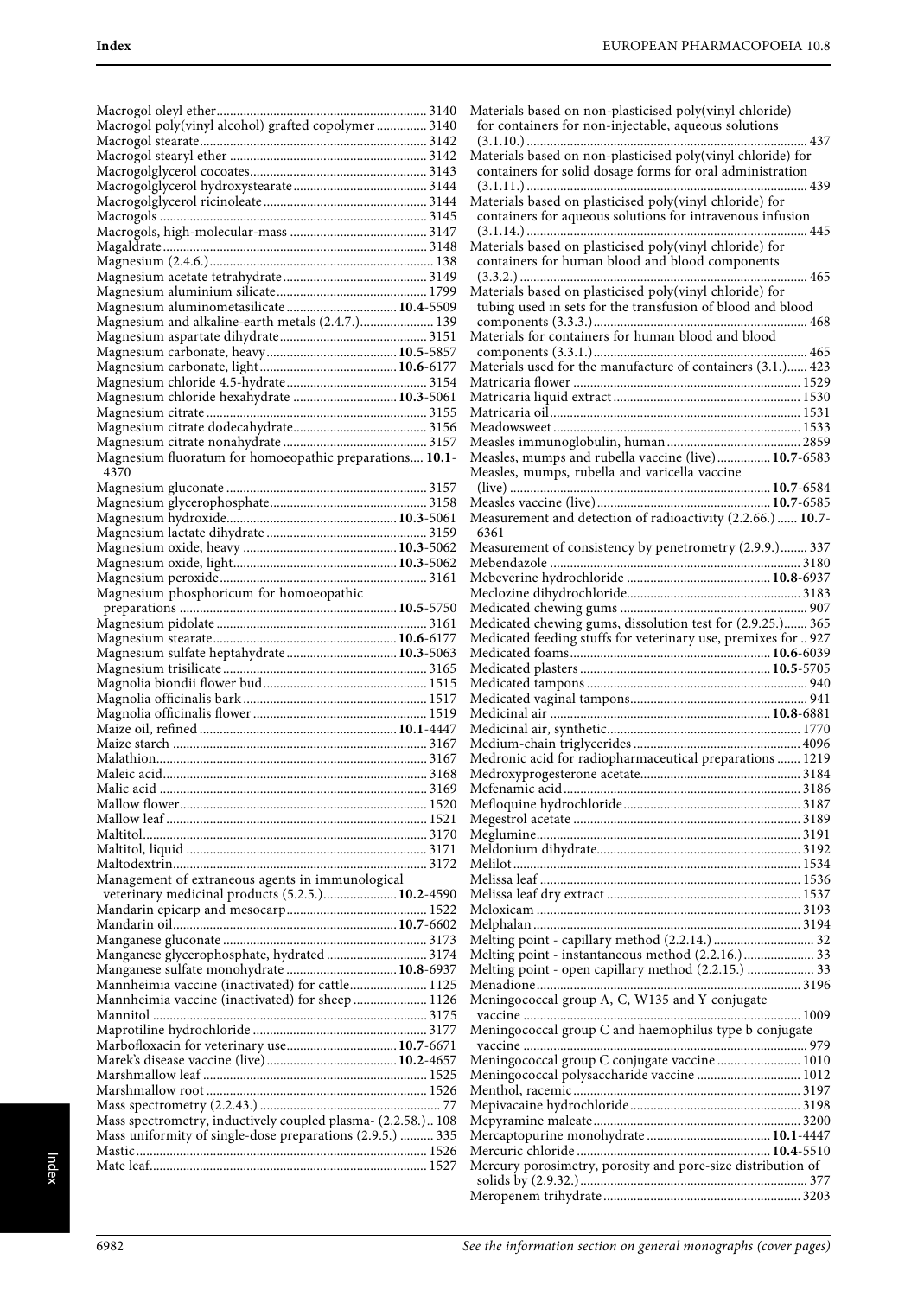| Metal catalyst or metal reagent residues (5.20.) 815                                                      |  |
|-----------------------------------------------------------------------------------------------------------|--|
| Metal catalyst or metal reagent residues, determination of                                                |  |
|                                                                                                           |  |
|                                                                                                           |  |
| Metered-dose preparations for inhalation, non-                                                            |  |
|                                                                                                           |  |
| Metered-dose preparations for inhalation, pressurised 10.5-<br>5707                                       |  |
|                                                                                                           |  |
| Methacrylate copolymer, basic butylated 1925                                                              |  |
| Methacrylic acid - ethyl acrylate copolymer (1:1) 3214                                                    |  |
| Methacrylic acid - ethyl acrylate copolymer (1:1) dispersion                                              |  |
|                                                                                                           |  |
| Methacrylic acid - methyl methacrylate copolymer (1:1)3217                                                |  |
| Methacrylic acid - methyl methacrylate copolymer (1:2)3218                                                |  |
|                                                                                                           |  |
| Methane intermix (2 per cent) in nitrogen  3221                                                           |  |
| Methanesulfonate (methyl, ethyl and isopropyl) in active                                                  |  |
|                                                                                                           |  |
|                                                                                                           |  |
|                                                                                                           |  |
| Methanesulfonic acid, methyl, ethyl and isopropyl                                                         |  |
|                                                                                                           |  |
| Methanesulfonyl chloride in methanesulfonic acid                                                          |  |
|                                                                                                           |  |
| Methanol and 2-propanol, test for (2.9.11.)  342                                                          |  |
|                                                                                                           |  |
|                                                                                                           |  |
| Methionine ([11C]methyl) injection, L- 1220                                                               |  |
|                                                                                                           |  |
|                                                                                                           |  |
| Methods of preparation of homoeopathic stocks and                                                         |  |
|                                                                                                           |  |
| Methods of preparation of sterile products (5.1.1.)  619                                                  |  |
| Methods of pretreatment for preparing traditional Chinese<br>drugs: general information (5.18.) 10.5-5685 |  |
|                                                                                                           |  |
| Methyl, ethyl and isopropyl benzenesulfonate in active                                                    |  |
|                                                                                                           |  |
| Methyl, ethyl and isopropyl methanesulfonate in active                                                    |  |
|                                                                                                           |  |
| Methyl, ethyl and isopropyl methanesulfonate in                                                           |  |
|                                                                                                           |  |
|                                                                                                           |  |
| Methyl, ethyl and isopropyl toluenesulfonate in active                                                    |  |
|                                                                                                           |  |
| Methyl methacrylate - methacrylic acid copolymer (1:1) 3217                                               |  |
| Methyl methacrylate - methacrylic acid copolymer (1:2)3218                                                |  |
|                                                                                                           |  |
| Methyl parahydroxybenzoate, sodium 3830                                                                   |  |
|                                                                                                           |  |
| Methylaminolevulinate hydrochloride 10.6-6181                                                             |  |
|                                                                                                           |  |
|                                                                                                           |  |
|                                                                                                           |  |
|                                                                                                           |  |
|                                                                                                           |  |
| Methylpentoses in polysaccharide vaccines (2.5.21.)  173                                                  |  |
|                                                                                                           |  |
|                                                                                                           |  |
|                                                                                                           |  |
| Methylprednisolone hydrogen succinate 3245                                                                |  |

| Metoclopramide hydrochloride monohydrate 3253                                                                                 |
|-------------------------------------------------------------------------------------------------------------------------------|
|                                                                                                                               |
|                                                                                                                               |
|                                                                                                                               |
|                                                                                                                               |
|                                                                                                                               |
|                                                                                                                               |
|                                                                                                                               |
|                                                                                                                               |
| Microbial enumeration tests (microbiological examination of                                                                   |
|                                                                                                                               |
| Microbiological assay of antibiotics (2.7.2.)  262                                                                            |
| Microbiological examination of cell-based preparations                                                                        |
|                                                                                                                               |
| Microbiological examination of herbal medicinal products for<br>oral use and extracts used in their preparation (2.6.31.) 239 |
| Microbiological examination of live biotherapeutic                                                                            |
| products: tests for enumeration of microbial contaminants                                                                     |
|                                                                                                                               |
| Microbiological examination of live biotherapeutic products:                                                                  |
| tests for specified micro-organisms (2.6.38.)  255                                                                            |
| Microbiological examination of non-sterile products:<br>microbial enumeration tests (2.6.12.)  10.3-4765                      |
| Microbiological examination of non-sterile products: test for                                                                 |
| specified micro-organisms (2.6.13.)  10.3-4769                                                                                |
| Microbiological quality, alternative methods for control of                                                                   |
|                                                                                                                               |
| Microbiological quality of herbal medicinal products for oral                                                                 |
|                                                                                                                               |
| use and extracts used in their preparation (5.1.8.) 638                                                                       |
| Microbiological quality of non-sterile pharmaceutical                                                                         |
| preparations and substances for pharmaceutical use                                                                            |
|                                                                                                                               |
| Microcalorimetry and solution calorimetry, characterisation                                                                   |
|                                                                                                                               |
|                                                                                                                               |
| Microcrystalline cellulose and carmellose sodium  3269<br>Microscopic examination of herbal drugs (2.8.23)  317               |
|                                                                                                                               |
| Microscopy, scanning electron (2.9.52.)  414                                                                                  |
|                                                                                                                               |
|                                                                                                                               |
| Milk thistle dry extract, refined and standardised  10.6-6057                                                                 |
| Minimising the risk of transmitting animal spongiform                                                                         |
| encephalopathy agents via human and veterinary medicinal                                                                      |
|                                                                                                                               |
| Minocycline hydrochloride dihydrate 10.3-5065                                                                                 |
|                                                                                                                               |
|                                                                                                                               |
|                                                                                                                               |
|                                                                                                                               |
|                                                                                                                               |
|                                                                                                                               |
|                                                                                                                               |
|                                                                                                                               |
|                                                                                                                               |
|                                                                                                                               |
| Molecular mass distribution in dextrans (2.2.39.) 10.3-4760                                                                   |
|                                                                                                                               |

Mometasone furoate......................................................**10.1**-4450

Methylpyrrolidone, N- ........................................................... 3246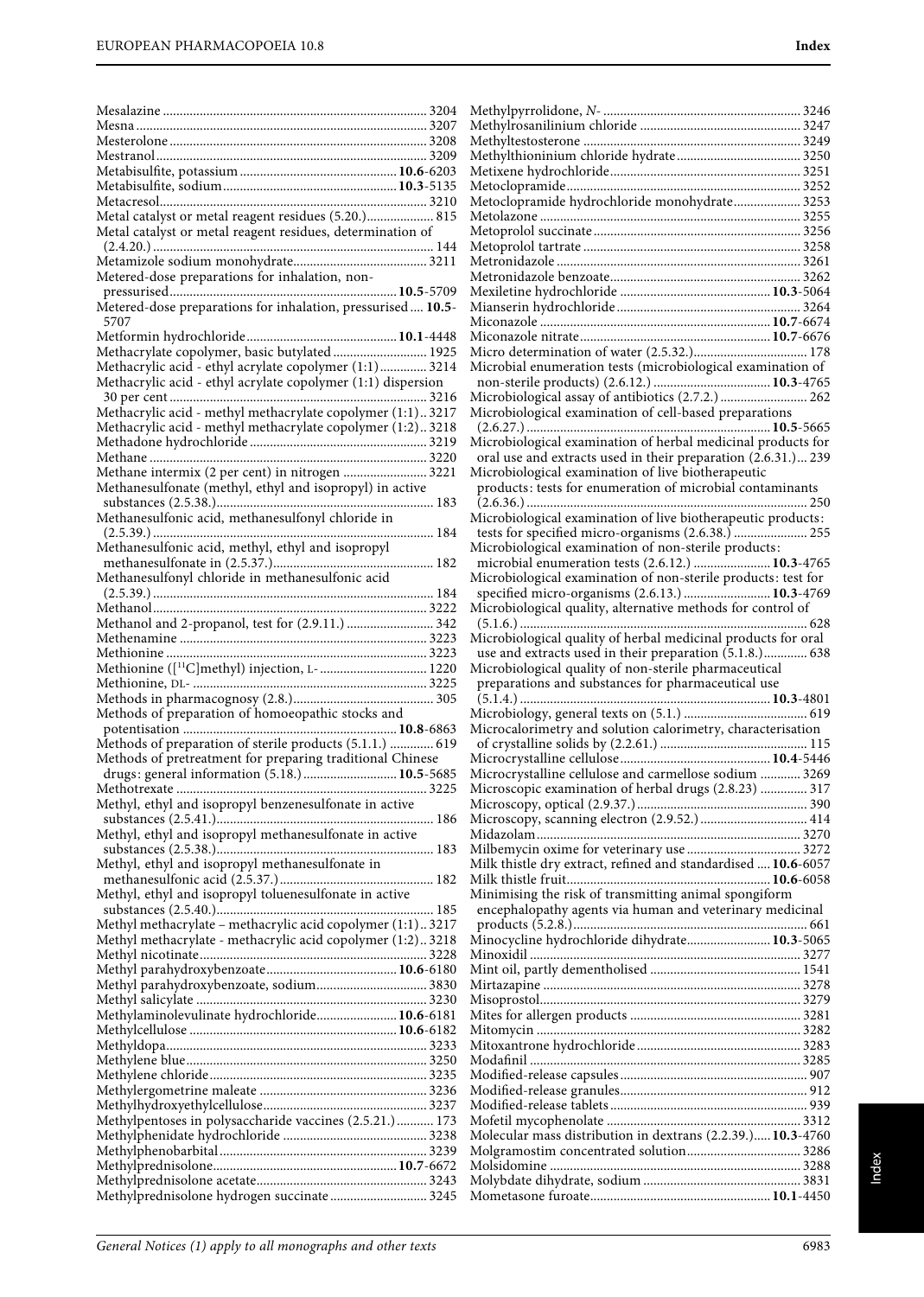Nebulisation, characterisation of preparations for

| Monographs on essential oils (information chapter)          |  |
|-------------------------------------------------------------|--|
|                                                             |  |
|                                                             |  |
|                                                             |  |
|                                                             |  |
|                                                             |  |
| Morantel hydrogen tartrate for veterinary use  3298         |  |
|                                                             |  |
|                                                             |  |
|                                                             |  |
|                                                             |  |
| Mother tinctures for homoeopathic preparations 1681         |  |
|                                                             |  |
|                                                             |  |
|                                                             |  |
|                                                             |  |
|                                                             |  |
|                                                             |  |
|                                                             |  |
|                                                             |  |
|                                                             |  |
|                                                             |  |
| Multidose containers, uniformity and accuracy of delivered  |  |
|                                                             |  |
| Multivariate statistical process control (5.28.)  10.4-5377 |  |
| Mumps, measles and rubella vaccine (live) 10.7-6583         |  |
| Mumps, measles, rubella and varicella vaccine               |  |
|                                                             |  |
|                                                             |  |
|                                                             |  |
|                                                             |  |
|                                                             |  |
|                                                             |  |
|                                                             |  |
| Mycoplasma gallisepticum vaccine (inactivated)  1129        |  |
|                                                             |  |
|                                                             |  |
|                                                             |  |
|                                                             |  |
| Myxomatosis vaccine (live) for rabbits  10.2-4659           |  |

### **N**

| Names of herbal drugs used in traditional Chinese medicine |  |
|------------------------------------------------------------|--|
|                                                            |  |
|                                                            |  |
|                                                            |  |
|                                                            |  |
|                                                            |  |
|                                                            |  |
|                                                            |  |
|                                                            |  |
|                                                            |  |
|                                                            |  |
|                                                            |  |
|                                                            |  |
|                                                            |  |
|                                                            |  |
|                                                            |  |
|                                                            |  |
|                                                            |  |

| Monographs on essential oils (information chapter)          |                                                                 |
|-------------------------------------------------------------|-----------------------------------------------------------------|
|                                                             |                                                                 |
| Monographs on herbal drug extracts (information chapter)    | Neonatal piglet colibacillosis vaccine (inactivated) 1132       |
|                                                             | Neonatal ruminant colibacillosis vaccine (inactivated) 1133     |
| Monophosphoryl lipid A, 3-O-desacyl-4'-  2355               |                                                                 |
|                                                             |                                                                 |
| Morantel hydrogen tartrate for veterinary use  3298         |                                                                 |
|                                                             |                                                                 |
|                                                             |                                                                 |
|                                                             |                                                                 |
|                                                             | Neurovirulence test of live viral vaccines (2.6.18.) 218        |
|                                                             |                                                                 |
| Mother tinctures for homoeopathic preparations 1681         |                                                                 |
|                                                             |                                                                 |
|                                                             | Newcastle disease vaccine (inactivated) 10.2-4660               |
|                                                             |                                                                 |
|                                                             |                                                                 |
|                                                             |                                                                 |
|                                                             |                                                                 |
|                                                             | Nickel in hydrogenated vegetable oils (2.4.31.)  163            |
|                                                             |                                                                 |
|                                                             |                                                                 |
|                                                             |                                                                 |
| Multidose containers, uniformity and accuracy of delivered  |                                                                 |
|                                                             |                                                                 |
| Multivariate statistical process control (5.28.)  10.4-5377 |                                                                 |
| Mumps, measles and rubella vaccine (live) 10.7-6583         |                                                                 |
| Mumps, measles, rubella and varicella vaccine               |                                                                 |
|                                                             |                                                                 |
|                                                             |                                                                 |
|                                                             |                                                                 |
|                                                             |                                                                 |
|                                                             |                                                                 |
|                                                             |                                                                 |
|                                                             |                                                                 |
|                                                             |                                                                 |
| Mycoplasma gallisepticum vaccine (inactivated)  1129        |                                                                 |
|                                                             |                                                                 |
|                                                             |                                                                 |
|                                                             |                                                                 |
|                                                             |                                                                 |
| Myxomatosis vaccine (live) for rabbits  10.2-4659           |                                                                 |
|                                                             |                                                                 |
| N                                                           |                                                                 |
|                                                             |                                                                 |
|                                                             | Nitrogen determination by sulfuric acid digestion (2.5.9.) 170  |
|                                                             | Nitrogen determination, primary aromatic amino (2.5.8.) 169     |
|                                                             |                                                                 |
|                                                             | Nitrogen monoxide and nitrogen dioxide in gases                 |
|                                                             |                                                                 |
|                                                             |                                                                 |
|                                                             |                                                                 |
| Names of herbal drugs used in traditional Chinese medicine  |                                                                 |
|                                                             |                                                                 |
|                                                             |                                                                 |
|                                                             |                                                                 |
|                                                             | NMR spectrometry, peptide identification by (2.2.64.) 118       |
|                                                             |                                                                 |
|                                                             | N-Nitrosamines in active substances (2.5.42.)  10.6-5979        |
|                                                             |                                                                 |
|                                                             |                                                                 |
|                                                             | Non-pressurised metered-dose preparations for                   |
|                                                             |                                                                 |
|                                                             | Non-sterile pharmaceutical preparations and substances          |
|                                                             | for pharmaceutical use, microbiological quality of              |
|                                                             |                                                                 |
|                                                             | Non-sterile products, microbiological examination of            |
|                                                             | (microbial enumeration tests) (2.6.12.)  10.3-4765              |
|                                                             | Non-sterile products, microbiological examination of (test for  |
|                                                             | specified micro-organisms) (2.6.13.) 10.3-4769                  |
|                                                             |                                                                 |
|                                                             |                                                                 |
|                                                             |                                                                 |
|                                                             |                                                                 |
|                                                             |                                                                 |
| 6984                                                        | See the information section on general monographs (cover pages) |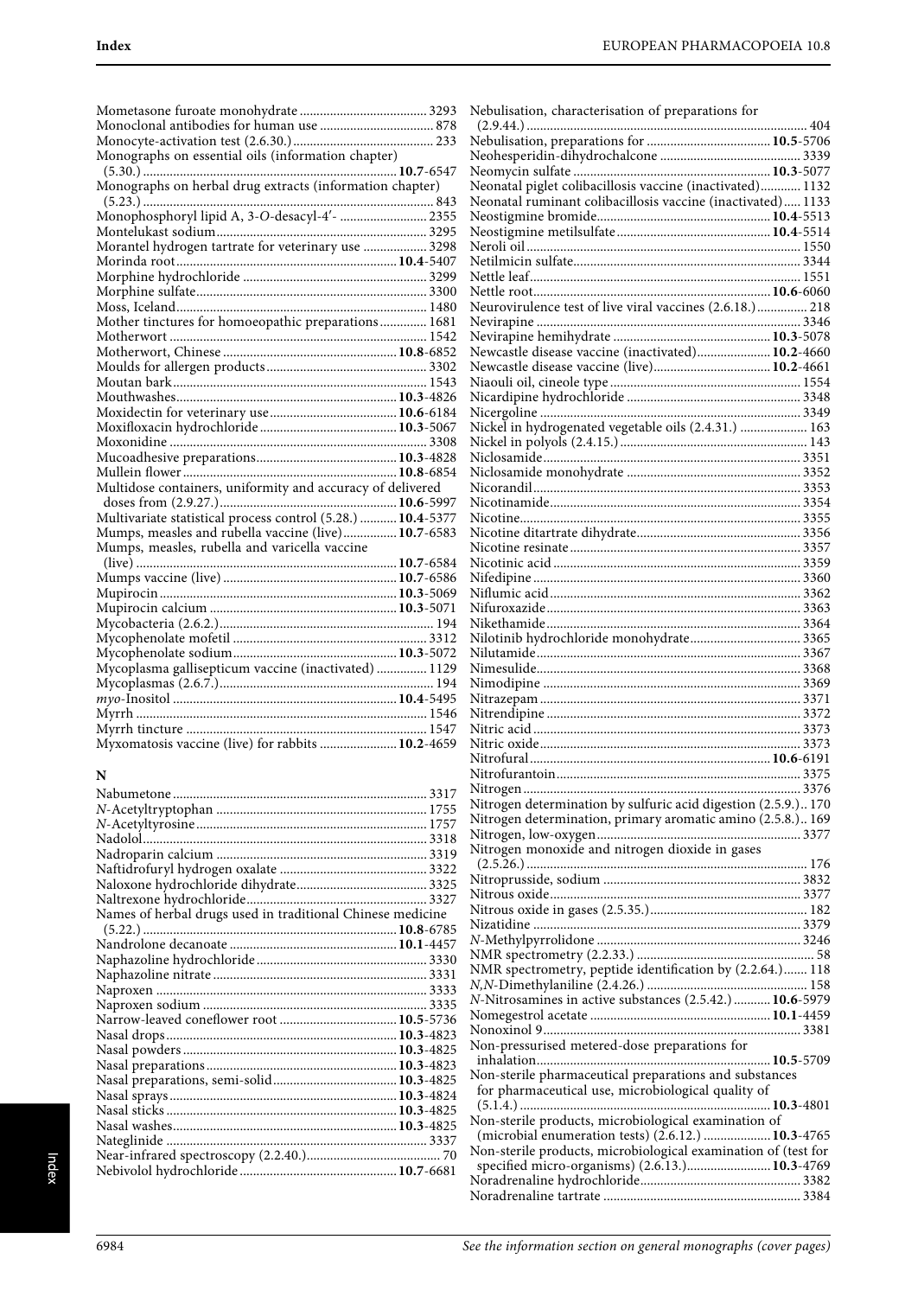| Normal immunoglobulin for intramuscular administration,   |
|-----------------------------------------------------------|
|                                                           |
| Normal immunoglobulin for intravenous administration,     |
|                                                           |
| Normal immunoglobulin for subcutaneous administration,    |
|                                                           |
|                                                           |
|                                                           |
|                                                           |
|                                                           |
| Notopterygium rhizome and root  10.7-6603                 |
| Nuclear magnetic resonance spectrometry (2.2.33.) 58      |
| Nuclear magnetic resonance spectrometry, peptide          |
|                                                           |
| Nucleated cell count and viability (2.7.29.)  297         |
| Nucleic acid amplification techniques (2.6.21.)  219      |
| Nucleic acids in polysaccharide vaccines (2.5.17.)  172   |
| Numeration of CD34/CD45+ cells in haematopoietic products |
|                                                           |
| Nux-vomica for homoeopathic preparations 1723             |
|                                                           |

### **O**

| O-Acetyl in polysaccharide vaccines (2.5.19.) 173               |  |
|-----------------------------------------------------------------|--|
|                                                                 |  |
|                                                                 |  |
|                                                                 |  |
|                                                                 |  |
|                                                                 |  |
|                                                                 |  |
|                                                                 |  |
|                                                                 |  |
|                                                                 |  |
| Oils, essential, monographs on (information chapter)            |  |
|                                                                 |  |
| Oils, fatty, identification by thin-layer chromatography        |  |
|                                                                 |  |
|                                                                 |  |
| Oils rich in omega-3 acids, composition of fatty acids in       |  |
|                                                                 |  |
| Oils rich in omega-3 acids, total cholesterol in (2.4.32.)  163 |  |
|                                                                 |  |
|                                                                 |  |
| Olanzapine embonate monohydrate  10.2-4677                      |  |
| Olanzapine pamoate monohydrate  10.2-4677                       |  |
|                                                                 |  |
|                                                                 |  |
|                                                                 |  |
|                                                                 |  |
|                                                                 |  |
|                                                                 |  |
|                                                                 |  |
|                                                                 |  |
|                                                                 |  |
|                                                                 |  |
| Omega-3 acids, composition of fatty acids in oils rich in       |  |
|                                                                 |  |
|                                                                 |  |
| Omega-3 acids, total cholesterol in oils rich in (2.4.32.)  163 |  |
|                                                                 |  |
|                                                                 |  |
|                                                                 |  |
|                                                                 |  |
|                                                                 |  |

| Ondansetron hydrochloride dihydrate  10.4-5521             |  |
|------------------------------------------------------------|--|
| Opalescence of liquids, clarity and degree of (2.2.1.) 21  |  |
|                                                            |  |
|                                                            |  |
|                                                            |  |
|                                                            |  |
|                                                            |  |
|                                                            |  |
|                                                            |  |
|                                                            |  |
|                                                            |  |
|                                                            |  |
| Oral solutions, emulsions and suspensions 917              |  |
|                                                            |  |
| Oral use, veterinary semi-solid preparations for  942      |  |
|                                                            |  |
|                                                            |  |
|                                                            |  |
| Organ preservation, solutions for 10.3-5135                |  |
| Oriental cashew for homoeopathic preparations  10.5-5749   |  |
|                                                            |  |
|                                                            |  |
|                                                            |  |
|                                                            |  |
|                                                            |  |
|                                                            |  |
| Oromucosal preparations, semi-solid  10.3-4826             |  |
| Oromucosal solutions, emulsions and suspensions  10.3-4826 |  |
|                                                            |  |
|                                                            |  |
|                                                            |  |
|                                                            |  |
|                                                            |  |
|                                                            |  |
|                                                            |  |
|                                                            |  |
|                                                            |  |
|                                                            |  |
|                                                            |  |
|                                                            |  |
|                                                            |  |
|                                                            |  |
|                                                            |  |
|                                                            |  |
|                                                            |  |
|                                                            |  |
|                                                            |  |
|                                                            |  |
|                                                            |  |
|                                                            |  |
|                                                            |  |
|                                                            |  |
|                                                            |  |
|                                                            |  |
|                                                            |  |
|                                                            |  |
|                                                            |  |
|                                                            |  |
|                                                            |  |

| P                                                         |  |
|-----------------------------------------------------------|--|
|                                                           |  |
|                                                           |  |
|                                                           |  |
|                                                           |  |
|                                                           |  |
| Pancreatic necrosis vaccine (inactivated, oil-adjuvanted, |  |
|                                                           |  |
|                                                           |  |
|                                                           |  |
| Panleucopenia vaccine (live), feline  10.2-4651           |  |
|                                                           |  |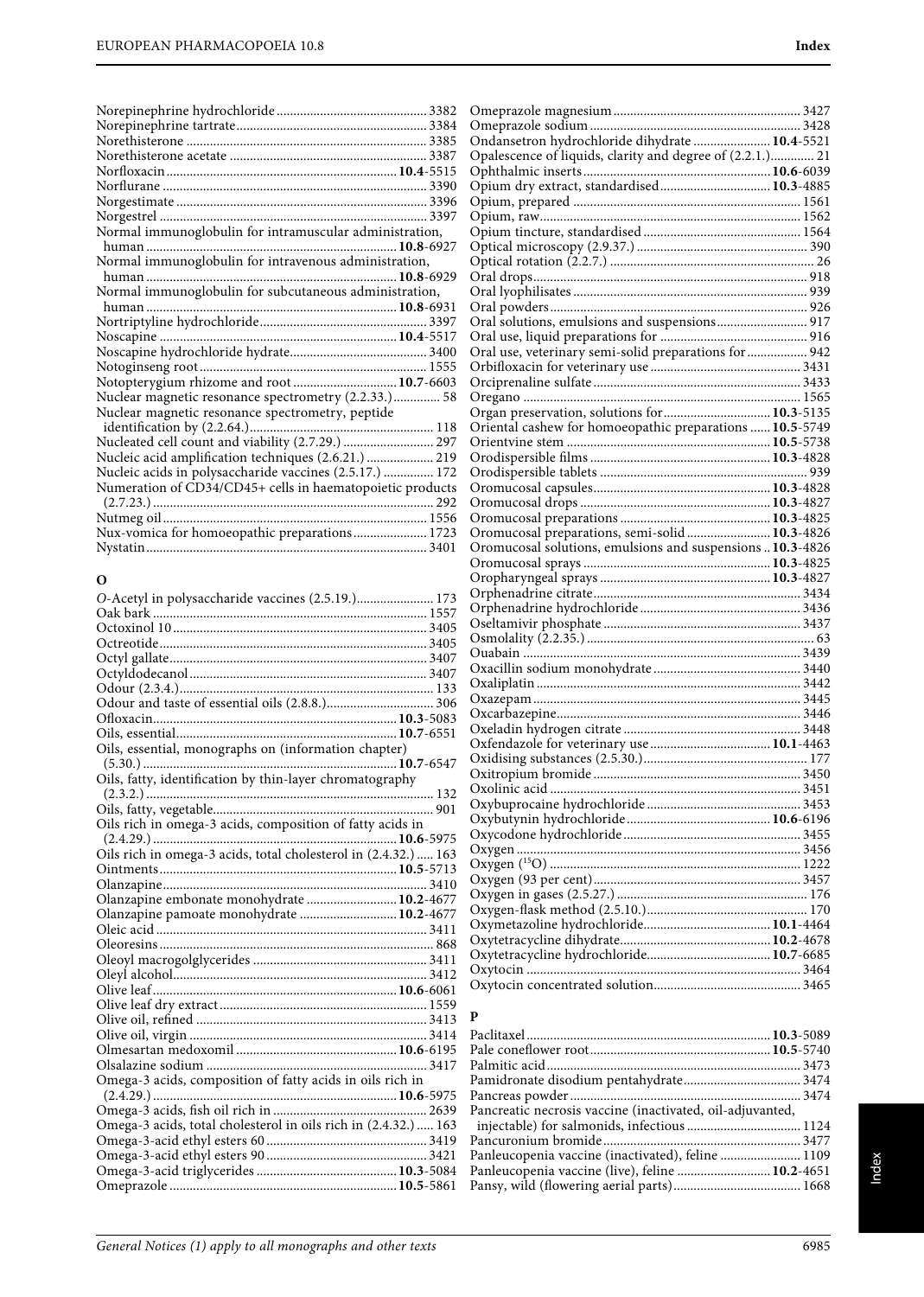| Papillomavirus vaccine (rDNA), human  989                        |  |
|------------------------------------------------------------------|--|
|                                                                  |  |
|                                                                  |  |
|                                                                  |  |
|                                                                  |  |
|                                                                  |  |
|                                                                  |  |
|                                                                  |  |
|                                                                  |  |
|                                                                  |  |
|                                                                  |  |
|                                                                  |  |
|                                                                  |  |
|                                                                  |  |
|                                                                  |  |
|                                                                  |  |
|                                                                  |  |
|                                                                  |  |
|                                                                  |  |
|                                                                  |  |
|                                                                  |  |
|                                                                  |  |
|                                                                  |  |
|                                                                  |  |
|                                                                  |  |
|                                                                  |  |
| Parainfluenza virus vaccine (live), bovine  10.2-4633            |  |
|                                                                  |  |
| Parainfluenza virus vaccine (live), canine  10.2-4640            |  |
|                                                                  |  |
| Paramyxovirus 1 (Newcastle disease) vaccine (inactivated),       |  |
|                                                                  |  |
|                                                                  |  |
| Paramyxovirus 1 (Newcastle disease) vaccine (live),              |  |
|                                                                  |  |
|                                                                  |  |
| Paramyxovirus 3 vaccine (inactivated) for turkeys,               |  |
|                                                                  |  |
|                                                                  |  |
| Parenteral preparations, depyrogenation of items used in the     |  |
|                                                                  |  |
|                                                                  |  |
|                                                                  |  |
|                                                                  |  |
| Parenteral preparations, test for extractable volume of          |  |
|                                                                  |  |
|                                                                  |  |
|                                                                  |  |
|                                                                  |  |
| Paroxetine hydrochloride hemihydrate  10.5-5865                  |  |
| Particle size analysis by laser light diffraction (2.9.31.)  373 |  |
| Particles, fine, aerodynamic assessment of in preparations for   |  |
|                                                                  |  |
|                                                                  |  |
| Particle-size distribution estimation by analytical sieving      |  |
|                                                                  |  |
|                                                                  |  |
| Particulate contamination, recommendations on testing of:        |  |
|                                                                  |  |
| Particulate contamination: sub-visible particles                 |  |
|                                                                  |  |
| Particulate contamination: sub-visible particles in              |  |
|                                                                  |  |
| non-injectable liquid preparations (2.9.53.) 10.6-6002           |  |
| Particulate contamination: visible particles (2.9.20.) 362       |  |
|                                                                  |  |
| Parvovirosis vaccine (inactivated), canine 1085                  |  |
| Parvovirosis vaccine (inactivated), porcine 10.2-4663            |  |
| Parvovirosis vaccine (live), canine 10.5-5718                    |  |
|                                                                  |  |
|                                                                  |  |
|                                                                  |  |
|                                                                  |  |
| Pasteurella vaccine (inactivated) for sheep 1138                 |  |
|                                                                  |  |
|                                                                  |  |
|                                                                  |  |
| Patches, dissolution test for (2.9.4.) 10.5-5675                 |  |
|                                                                  |  |
|                                                                  |  |
|                                                                  |  |
|                                                                  |  |
|                                                                  |  |
|                                                                  |  |
| Pemetrexed disodium 2.5-hydrate 10.5-5867                        |  |
|                                                                  |  |
|                                                                  |  |
| Penetrometry, measurement of consistency by (2.9.9.)  337        |  |

| Penicillin G (benzathine) tetrahydrate 1951                                                                           |
|-----------------------------------------------------------------------------------------------------------------------|
|                                                                                                                       |
| Penicillin G (procaine) monohydrate 10.4-5436                                                                         |
|                                                                                                                       |
|                                                                                                                       |
|                                                                                                                       |
|                                                                                                                       |
|                                                                                                                       |
|                                                                                                                       |
|                                                                                                                       |
| Pentetate sodium calcium hydrate for radiopharmaceutical                                                              |
|                                                                                                                       |
|                                                                                                                       |
|                                                                                                                       |
|                                                                                                                       |
|                                                                                                                       |
|                                                                                                                       |
|                                                                                                                       |
|                                                                                                                       |
|                                                                                                                       |
|                                                                                                                       |
| Peptide identification by nuclear magnetic resonance                                                                  |
|                                                                                                                       |
| Peptides, synthetic, acetic acid in (2.5.34.) 181                                                                     |
|                                                                                                                       |
|                                                                                                                       |
|                                                                                                                       |
|                                                                                                                       |
|                                                                                                                       |
|                                                                                                                       |
| Pertussis (acellular, component), diphtheria and tetanus                                                              |
|                                                                                                                       |
| Pertussis (acellular, component), diphtheria and tetanus                                                              |
| vaccine (adsorbed, reduced antigen(s) content) 10.8-6801<br>Pertussis (acellular, component), diphtheria, tetanus and |
| haemophilus type b conjugate vaccine (adsorbed) 10.8-6805                                                             |
| Pertussis (acellular, component), diphtheria, tetanus and                                                             |
| hepatitis B (rDNA) vaccine (adsorbed)  10.8-6806                                                                      |
| Pertussis (acellular, component), diphtheria, tetanus and<br>poliomyelitis (inactivated) vaccine (adsorbed) 10.8-6808 |
| Pertussis (acellular, component), diphtheria, tetanus and                                                             |
| poliomyelitis (inactivated) vaccine (adsorbed, reduced                                                                |
|                                                                                                                       |
| Pertussis (acellular, component), diphtheria, tetanus,                                                                |
| hepatitis B (rDNA), poliomyelitis (inactivated) and<br>haemophilus type b conjugate vaccine (adsorbed) 10.8-6811      |
| Pertussis (acellular, component), diphtheria, tetanus,                                                                |
| poliomyelitis (inactivated) and haemophilus type b conjugate                                                          |
|                                                                                                                       |
|                                                                                                                       |
| Pertussis vaccine (acellular), assay of (2.7.16.) 286<br>Pertussis vaccine (acellular, component, adsorbed) 1015      |
| Pertussis vaccine (acellular, co-purified, adsorbed) 1016                                                             |
| Pertussis vaccine (whole cell, adsorbed) 1018                                                                         |
| Pertussis vaccine (whole cell), assay of (2.7.7.) 274                                                                 |
| Pertussis (whole cell), diphtheria and tetanus vaccine                                                                |
| Pertussis (whole cell), diphtheria, tetanus and poliomyelitis                                                         |
| (inactivated) vaccine (adsorbed)  10.8-6816                                                                           |
| Pertussis (whole cell), diphtheria, tetanus, poliomyelitis                                                            |
| (inactivated) and haemophilus type b conjugate vaccine                                                                |
|                                                                                                                       |
|                                                                                                                       |
| Pessaries and suppositories, disintegration of (2.9.2.)  325                                                          |
|                                                                                                                       |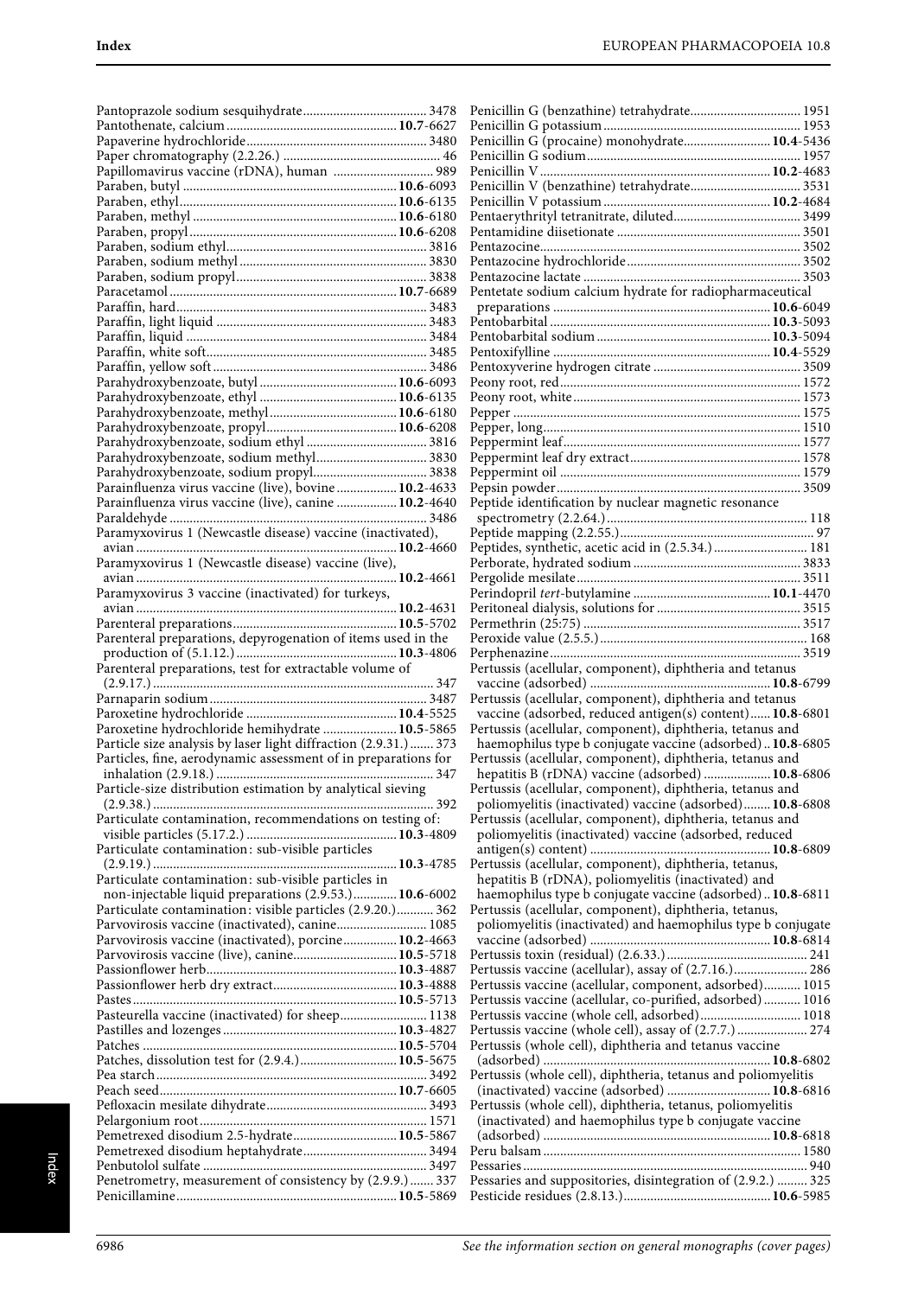| Petroleum rectificatum for homoeopathic preparations  1725  |  |
|-------------------------------------------------------------|--|
|                                                             |  |
| pH, potentiometric determination of (2.2.3.)  24            |  |
| Pharmaceutical technical procedures (2.9.)  323             |  |
|                                                             |  |
| Pharmacopoeial harmonisation (5.8.)  10.6-6017              |  |
|                                                             |  |
|                                                             |  |
|                                                             |  |
|                                                             |  |
|                                                             |  |
| Phenol in immunosera and vaccines (2.5.15.)  172            |  |
|                                                             |  |
|                                                             |  |
| Phenothiazines, identification by thin-layer chromatography |  |
|                                                             |  |
| Phenoxybenzamine hydrochloride 10.6-6201                    |  |
|                                                             |  |
| Phenoxymethylpenicillin (benzathine) tetrahydrate 3531      |  |
| Phenoxymethylpenicillin potassium  10.2-4684                |  |
|                                                             |  |
|                                                             |  |
|                                                             |  |
|                                                             |  |
|                                                             |  |
|                                                             |  |
|                                                             |  |
|                                                             |  |
|                                                             |  |
|                                                             |  |
|                                                             |  |
|                                                             |  |
|                                                             |  |
|                                                             |  |
|                                                             |  |
|                                                             |  |
|                                                             |  |
|                                                             |  |
|                                                             |  |
|                                                             |  |
|                                                             |  |
| Phosphorus in polysaccharide vaccines (2.5.18.)  172        |  |
|                                                             |  |
|                                                             |  |
|                                                             |  |
|                                                             |  |
|                                                             |  |
|                                                             |  |
|                                                             |  |
| Piglet colibacillosis vaccine (inactivated), neonatal  1132 |  |
| Pillules for homoeopathic preparations 10.3-4894            |  |
|                                                             |  |
|                                                             |  |
|                                                             |  |
|                                                             |  |
|                                                             |  |
|                                                             |  |
|                                                             |  |
|                                                             |  |
|                                                             |  |
|                                                             |  |
|                                                             |  |
|                                                             |  |
|                                                             |  |
|                                                             |  |
|                                                             |  |
|                                                             |  |
| Pirenzepine dihydrochloride monohydrate  3574               |  |

| Plasma (pooled and treated for virus inactivation),                                                                  |
|----------------------------------------------------------------------------------------------------------------------|
|                                                                                                                      |
| Plasmid vectors for human use, bacterial cells used for the                                                          |
|                                                                                                                      |
| Plasmin inhibitor, assay of human (2.7.25.) 295                                                                      |
|                                                                                                                      |
| Plastic containers and closures for pharmaceutical use                                                               |
|                                                                                                                      |
| Plastic containers for aqueous solutions for infusion                                                                |
|                                                                                                                      |
| Plastic containers for human blood and blood components,                                                             |
| Plastic syringes, single-use, sterile (3.3.8.) 10.3-4792                                                             |
|                                                                                                                      |
| Pneumococcal polysaccharide conjugate vaccine                                                                        |
|                                                                                                                      |
| Pneumococcal polysaccharide vaccine  1021                                                                            |
| Pneumonia vaccine (inactivated), porcine enzootic  1141                                                              |
|                                                                                                                      |
| Poliomyelitis (inactivated), diphtheria and tetanus vaccine<br>(adsorbed, reduced antigen(s) content) 10.8-6803      |
| Poliomyelitis (inactivated), diphtheria, tetanus and pertussis                                                       |
| (acellular, component) vaccine (adsorbed) 10.8-6808                                                                  |
| Poliomyelitis (inactivated), diphtheria, tetanus and pertussis                                                       |
| (acellular, component) vaccine (adsorbed, reduced antigen(s)                                                         |
|                                                                                                                      |
| Poliomyelitis (inactivated), diphtheria, tetanus and pertussis                                                       |
| (whole cell) vaccine (adsorbed)  10.8-6816<br>Poliomyelitis (inactivated), diphtheria, tetanus, pertussis            |
| (acellular, component) and haemophilus type b conjugate                                                              |
|                                                                                                                      |
| Poliomyelitis (inactivated), diphtheria, tetanus, pertussis                                                          |
| (acellular, component), hepatitis B (rDNA) and haemophilus                                                           |
| type b conjugate vaccine (adsorbed) 10.8-6811                                                                        |
| Poliomyelitis (inactivated), diphtheria, tetanus, pertussis<br>(whole cell) and haemophilus type b conjugate vaccine |
|                                                                                                                      |
|                                                                                                                      |
| Poliomyelitis vaccine (inactivated), in vivo assay of                                                                |
|                                                                                                                      |
|                                                                                                                      |
|                                                                                                                      |
|                                                                                                                      |
| Polyamide suture, sterile, in distributor for veterinary                                                             |
|                                                                                                                      |
| Poly(ethylene - vinyl acetate) for containers and tubing for                                                         |
| total parenteral nutrition preparations (3.1.7.) 434                                                                 |
| Polyethylene oxides, high-molecular-mass  3147                                                                       |
| Polyethylene terephthalate for containers for preparations not                                                       |
| Poly(ethylene terephthalate) suture, sterile, in distributor for                                                     |
|                                                                                                                      |
| Polyethylene with additives for containers for parenteral                                                            |
| preparations and for ophthalmic preparations (3.1.5.) 427                                                            |
| Polyethylene without additives for containers for parenteral                                                         |
| preparations and for ophthalmic preparations (3.1.4.) 426                                                            |
| Polyethyleneglycols, high-molecular-mass 3147                                                                        |
| Polygonum cuspidatum rhizome and root 1583                                                                           |
|                                                                                                                      |
|                                                                                                                      |
|                                                                                                                      |
|                                                                                                                      |
|                                                                                                                      |
|                                                                                                                      |
|                                                                                                                      |

Index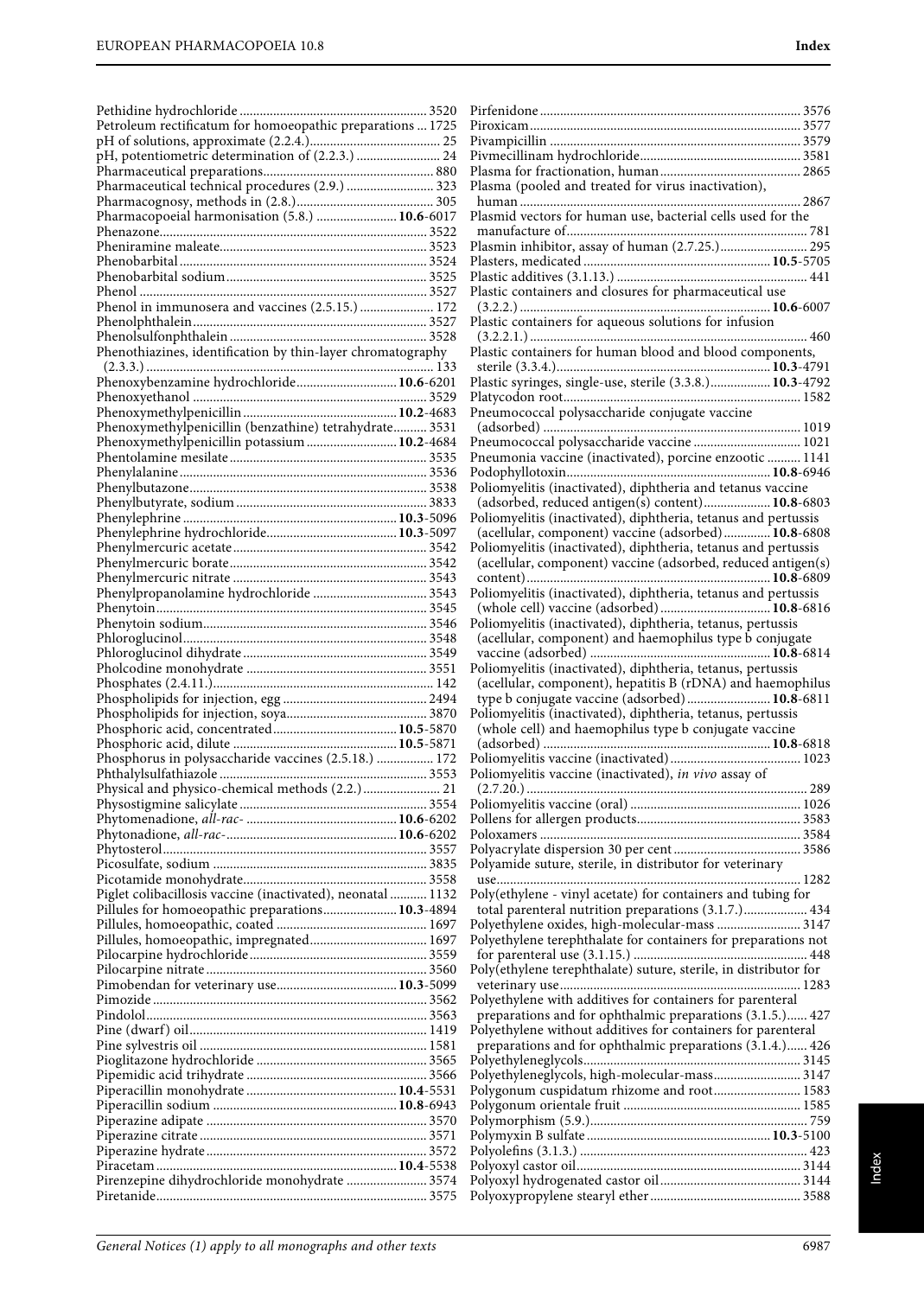| Polypropylene for containers and closures for parenteral<br>preparations and ophthalmic preparations (3.1.6.) 431              |  |
|--------------------------------------------------------------------------------------------------------------------------------|--|
| Polysaccharide vaccines for human use, conjugated, carrier                                                                     |  |
| Polysaccharide vaccines, hexosamines in (2.5.20.) 173                                                                          |  |
| Polysaccharide vaccines, methylpentoses in (2.5.21.)  173<br>Polysaccharide vaccines, nucleic acids in (2.5.17.) 172           |  |
| Polysaccharide vaccines, O-acetyl in (2.5.19.) 173                                                                             |  |
| Polysaccharide vaccines, phosphorus in (2.5.18.) 172<br>Polysaccharide vaccines, protein in (2.5.16.) 172                      |  |
| Polysaccharide vaccines, ribose in (2.5.31.)  177                                                                              |  |
| Polysaccharide vaccines, sialic acid in (2.5.23.)  174                                                                         |  |
| Polysaccharide vaccines, uronic acids in (2.5.22.) 174                                                                         |  |
|                                                                                                                                |  |
|                                                                                                                                |  |
|                                                                                                                                |  |
| Poly(vinyl acetate) dispersion 30 per cent 3594                                                                                |  |
|                                                                                                                                |  |
| Poly(vinyl alcohol) macrogol grafted copolymer  3140                                                                           |  |
| Poly(vinyl chloride) (non-plasticised) for containers for solid<br>dosage forms for oral administration, materials based on    |  |
|                                                                                                                                |  |
| Poly(vinyl chloride), non-plasticised, materials based on for<br>containers for non-injectable aqueous solutions (3.1.10.) 437 |  |
| Poly(vinyl chloride), plasticised, empty sterile containers of,                                                                |  |
| for human blood and blood components (3.3.5.)  473                                                                             |  |
| Poly(vinyl chloride), plasticised, materials based on, for<br>containers for aqueous solutions for intravenous infusion        |  |
| Poly(vinyl chloride), plasticised, materials based on, for<br>containers for human blood and blood components                  |  |
| Poly(vinyl chloride), plasticised, materials based on, for                                                                     |  |
| tubing used in sets for the transfusion of blood and blood                                                                     |  |
| Poly(vinyl chloride), plasticised, sterile containers of, for                                                                  |  |
| human blood containing anticoagulant solution (3.3.6.) 474                                                                     |  |
|                                                                                                                                |  |
| Porcine actinobacillosis vaccine (inactivated)  1139<br>Porcine enzootic pneumonia vaccine (inactivated)  1141                 |  |
| Porcine influenza vaccine (inactivated)  1142                                                                                  |  |
| Porcine insulin<br>2957<br>Porcine parvovirosis vaccine (inactivated) 10.2-4663                                                |  |
| Porcine progressive atrophic rhinitis vaccine                                                                                  |  |
| Pore-size distribution of solids by mercury porosimetry,                                                                       |  |
|                                                                                                                                |  |
|                                                                                                                                |  |
| Porosimetry, mercury, porosity and pore-size distribution of                                                                   |  |
| Porosity and pore-size distribution of solids by mercury                                                                       |  |
|                                                                                                                                |  |
| Porous solids including powders, wettability of (2.9.45.) 406                                                                  |  |
|                                                                                                                                |  |
|                                                                                                                                |  |
|                                                                                                                                |  |
|                                                                                                                                |  |
|                                                                                                                                |  |
|                                                                                                                                |  |
| Potassium dichromate for homoeopathic preparations 1721                                                                        |  |
| Potassium hydrogen aspartate hemihydrate  3604                                                                                 |  |
|                                                                                                                                |  |
|                                                                                                                                |  |
|                                                                                                                                |  |
|                                                                                                                                |  |

| Potassium sodium tartrate tetrahydrate  3609                   |                 |
|----------------------------------------------------------------|-----------------|
|                                                                |                 |
|                                                                |                 |
|                                                                |                 |
| Potentiometric determination of ionic concentration using      |                 |
|                                                                |                 |
|                                                                |                 |
| Potentiometric determination of pH (2.2.3.)  24                |                 |
|                                                                |                 |
| Potentisation, methods of preparation of homoeopathic stocks   |                 |
|                                                                |                 |
|                                                                |                 |
|                                                                |                 |
|                                                                |                 |
|                                                                |                 |
|                                                                |                 |
|                                                                |                 |
|                                                                |                 |
|                                                                |                 |
| Powder flow properties by shear cell methods (2.9.49.)  411    |                 |
|                                                                |                 |
|                                                                |                 |
|                                                                |                 |
|                                                                |                 |
| Powders and tablets for rectal solutions or suspensions 10.8-  |                 |
| 6794                                                           |                 |
| Powders, bulk density and tapped density of (2.9.34.) 384      |                 |
|                                                                |                 |
|                                                                |                 |
|                                                                |                 |
|                                                                |                 |
| Powders for eye drops and powders for eye lotions10.6-6038     |                 |
| Powders for injections or infusions 10.5-5704                  |                 |
|                                                                |                 |
| Powders for intravesical solutions or suspensions  10.5-5701   |                 |
|                                                                |                 |
|                                                                |                 |
|                                                                |                 |
|                                                                |                 |
|                                                                |                 |
| Powders, wettability of porous solids including (2.9.45.) 406  |                 |
| Pramipexole dihydrochloride monohydrate  3615                  |                 |
|                                                                |                 |
|                                                                |                 |
|                                                                |                 |
|                                                                |                 |
|                                                                |                 |
|                                                                |                 |
| Precursors for radiopharmaceutical preparations,               |                 |
| chemical                                                       | $, 10.8 - 6789$ |
|                                                                |                 |
|                                                                |                 |
|                                                                |                 |
|                                                                |                 |
|                                                                |                 |
|                                                                |                 |
|                                                                |                 |
|                                                                |                 |
|                                                                |                 |
|                                                                |                 |
|                                                                |                 |
|                                                                |                 |
|                                                                |                 |
|                                                                |                 |
| Premixes for medicated feeding stuffs for veterinary use  927  |                 |
|                                                                |                 |
|                                                                |                 |
| Preparations for inhalation: aerodynamic assessment of fine    |                 |
|                                                                |                 |
|                                                                |                 |
|                                                                |                 |
| Preparations for nebulisation: characterisation (2.9.44.)  404 |                 |
|                                                                |                 |
| Preparations to be converted into vapour  10.5-5706            |                 |
| Preservative and anticoagulant solutions for human             |                 |
|                                                                |                 |
| Pressurised metered-dose preparations for inhalation  10.5-    |                 |
| 5707                                                           |                 |
|                                                                |                 |
| Pressurised pharmaceutical preparations 933                    |                 |
| Pretreatment for preparing traditional Chinese drugs,          |                 |
| methods of (general information) (5.18.)10.5-5685              |                 |
|                                                                |                 |
|                                                                |                 |
|                                                                |                 |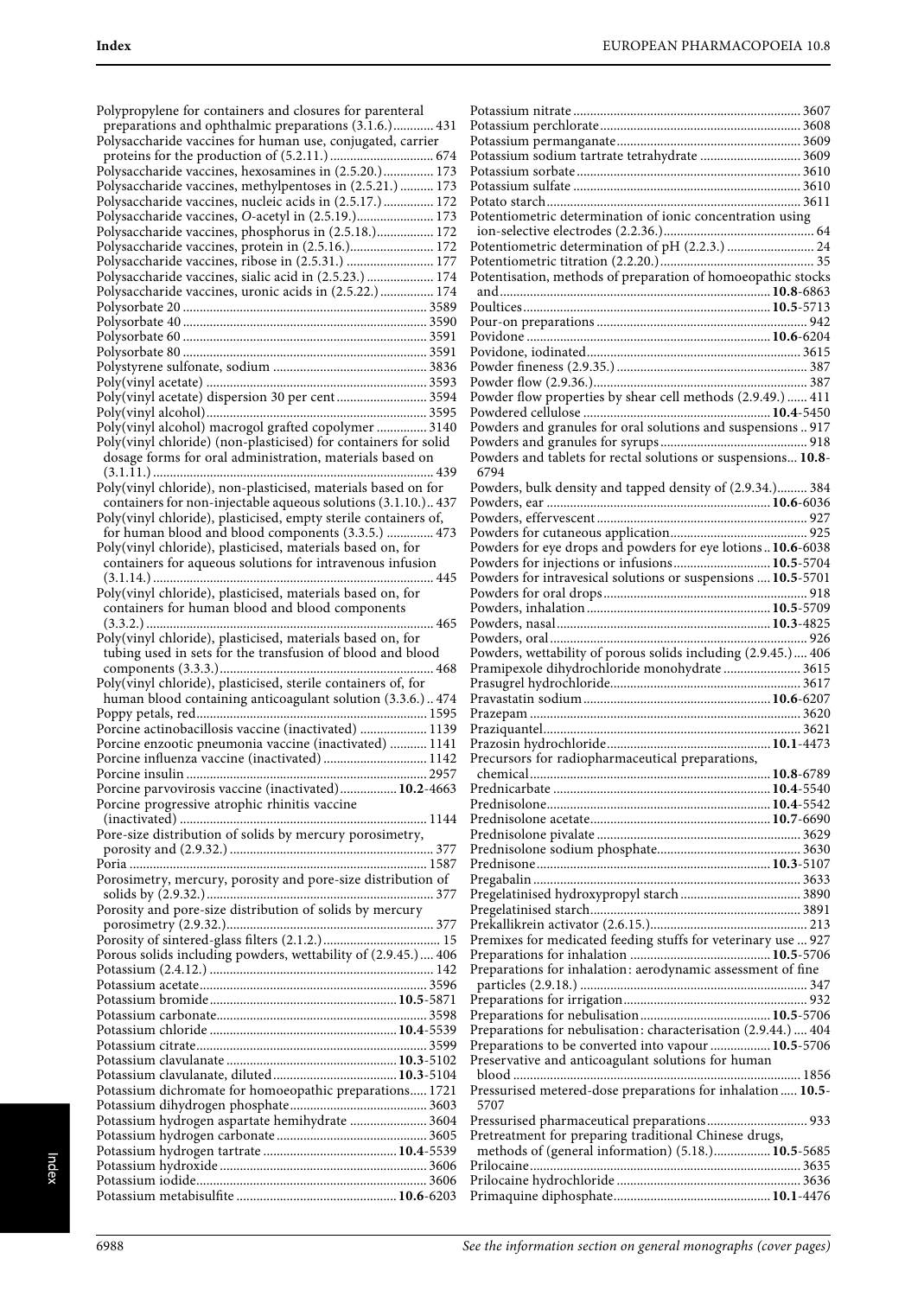| Primary aromatic amino-nitrogen, determination of                                                                 |  |
|-------------------------------------------------------------------------------------------------------------------|--|
| Primary standards for volumetric solutions (4.2.1.)  10.7-6506                                                    |  |
|                                                                                                                   |  |
|                                                                                                                   |  |
| Principles for the detection of extraneous viruses in                                                             |  |
| immunological veterinary medicinal products using culture                                                         |  |
|                                                                                                                   |  |
|                                                                                                                   |  |
| Procaine benzylpenicillin monohydrate 10.4-5436                                                                   |  |
|                                                                                                                   |  |
| Procaine penicillin G monohydrate  10.4-5436                                                                      |  |
| Process analytical technology (5.25.)  10.4-5371<br>Process control, statistical, multivariate (5.28.)  10.4-5377 |  |
|                                                                                                                   |  |
|                                                                                                                   |  |
| Products of recombinant DNA technology 888                                                                        |  |
| Products with risk of transmitting agents of animal spongiform                                                    |  |
|                                                                                                                   |  |
| Progenitor cells, human haematopoietic, colony-forming cell                                                       |  |
|                                                                                                                   |  |
| Progressive atrophic rhinitis vaccine (inactivated),                                                              |  |
|                                                                                                                   |  |
|                                                                                                                   |  |
|                                                                                                                   |  |
|                                                                                                                   |  |
|                                                                                                                   |  |
|                                                                                                                   |  |
|                                                                                                                   |  |
| Propanol and methanol, 2-, test for (2.9.11.)  342                                                                |  |
|                                                                                                                   |  |
|                                                                                                                   |  |
|                                                                                                                   |  |
|                                                                                                                   |  |
| Propyl parahydroxybenzoate, sodium  3838                                                                          |  |
|                                                                                                                   |  |
|                                                                                                                   |  |
|                                                                                                                   |  |
|                                                                                                                   |  |
|                                                                                                                   |  |
|                                                                                                                   |  |
|                                                                                                                   |  |
|                                                                                                                   |  |
|                                                                                                                   |  |
| Protein in polysaccharide vaccines (2.5.16.)  172                                                                 |  |
|                                                                                                                   |  |
|                                                                                                                   |  |
|                                                                                                                   |  |
|                                                                                                                   |  |
|                                                                                                                   |  |
|                                                                                                                   |  |
| PSMA-11 (gallium (68Ga)) injection  10.4-5397                                                                     |  |
|                                                                                                                   |  |
|                                                                                                                   |  |
| Pulsed electrochemical detection and direct amperometric                                                          |  |
|                                                                                                                   |  |
|                                                                                                                   |  |
| Purple coneflower herb expressed juice, stabilised with                                                           |  |
|                                                                                                                   |  |
| Purple coneflower herb expressed juice, stabilised without                                                        |  |
|                                                                                                                   |  |
| Pycnometric density of solids, gas (2.9.23.)  364                                                                 |  |
|                                                                                                                   |  |
|                                                                                                                   |  |

| Pyrophosphate (sodium) decahydrate for radiopharmaceutical |  |
|------------------------------------------------------------|--|
|                                                            |  |
|                                                            |  |
| Pyrrolizidine alkaloids, contaminant (2.8.26.) 10.6-5986   |  |
|                                                            |  |

### **Q**

Quality control of vaccines, substitution of in vivo method(s) by in vitro method(s) for the (5.2.14.) ................................. 679 Quality of non-sterile pharmaceutical preparations and substances for pharmaceutical use, microbiological (5.1.4.) ...........................................................................**10.3**-4801 Quantification and characterisation of residual host-cell DNA (2.6.35.) .................................................................................... 248 Quetiapine fumarate .............................................................. 3683 Quillaia bark............................................................................ 1593 Quinapril hydrochloride........................................................ 3685 Quinidine sulfate .................................................................... 3687 Quinine hydrochloride .......................................................... 3689 Quinine sulfate........................................................................ 3690

### **R**

| Rabbit haemorrhagic disease vaccine (inactivated)  10.2-4665    |  |
|-----------------------------------------------------------------|--|
|                                                                 |  |
|                                                                 |  |
|                                                                 |  |
| Rabies vaccine for human use prepared in cell cultures 1030     |  |
| Rabies vaccine (inactivated) for veterinary use  10.4-5391      |  |
| Rabies vaccine (live, oral) for foxes and raccoon               |  |
|                                                                 |  |
|                                                                 |  |
|                                                                 |  |
|                                                                 |  |
|                                                                 |  |
|                                                                 |  |
|                                                                 |  |
|                                                                 |  |
| Radioactivity, detection and measurement of                     |  |
|                                                                 |  |
| Radiolabelling, fluoride (18F) solution for  1194               |  |
| Radiolabelling, gallium (68Ga) chloride (accelerator-produced)  |  |
|                                                                 |  |
| Radiolabelling, gallium (68Ga) chloride solution for  1206      |  |
| Radiolabelling, lutetium ( <sup>177</sup> Lu) solution for 1218 |  |
| Radiolabelling, sodium iodide (123I) solution for 1228          |  |
| Radiolabelling, sodium iodide (1311) solution for 1232          |  |
| Radiolabelling, yttrium (90Y) chloride solution for  1265       |  |
| Radionuclides, table of physical characteristics (5.7.) 745     |  |
| Radiopharmaceutical preparations  10.7-6557                     |  |
| Radiopharmaceutical preparations, betiatide for  10.8-6839      |  |
| Radiopharmaceutical preparations, chemical precursors           |  |
|                                                                 |  |
| Radiopharmaceutical preparations, copper tetramibi              |  |
|                                                                 |  |
| Radiopharmaceutical preparations, iobenguane sulfate            |  |
|                                                                 |  |
| Radiopharmaceutical preparations, medronic acid for  1219       |  |
| Radiopharmaceutical preparations, pentetate sodium calcium      |  |
|                                                                 |  |
|                                                                 |  |
|                                                                 |  |
|                                                                 |  |
|                                                                 |  |
| Radiopharmaceutical preparations, tetrabutylammonium in         |  |
|                                                                 |  |
| Radiopharmaceutical preparations, tetra-O-acetyl-mannose        |  |
|                                                                 |  |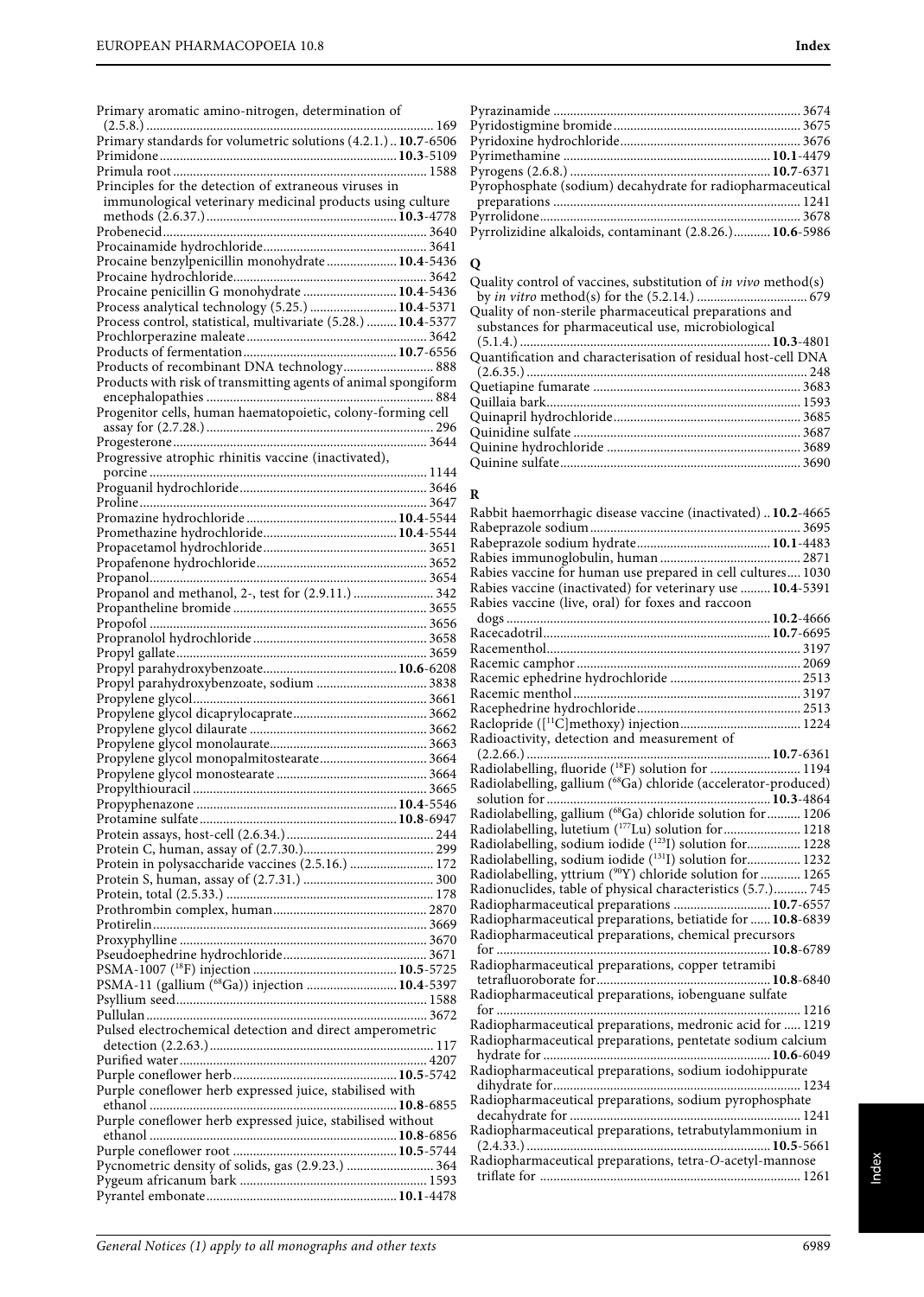| Radiopharmaceuticals, extemporaneous preparation of                                                                       |  |
|---------------------------------------------------------------------------------------------------------------------------|--|
| $(5.19.)$                                                                                                                 |  |
|                                                                                                                           |  |
|                                                                                                                           |  |
|                                                                                                                           |  |
|                                                                                                                           |  |
|                                                                                                                           |  |
| Ramon assay, flocculation value (Lf) of diphtheria and tetanus                                                            |  |
|                                                                                                                           |  |
|                                                                                                                           |  |
|                                                                                                                           |  |
| Raw materials of biological origin for the production of                                                                  |  |
| cell-based and gene therapy medicinal products (5.2.12.) 675                                                              |  |
|                                                                                                                           |  |
|                                                                                                                           |  |
| Reagents, standard solutions, buffer solutions (4.1.) 10.7-6375                                                           |  |
| Recombinant DNA technology, products of 888                                                                               |  |
| Recombinant factor C, test for bacterial endotoxins using                                                                 |  |
|                                                                                                                           |  |
|                                                                                                                           |  |
| Recommendations on dissolution testing (5.17.1.)  801                                                                     |  |
| Recommendations on methods for dosage forms testing                                                                       |  |
|                                                                                                                           |  |
| Recommendations on testing of particulate contamination:                                                                  |  |
|                                                                                                                           |  |
|                                                                                                                           |  |
|                                                                                                                           |  |
|                                                                                                                           |  |
| Rectal solutions, emulsions and suspensions 10.8-6794                                                                     |  |
| Rectal solutions or suspensions, powders and tablets                                                                      |  |
|                                                                                                                           |  |
|                                                                                                                           |  |
|                                                                                                                           |  |
|                                                                                                                           |  |
|                                                                                                                           |  |
|                                                                                                                           |  |
|                                                                                                                           |  |
|                                                                                                                           |  |
|                                                                                                                           |  |
|                                                                                                                           |  |
|                                                                                                                           |  |
|                                                                                                                           |  |
|                                                                                                                           |  |
|                                                                                                                           |  |
| Residual solvents, identification and control of                                                                          |  |
|                                                                                                                           |  |
| Residue on evaporation of essential oils (2.8.9.) 306                                                                     |  |
|                                                                                                                           |  |
|                                                                                                                           |  |
|                                                                                                                           |  |
| Respiratory syncytial virus vaccine (live), bovine  10.2-4634                                                             |  |
|                                                                                                                           |  |
|                                                                                                                           |  |
| Rhinotracheitis vaccine (inactivated), bovine, infectious 1120                                                            |  |
| Rhinotracheitis vaccine (inactivated), viral, feline  1113                                                                |  |
| Rhinotracheitis vaccine (live), bovine, infectious 10.2-4654                                                              |  |
| Rhinotracheitis vaccine (live), infectious, turkey  10.2-4668<br>Rhinotracheitis vaccine (live), viral, feline  10.2-4652 |  |
| Rhizome and root, notopterygium 10.7-6603                                                                                 |  |
|                                                                                                                           |  |
|                                                                                                                           |  |
|                                                                                                                           |  |
|                                                                                                                           |  |
| Ribose in polysaccharide vaccines (2.5.31.)  177                                                                          |  |
|                                                                                                                           |  |

| Rolling ball (automatic) and falling ball viscometer methods                                          |  |
|-------------------------------------------------------------------------------------------------------|--|
|                                                                                                       |  |
|                                                                                                       |  |
|                                                                                                       |  |
| Ropivacaine hydrochloride monohydrate  3744                                                           |  |
|                                                                                                       |  |
|                                                                                                       |  |
|                                                                                                       |  |
|                                                                                                       |  |
|                                                                                                       |  |
| Rotating viscometer method - viscosity (2.2.10.)  28                                                  |  |
|                                                                                                       |  |
| Rotavirus diarrhoea vaccine (inactivated), calf  10.2-4636                                            |  |
|                                                                                                       |  |
|                                                                                                       |  |
|                                                                                                       |  |
|                                                                                                       |  |
|                                                                                                       |  |
|                                                                                                       |  |
| RRR-a-Tocopheryl hydrogen succinate 10.6-6261                                                         |  |
| Rubber closures for containers for aqueous parenteral                                                 |  |
|                                                                                                       |  |
|                                                                                                       |  |
|                                                                                                       |  |
| Rubella, measles and mumps vaccine (live)  10.7-6583<br>Rubella, measles, mumps and varicella vaccine |  |
|                                                                                                       |  |
|                                                                                                       |  |
| Ruminant colibacillosis vaccine (inactivated), neonatal 1133                                          |  |
|                                                                                                       |  |
|                                                                                                       |  |

## **S**

| Saffron for homoeopathic preparations 1710                     |
|----------------------------------------------------------------|
|                                                                |
|                                                                |
|                                                                |
|                                                                |
|                                                                |
|                                                                |
|                                                                |
|                                                                |
|                                                                |
| Salmonella Enteritidis vaccine (inactivated) for chickens 1151 |
| Salmonella Enteritidis vaccine (live, oral) for chickens 1152  |
| Salmonella Typhimurium vaccine (inactivated) for               |
| . 1155                                                         |
| Salmonella Typhimurium vaccine (live, oral) for                |
|                                                                |
| Salmonids, infectious pancreatic necrosis vaccine (inactivated |
|                                                                |
| Salvia miltiorrhiza root and rhizome 1610                      |
|                                                                |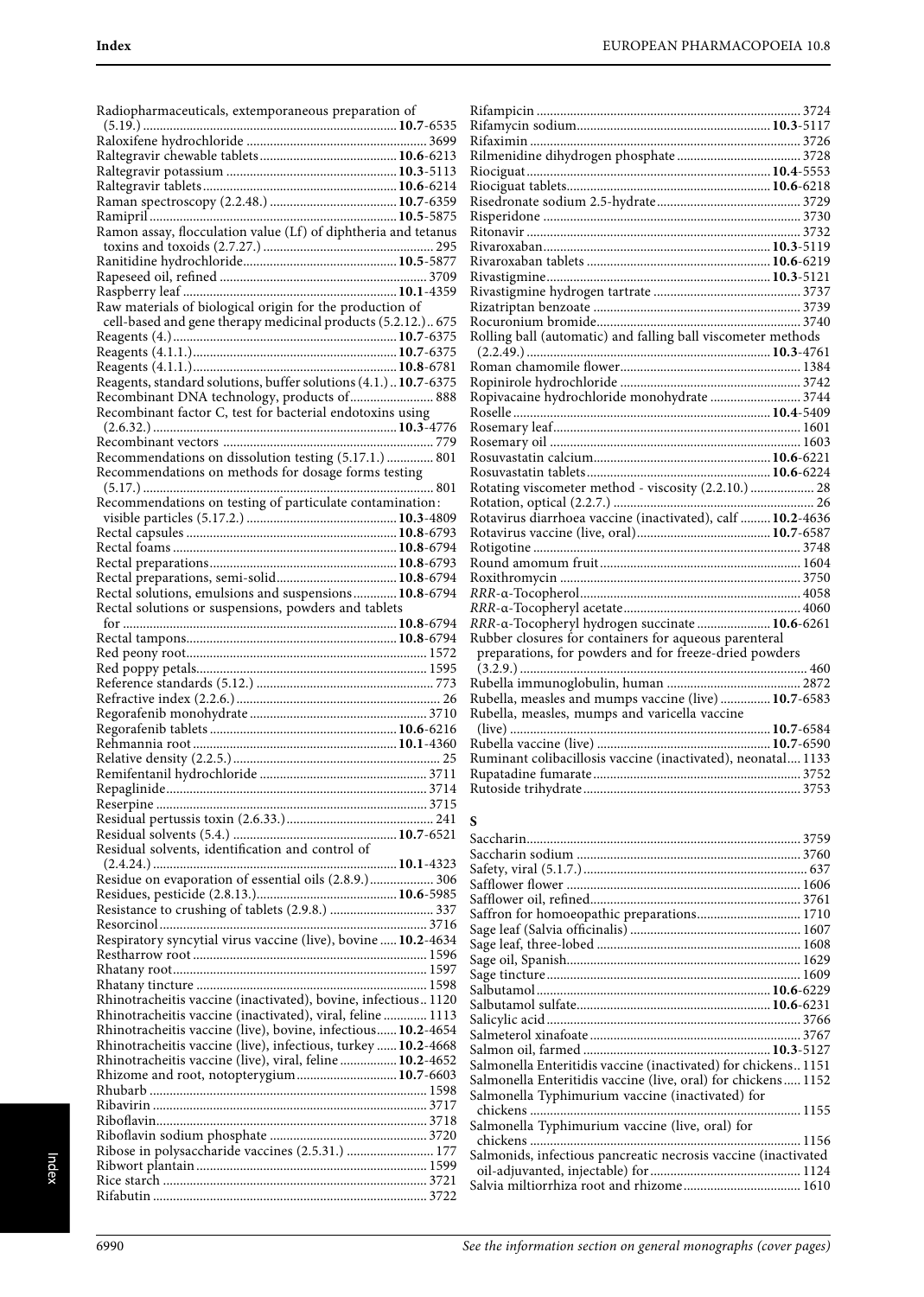| Sanguinaria for homoeopathic preparations 10.6-6069                                                                   |                                                                         |
|-----------------------------------------------------------------------------------------------------------------------|-------------------------------------------------------------------------|
|                                                                                                                       |                                                                         |
|                                                                                                                       |                                                                         |
|                                                                                                                       |                                                                         |
|                                                                                                                       |                                                                         |
|                                                                                                                       |                                                                         |
|                                                                                                                       |                                                                         |
|                                                                                                                       |                                                                         |
|                                                                                                                       |                                                                         |
|                                                                                                                       |                                                                         |
|                                                                                                                       |                                                                         |
| Sea bass, vibriosis vaccine (inactivated) for  10.6-6043                                                              | Sodium aminosalicylate dihydrate  10.4-5561                             |
|                                                                                                                       |                                                                         |
|                                                                                                                       |                                                                         |
|                                                                                                                       |                                                                         |
| Selenium for homoeopathic preparations  1725                                                                          |                                                                         |
|                                                                                                                       |                                                                         |
| Semi-micro determination of water (2.5.12.) 171                                                                       | Sodium calcium pentetate hydrate for radiopharmaceutical                |
|                                                                                                                       |                                                                         |
|                                                                                                                       |                                                                         |
|                                                                                                                       |                                                                         |
| Semi-solid oromucosal preparations 10.3-4826                                                                          | Sodium carbonate monohydrate  10.3-5133                                 |
| Semi-solid preparations for cutaneous application 10.5-5711                                                           |                                                                         |
| Semi-solid preparations for oral use, veterinary  942                                                                 | Sodium carboxymethylcellulose, cross-linked 10.6-6113                   |
|                                                                                                                       | Sodium carboxymethylcellulose, low-substituted  2094                    |
|                                                                                                                       |                                                                         |
|                                                                                                                       | Sodium chromate (51Cr) sterile solution 1226                            |
| Senna fruit dry aqueous extract, standardised 10.7-6607<br>Senna fruit dry hydroalcoholic extract, standardised 10.7- |                                                                         |
| 6608                                                                                                                  |                                                                         |
|                                                                                                                       |                                                                         |
| Senna leaflet dry extract, standardised  10.7-6609                                                                    | Sodium dihydrogen phosphate dihydrate  10.3-5133                        |
|                                                                                                                       |                                                                         |
| Separation techniques, chromatographic (2.2.46.) 80                                                                   |                                                                         |
|                                                                                                                       |                                                                         |
|                                                                                                                       |                                                                         |
|                                                                                                                       |                                                                         |
|                                                                                                                       |                                                                         |
| Sets for the transfusion of blood and blood components                                                                |                                                                         |
|                                                                                                                       |                                                                         |
|                                                                                                                       |                                                                         |
|                                                                                                                       |                                                                         |
| Shear cell methods, powder flow properties by (2.9.49.) 411                                                           | Sodium iodide ( <sup>123</sup> I) solution for radiolabelling  1228     |
|                                                                                                                       | Sodium iodide (131I) capsules for diagnostic use  1229                  |
|                                                                                                                       | Sodium iodide (131) capsules for therapeutic use 1230                   |
| SI (International System) units (1.)  10.7-6341<br>Sialic acid in polysaccharide vaccines (2.5.23.) 174               | Sodium iodide ( <sup>131</sup> I) solution for radiolabelling  1232     |
|                                                                                                                       |                                                                         |
|                                                                                                                       |                                                                         |
|                                                                                                                       | Sodium iodohippurate dihydrate for radiopharmaceutical                  |
|                                                                                                                       |                                                                         |
| Sieving, analytical, particle-size distribution estimation by                                                         |                                                                         |
|                                                                                                                       |                                                                         |
|                                                                                                                       | Sodium lauroylsarcosinate for external use 3828                         |
|                                                                                                                       |                                                                         |
|                                                                                                                       | Sodium molybdate (99Mo) solution (fission)  10.8-6843                   |
|                                                                                                                       |                                                                         |
|                                                                                                                       |                                                                         |
|                                                                                                                       |                                                                         |
| Silicone elastomer for closures and tubing (3.1.9.) 436                                                               |                                                                         |
|                                                                                                                       | Sodium pertechnetate (99mTc) injection (accelerator-                    |
| Silk suture, sterile, braided, in distributor for veterinary                                                          |                                                                         |
|                                                                                                                       | Sodium pertechnetate (99mTc) injection (fission)  1238                  |
|                                                                                                                       | Sodium pertechnetate ( <sup>99m</sup> Tc) injection (non-fission)  1240 |
|                                                                                                                       |                                                                         |
|                                                                                                                       |                                                                         |
| Single-dose preparations, uniformity of content (2.9.6.) 336                                                          |                                                                         |
| Single-dose preparations, uniformity of mass (2.9.5.)  335                                                            |                                                                         |
|                                                                                                                       |                                                                         |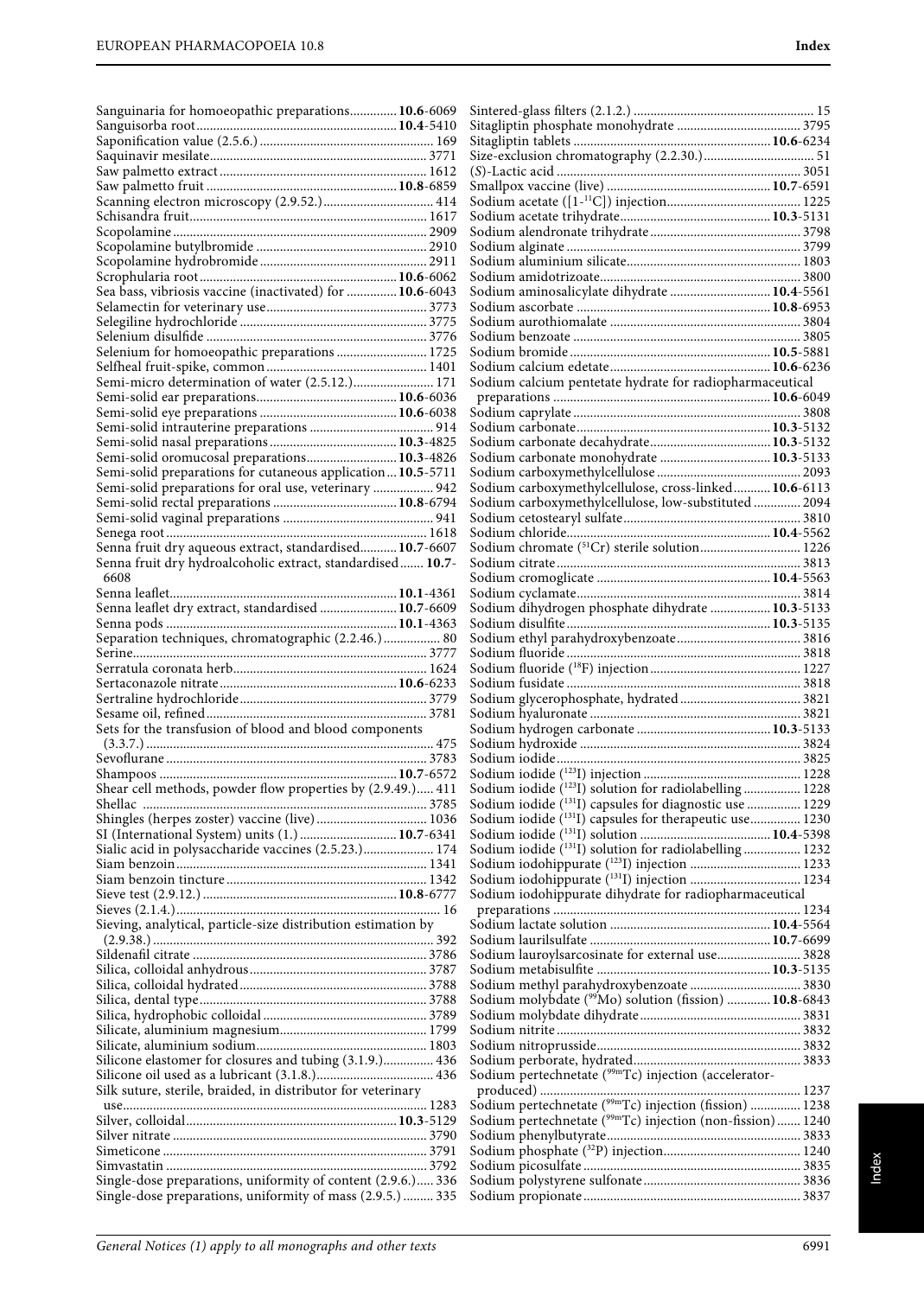| Sodium pyrophosphate decahydrate for radiopharmaceutical        |  |
|-----------------------------------------------------------------|--|
|                                                                 |  |
|                                                                 |  |
|                                                                 |  |
|                                                                 |  |
|                                                                 |  |
|                                                                 |  |
| Sodium starch glycolate (type A) 10.6-6237                      |  |
|                                                                 |  |
|                                                                 |  |
|                                                                 |  |
|                                                                 |  |
|                                                                 |  |
|                                                                 |  |
|                                                                 |  |
|                                                                 |  |
| Sodium tetrachloroaurate dihydrate for homoeopathic             |  |
|                                                                 |  |
|                                                                 |  |
|                                                                 |  |
|                                                                 |  |
|                                                                 |  |
| Softening time determination of lipophilic suppositories        |  |
|                                                                 |  |
|                                                                 |  |
| Solid dosage forms, recommendations on dissolution testing      |  |
|                                                                 |  |
| Solids by mercury porosimetry, porosity and pore-size           |  |
|                                                                 |  |
|                                                                 |  |
| Solids, gas pycnometric density of (2.9.23.)  364               |  |
| Solids (porous) including powders, wettability of (2.9.45.) 406 |  |
|                                                                 |  |
|                                                                 |  |
|                                                                 |  |
| Solution calorimetry and microcalorimetry, characterisation     |  |
|                                                                 |  |
| Solutions, emulsions and suspensions, oral  917                 |  |
|                                                                 |  |
| Solutions for haemodialysis, concentrated, water for            |  |
|                                                                 |  |
| Solutions for haemofiltration and haemodiafiltration 2803       |  |
| Solutions for organ preservation  10.3-5135                     |  |
|                                                                 |  |
|                                                                 |  |
|                                                                 |  |
|                                                                 |  |
|                                                                 |  |
|                                                                 |  |
| Solvents, residual, identification and control of               |  |
|                                                                 |  |
|                                                                 |  |
|                                                                 |  |
|                                                                 |  |
|                                                                 |  |
|                                                                 |  |
|                                                                 |  |
|                                                                 |  |
|                                                                 |  |
|                                                                 |  |
|                                                                 |  |
|                                                                 |  |
|                                                                 |  |
|                                                                 |  |
|                                                                 |  |
|                                                                 |  |
|                                                                 |  |
|                                                                 |  |
|                                                                 |  |
|                                                                 |  |
|                                                                 |  |

| Sorption-desorption isotherms and water activity,                                                                         |  |
|---------------------------------------------------------------------------------------------------------------------------|--|
| determination of (water-solid interactions) (2.9.39.) 394                                                                 |  |
|                                                                                                                           |  |
|                                                                                                                           |  |
|                                                                                                                           |  |
|                                                                                                                           |  |
|                                                                                                                           |  |
| Specific surface area by air permeability (2.9.14.)  343                                                                  |  |
| Specific surface area by gas adsorption (2.9.26.)  369                                                                    |  |
| Spectinomycin dihydrochloride pentahydrate 10.8-6954                                                                      |  |
| Spectinomycin sulfate tetrahydrate for veterinary use 10.8-                                                               |  |
|                                                                                                                           |  |
| 6956                                                                                                                      |  |
|                                                                                                                           |  |
|                                                                                                                           |  |
|                                                                                                                           |  |
| Spectrometry, nuclear magnetic resonance (2.2.33.)  58                                                                    |  |
|                                                                                                                           |  |
| Spectrophotometry, infrared absorption (2.2.24.)  10.3-4753                                                               |  |
| Spectrophotometry, ultraviolet and visible absorption                                                                     |  |
|                                                                                                                           |  |
|                                                                                                                           |  |
|                                                                                                                           |  |
| SPF chicken flocks for the production and quality control of                                                              |  |
|                                                                                                                           |  |
| Spheroids and granules, friability of (2.9.41.)  400                                                                      |  |
|                                                                                                                           |  |
|                                                                                                                           |  |
| Spirapril hydrochloride monohydrate  3880                                                                                 |  |
|                                                                                                                           |  |
|                                                                                                                           |  |
|                                                                                                                           |  |
|                                                                                                                           |  |
|                                                                                                                           |  |
|                                                                                                                           |  |
|                                                                                                                           |  |
|                                                                                                                           |  |
|                                                                                                                           |  |
|                                                                                                                           |  |
|                                                                                                                           |  |
|                                                                                                                           |  |
|                                                                                                                           |  |
| Standard solutions for limit tests (4.1.2.) 10.7-6496                                                                     |  |
|                                                                                                                           |  |
|                                                                                                                           |  |
|                                                                                                                           |  |
| Staphysagria for homoeopathic preparations  1726                                                                          |  |
|                                                                                                                           |  |
|                                                                                                                           |  |
| Starch glycolate (type A), sodium 10.6-6237                                                                               |  |
| Starch glycolate (type B), sodium  10.6-6238                                                                              |  |
|                                                                                                                           |  |
|                                                                                                                           |  |
|                                                                                                                           |  |
|                                                                                                                           |  |
|                                                                                                                           |  |
|                                                                                                                           |  |
|                                                                                                                           |  |
|                                                                                                                           |  |
|                                                                                                                           |  |
|                                                                                                                           |  |
|                                                                                                                           |  |
| Statistical analysis of results of biological assays and tests                                                            |  |
|                                                                                                                           |  |
|                                                                                                                           |  |
| Statistical process control, multivariate (5.28.)  10.4-5377                                                              |  |
|                                                                                                                           |  |
|                                                                                                                           |  |
|                                                                                                                           |  |
|                                                                                                                           |  |
|                                                                                                                           |  |
|                                                                                                                           |  |
| Sterile braided silk suture in distributor for veterinary                                                                 |  |
|                                                                                                                           |  |
|                                                                                                                           |  |
| Sterile catgut in distributor for veterinary use 1281                                                                     |  |
| Sterile containers of plasticised poly(vinyl chloride) for human<br>blood containing anticoagulant solution (3.3.6.)  474 |  |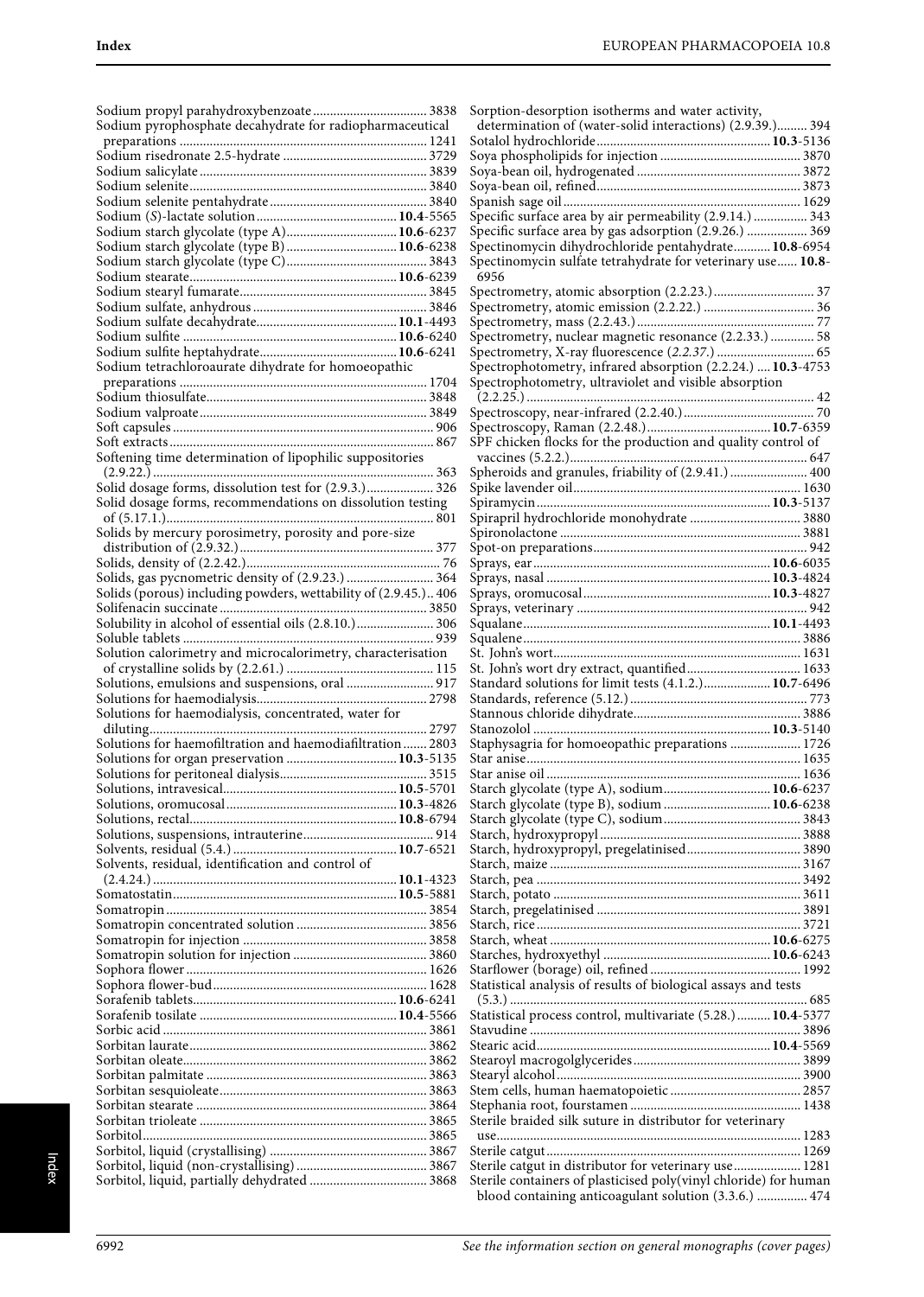Sterile linen thread in distributor for veterinary use ......... 1282 Sterile non-absorbable strands in distributor for veterinary

| use                                                             |  |
|-----------------------------------------------------------------|--|
|                                                                 |  |
| Sterile plastic containers for human blood and blood            |  |
| Sterile polyamide suture in distributor for veterinary use 1282 |  |
| Sterile poly(ethylene terephthalate) suture in distributor for  |  |
|                                                                 |  |
| Sterile products, biological indicators and related microbial   |  |
| preparations used in the manufacture of (5.1.2.)  622           |  |
| Sterile products, methods of preparation of (5.1.1.)  619       |  |
| Sterile single-use plastic syringes (3.3.8.)  10.3-4792         |  |
| Sterile synthetic absorbable braided sutures 1274               |  |
| Sterile synthetic absorbable monofilament sutures 1275          |  |
| Sterility, guidelines for using the test for (5.1.9.) 639       |  |
|                                                                 |  |
|                                                                 |  |
|                                                                 |  |
|                                                                 |  |
|                                                                 |  |
|                                                                 |  |
|                                                                 |  |
| Strands, sterile non-absorbable, in distributor for veterinary  |  |
|                                                                 |  |
|                                                                 |  |
|                                                                 |  |
| Strychnos ignatii for homoeopathic preparations 1719            |  |
|                                                                 |  |
|                                                                 |  |
| Sublingual tablets and buccal tablets 10.3-4828                 |  |
| Substances for pharmaceutical use  10.3-4817                    |  |
| Substances for pharmaceutical use, control of impurities in     |  |
|                                                                 |  |
| Substitution of in vivo method(s) by in vitro method(s) for the |  |
|                                                                 |  |
|                                                                 |  |
| Sub-visible particles in non-injectable liquid preparations,    |  |
| particulate contamination (2.9.53.) 10.6-6002                   |  |
| Sub-visible particles, particulate contamination                |  |
|                                                                 |  |
|                                                                 |  |
|                                                                 |  |
|                                                                 |  |
|                                                                 |  |
|                                                                 |  |
|                                                                 |  |
|                                                                 |  |
|                                                                 |  |
|                                                                 |  |
|                                                                 |  |
|                                                                 |  |
|                                                                 |  |
|                                                                 |  |
| Sulfadimethoxine sodium for veterinary use  10.6-6248           |  |
|                                                                 |  |
|                                                                 |  |
|                                                                 |  |
|                                                                 |  |
|                                                                 |  |
|                                                                 |  |
| Sulfamethoxypyridazine for veterinary use 3929                  |  |
|                                                                 |  |
|                                                                 |  |
|                                                                 |  |
|                                                                 |  |
|                                                                 |  |
|                                                                 |  |

| Sulfur for homoeopathic preparations 1727                   |  |
|-------------------------------------------------------------|--|
|                                                             |  |
|                                                             |  |
|                                                             |  |
|                                                             |  |
|                                                             |  |
|                                                             |  |
|                                                             |  |
|                                                             |  |
|                                                             |  |
| Supercritical fluid chromatography (2.2.45.)  80            |  |
|                                                             |  |
| Suppositories and pessaries, disintegration of (2.9.2.) 325 |  |
| Suppositories, lipophilic, softening time determination     |  |
|                                                             |  |
|                                                             |  |
|                                                             |  |
|                                                             |  |
| Suspensions, solutions and emulsions, oral  917             |  |
|                                                             |  |
| Sutures for human use: introduction 10.1-4349               |  |
|                                                             |  |
| Sutures, sterile synthetic absorbable braided  1274         |  |
| Sutures, sterile synthetic absorbable monofilament  1275    |  |
|                                                             |  |
|                                                             |  |
|                                                             |  |
|                                                             |  |
|                                                             |  |
| Swine erysipelas vaccine (inactivated) 1158                 |  |
| Swine-fever vaccine (live, prepared in cell cultures),      |  |
|                                                             |  |
| Synthetic absorbable braided sutures, sterile  1274         |  |
| Synthetic absorbable monofilament sutures, sterile 1275     |  |
| Syringes, plastic, sterile single-use (3.3.8.)  10.3-4792   |  |
|                                                             |  |
|                                                             |  |
|                                                             |  |

### **T**

| Table of physical characteristics of radionuclides mentioned in       |  |
|-----------------------------------------------------------------------|--|
|                                                                       |  |
|                                                                       |  |
| Tablets and capsules, disintegration of (2.9.1.)  10.6-5995           |  |
| Tablets and powders for rectal solutions or suspensions 10.8-<br>6794 |  |
|                                                                       |  |
|                                                                       |  |
|                                                                       |  |
|                                                                       |  |
|                                                                       |  |
|                                                                       |  |
| Tablets for intrauterine solutions and suspensions  914               |  |
| Tablets for vaginal solutions and suspensions  941                    |  |
|                                                                       |  |
|                                                                       |  |
|                                                                       |  |
|                                                                       |  |
|                                                                       |  |
|                                                                       |  |
|                                                                       |  |
|                                                                       |  |
|                                                                       |  |
|                                                                       |  |
|                                                                       |  |
|                                                                       |  |
|                                                                       |  |
|                                                                       |  |
| Talc ……………………………………………………………………… 10.6-6253                            |  |
|                                                                       |  |
|                                                                       |  |
|                                                                       |  |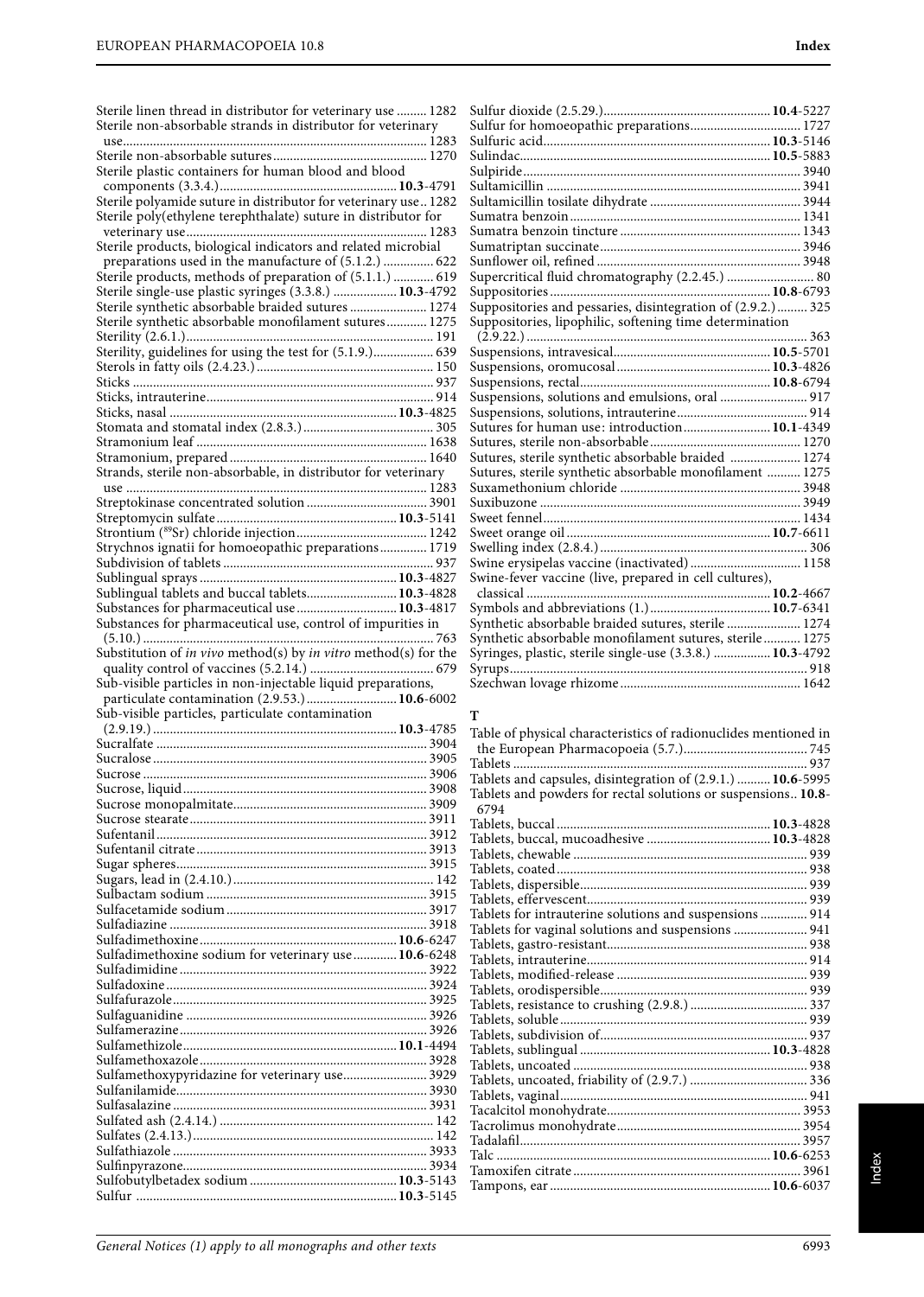| Tapped density and bulk density of powders (2.9.34.) 384                                                        |  |
|-----------------------------------------------------------------------------------------------------------------|--|
|                                                                                                                 |  |
|                                                                                                                 |  |
|                                                                                                                 |  |
|                                                                                                                 |  |
| Technetium $(99mTc)$ colloidal rhenium sulfide injection  1244                                                  |  |
| Technetium ( <sup>99m</sup> Tc) colloidal tin injection  1245                                                   |  |
| Technetium ( <sup>99m</sup> Tc) exametazime injection  1247                                                     |  |
| Technetium (99mTc) gluconate injection  1248                                                                    |  |
| Technetium ( <sup>99m</sup> Tc) human albumin injection  1249                                                   |  |
| Technetium (99mTc) macrosalb injection  10.8-6845                                                               |  |
| Technetium ( <sup>99m</sup> Tc) mebrofenin injection 10.1-4345                                                  |  |
| Technetium ( <sup>99m</sup> Tc) medronate injection  1253                                                       |  |
| Technetium ( <sup>99m</sup> Tc) mertiatide injection  1254                                                      |  |
| Technetium ( <sup>99m</sup> Tc) microspheres injection  1255<br>Technetium (99mTc) oxidronate injection  1256   |  |
| Technetium ( <sup>99m</sup> Tc) pentetate injection  1257                                                       |  |
| Technetium ( <sup>99m</sup> Tc) sestamibi injection 1258                                                        |  |
|                                                                                                                 |  |
| Technetium ( <sup>99m</sup> Tc) tin pyrophosphate injection  1260                                               |  |
|                                                                                                                 |  |
|                                                                                                                 |  |
|                                                                                                                 |  |
| Tenosynovitis vaccine (live), viral, avian  10.2-4632                                                           |  |
|                                                                                                                 |  |
| Terazosin hydrochloride dihydrate  10.6-6254                                                                    |  |
|                                                                                                                 |  |
|                                                                                                                 |  |
|                                                                                                                 |  |
|                                                                                                                 |  |
|                                                                                                                 |  |
|                                                                                                                 |  |
| Terminology used in monographs on biological products                                                           |  |
|                                                                                                                 |  |
|                                                                                                                 |  |
| Test for anticomplementary activity of immunoglobulin                                                           |  |
|                                                                                                                 |  |
| Test for anti-D antibodies in human immunoglobulin                                                              |  |
| Test for aristolochic acids in herbal drugs (2.8.21)  314                                                       |  |
| Test for bacterial endotoxins using recombinant factor C                                                        |  |
|                                                                                                                 |  |
| Test for extractable volume of parenteral preparations                                                          |  |
|                                                                                                                 |  |
| Test for Fc function of immunoglobulin (2.7.9.) 279                                                             |  |
| Test for methanol and 2-propanol (2.9.11.)  342<br>Test for neurovirulence of live virus vaccines (2.6.18.) 218 |  |
| Test for specified micro-organisms (microbiological                                                             |  |
| examination of non-sterile products) (2.6.13.) 10.3-4769                                                        |  |
|                                                                                                                 |  |
|                                                                                                                 |  |
|                                                                                                                 |  |
|                                                                                                                 |  |
| Tests for extraneous agents in viral vaccines for human use                                                     |  |
|                                                                                                                 |  |
| Tests for specified micro-organisms (microbiological                                                            |  |
| examination of live biotherapeutic products) (2.6.38.) 255                                                      |  |
| Tetanus and diphtheria toxins and toxoids, flocculation value                                                   |  |
| Tetanus and diphtheria vaccine (adsorbed)  10.8-6797                                                            |  |

| Tetanus and diphtheria vaccine (adsorbed, reduced antigen(s)                                                  |
|---------------------------------------------------------------------------------------------------------------|
|                                                                                                               |
|                                                                                                               |
| Tetanus, diphtheria and hepatitis B (rDNA) vaccine                                                            |
|                                                                                                               |
| Tetanus, diphtheria and pertussis (acellular, component)                                                      |
| Tetanus, diphtheria and pertussis (acellular, component)                                                      |
| vaccine (adsorbed, reduced antigen(s) content) 10.8-6801                                                      |
| Tetanus, diphtheria and pertussis (whole cell) vaccine                                                        |
| Tetanus, diphtheria and poliomyelitis (inactivated) vaccine                                                   |
| (adsorbed, reduced antigen(s) content) 10.8-6803                                                              |
| Tetanus, diphtheria, pertussis (acellular, component) and                                                     |
| haemophilus type b conjugate vaccine (adsorbed) 10.8-6805                                                     |
| Tetanus, diphtheria, pertussis (acellular, component) and                                                     |
| hepatitis B (rDNA) vaccine (adsorbed)  10.8-6806<br>Tetanus, diphtheria, pertussis (acellular, component) and |
| poliomyelitis (inactivated) vaccine (adsorbed) 10.8-6808                                                      |
| Tetanus, diphtheria, pertussis (acellular, component) and                                                     |
| poliomyelitis (inactivated) vaccine (adsorbed, reduced                                                        |
|                                                                                                               |
| Tetanus, diphtheria, pertussis (acellular, component),<br>hepatitis B (rDNA), poliomyelitis (inactivated) and |
| haemophilus type b conjugate vaccine (adsorbed) 10.8-6811                                                     |
| Tetanus, diphtheria, pertussis (acellular, component),                                                        |
| poliomyelitis (inactivated) and haemophilus type b conjugate                                                  |
|                                                                                                               |
| Tetanus, diphtheria, pertussis (whole cell) and poliomyelitis<br>(inactivated) vaccine (adsorbed)  10.8-6816  |
| Tetanus, diphtheria, pertussis (whole cell), poliomyelitis                                                    |
| (inactivated) and haemophilus type b conjugate vaccine                                                        |
|                                                                                                               |
|                                                                                                               |
|                                                                                                               |
|                                                                                                               |
| Tetanus vaccine (adsorbed), assay of (2.7.8.)  275                                                            |
| Tetanus vaccine for veterinary use  10.3-4859<br>Tetrabutylammonium in radiopharmaceutical preparations       |
|                                                                                                               |
|                                                                                                               |
|                                                                                                               |
|                                                                                                               |
|                                                                                                               |
| Tetra-O-acetyl-mannose triflate for radiopharmaceutical                                                       |
|                                                                                                               |
|                                                                                                               |
|                                                                                                               |
|                                                                                                               |
|                                                                                                               |
|                                                                                                               |
| Theophylline-ethylenediamine hydrate 4009                                                                     |
|                                                                                                               |
|                                                                                                               |
|                                                                                                               |
|                                                                                                               |
|                                                                                                               |
| Thiocolchicoside crystallised from ethanol  4016                                                              |
|                                                                                                               |
|                                                                                                               |
| Thiopental sodium and sodium carbonate  10.7-6709                                                             |
|                                                                                                               |
|                                                                                                               |
|                                                                                                               |
|                                                                                                               |
|                                                                                                               |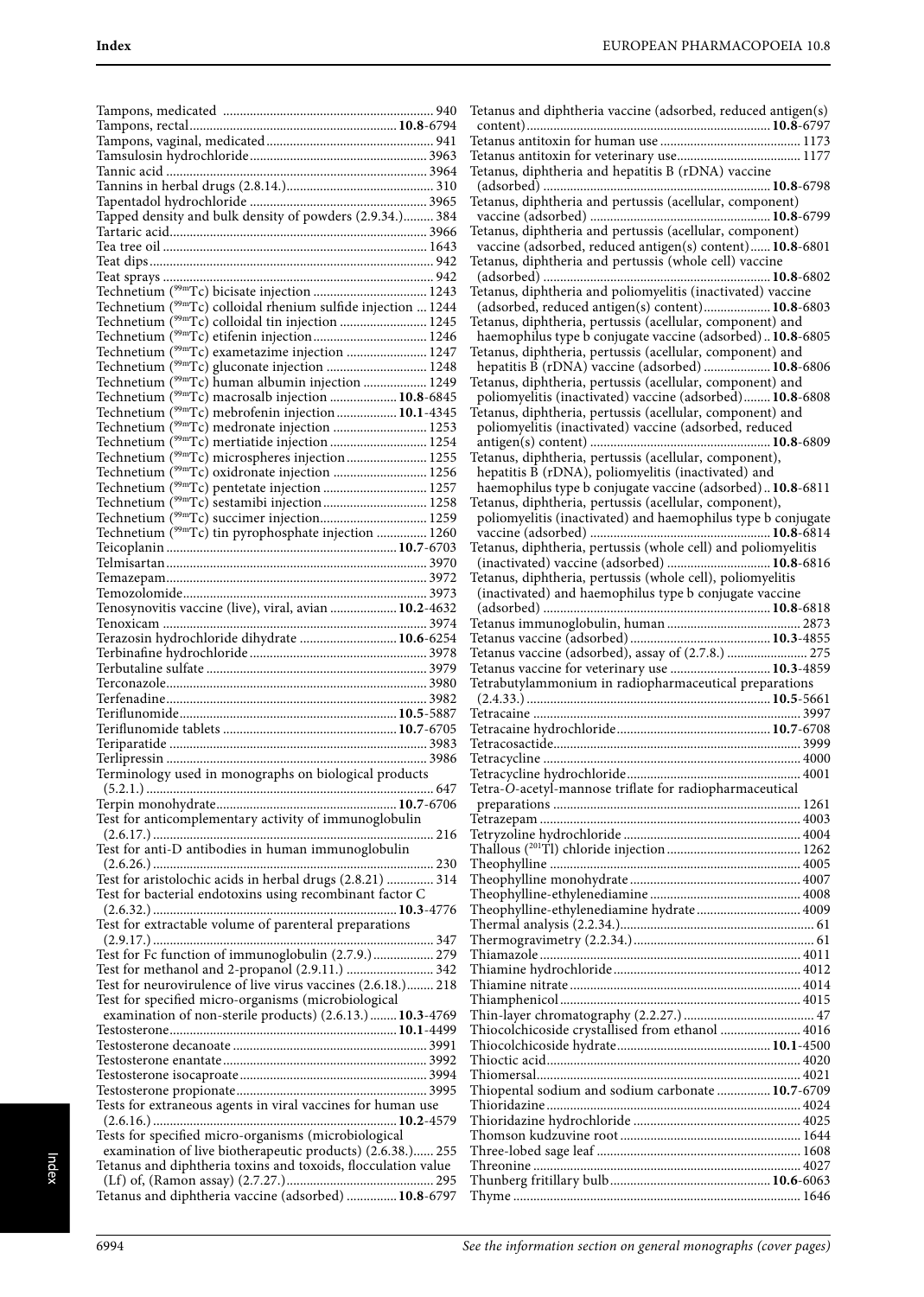| Tiamulin hydrogen fumarate for veterinary use 4032                                                                |  |
|-------------------------------------------------------------------------------------------------------------------|--|
|                                                                                                                   |  |
|                                                                                                                   |  |
|                                                                                                                   |  |
|                                                                                                                   |  |
|                                                                                                                   |  |
|                                                                                                                   |  |
| Tick-borne encephalitis vaccine (inactivated)  1043                                                               |  |
|                                                                                                                   |  |
|                                                                                                                   |  |
| Tilidine hydrochloride hemihydrate  10.3-5149                                                                     |  |
|                                                                                                                   |  |
|                                                                                                                   |  |
|                                                                                                                   |  |
|                                                                                                                   |  |
|                                                                                                                   |  |
|                                                                                                                   |  |
|                                                                                                                   |  |
|                                                                                                                   |  |
|                                                                                                                   |  |
|                                                                                                                   |  |
|                                                                                                                   |  |
|                                                                                                                   |  |
|                                                                                                                   |  |
|                                                                                                                   |  |
| a-Tocopheryl acetate concentrate (powder form) 4062                                                               |  |
|                                                                                                                   |  |
| Tocopheryl hydrogen succinate, DL-α-  4062                                                                        |  |
|                                                                                                                   |  |
| Tocopheryl hydrogen succinate, RRR-a-  10.6-6261                                                                  |  |
|                                                                                                                   |  |
|                                                                                                                   |  |
|                                                                                                                   |  |
|                                                                                                                   |  |
| Toluenesulfonate (methyl, ethyl and isopropyl) in active                                                          |  |
|                                                                                                                   |  |
|                                                                                                                   |  |
|                                                                                                                   |  |
|                                                                                                                   |  |
|                                                                                                                   |  |
|                                                                                                                   |  |
| Total cholesterol in oils rich in omega-3 acids (2.4.32.)  163                                                    |  |
| Total organic carbon in water for pharmaceutical use                                                              |  |
|                                                                                                                   |  |
|                                                                                                                   |  |
| Toxicodendron quercifolium for homoeopathic                                                                       |  |
|                                                                                                                   |  |
| Traditional Chinese drugs, methods of pretreatment for                                                            |  |
| preparing (general information) (5.18.)  10.5-5685<br>Traditional Chinese medicine, names of herbal drugs used in |  |
|                                                                                                                   |  |
|                                                                                                                   |  |
|                                                                                                                   |  |
| Tramazoline hydrochloride monohydrate 10.3-5151                                                                   |  |
|                                                                                                                   |  |
|                                                                                                                   |  |
|                                                                                                                   |  |
|                                                                                                                   |  |
|                                                                                                                   |  |
|                                                                                                                   |  |

| TSE, animal, minimising the risk of transmitting via human    |  |
|---------------------------------------------------------------|--|
| and veterinary medicinal products (5.2.8.)  661               |  |
| TSE, animal, products with risk of transmitting agents of 884 |  |
|                                                               |  |
| Tuberculin purified protein derivative, avian  4119           |  |
| Tuberculin purified protein derivative, bovine 4120           |  |
| Tuberculin purified protein derivative for human use 4120     |  |
| Tuberculosis (BCG) vaccine, freeze-dried 949                  |  |
|                                                               |  |
| Tubing and closures, silicone elastomer for (3.1.9.) 436      |  |
| Tubing and containers for total parenteral nutrition          |  |
| preparations, poly(ethylene - vinyl acetate) for (3.1.7.) 434 |  |
| Tubing used in sets for the transfusion of blood and blood    |  |
|                                                               |  |
|                                                               |  |
| Turkey infectious rhinotracheitis vaccine (live)  10.2-4668   |  |
|                                                               |  |
|                                                               |  |
|                                                               |  |
|                                                               |  |
|                                                               |  |
| Tylosin phosphate bulk solution for veterinary use  4127      |  |
|                                                               |  |
|                                                               |  |
|                                                               |  |
| Typhoid polysaccharide and hepatitis A (inactivated,          |  |
|                                                               |  |
|                                                               |  |
|                                                               |  |
| Typhoid vaccine (live, oral, strain Ty 21a)  1046             |  |
|                                                               |  |
|                                                               |  |

# **U**

| Ultraviolet and visible absorption spectrophotometry       |  |
|------------------------------------------------------------|--|
|                                                            |  |
| Ultraviolet ray lamps for analytical purposes (2.1.3.)  15 |  |
|                                                            |  |
|                                                            |  |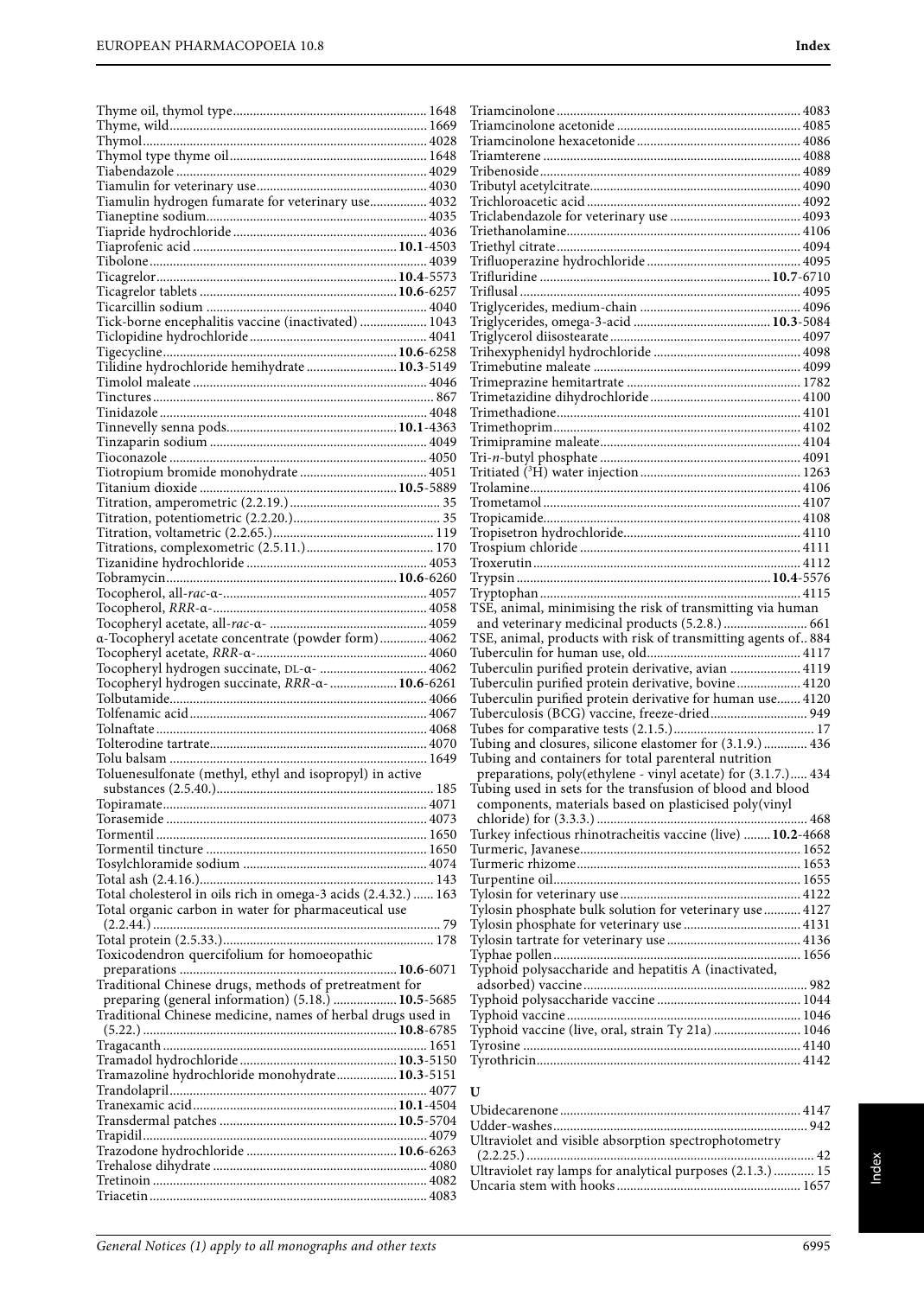| Uniformity and accuracy of delivered doses from multidose      |  |
|----------------------------------------------------------------|--|
| Uniformity of content of single-dose preparations (2.9.6.) 336 |  |
|                                                                |  |
| Uniformity of dosage units, demonstration using large sample   |  |
|                                                                |  |
| Uniformity of mass of single-dose preparations (2.9.5.)  335   |  |
| Units of the International System (SI) used in the             |  |
| Pharmacopoeia and equivalence with other units                 |  |
|                                                                |  |
|                                                                |  |
|                                                                |  |
|                                                                |  |
|                                                                |  |
| Uronic acids in polysaccharide vaccines (2.5.22.)  174         |  |
|                                                                |  |
| Urtica dioica for homoeopathic preparations 1728               |  |

### **V**

| Vaccine component assay by immunonephelometry                    |
|------------------------------------------------------------------|
|                                                                  |
|                                                                  |
| Vaccines, adsorbed, calcium in (2.5.14.) 172                     |
| Vaccines and immunosera, phenol in (2.5.15.) 172                 |
| Vaccines and immunosera, veterinary, evaluation of efficacy      |
|                                                                  |
| Vaccines and immunosera, veterinary, evaluation of safety        |
|                                                                  |
|                                                                  |
| Vaccines for human use, cell substrates for the production of    |
|                                                                  |
| Vaccines for human use, conjugated polysaccharide, carrier       |
|                                                                  |
| Vaccines for human use, viral, tests for extraneous agents in    |
|                                                                  |
|                                                                  |
| Vaccines for veterinary use, inactivated, healthy chicken flocks |
|                                                                  |
| Vaccines, polysaccharide, hexosamines in (2.5.20.)  173          |
| Vaccines, polysaccharide, methylpentoses in (2.5.21.) 173        |
| Vaccines, polysaccharide, nucleic acids in (2.5.17.)  172        |
| Vaccines, polysaccharide, O-acetyl in (2.5.19.) 173              |
| Vaccines, polysaccharide, phosphorus in (2.5.18.) 172            |
| Vaccines, polysaccharide, protein in (2.5.16.)  172              |
| Vaccines, polysaccharide, ribose in (2.5.31.) 177                |
| Vaccines, polysaccharide, sialic acid in (2.5.23.)  174          |
| Vaccines, polysaccharide, uronic acids in (2.5.22.)  174         |
| Vaccines, SPF chicken flocks for the production and quality      |
|                                                                  |
| Vaccines, substitution of in vivo method(s) by in vitro          |
|                                                                  |
| Vaccines, veterinary, cell cultures for the production of        |
|                                                                  |
| Vaccines, viral live, test for neurovirulence (2.6.18.)  218     |
|                                                                  |
|                                                                  |
|                                                                  |
|                                                                  |
| Vaginal solutions and suspensions, tablets for 941               |
| Vaginal solutions, emulsions and suspensions 941                 |
|                                                                  |
|                                                                  |
|                                                                  |
|                                                                  |
|                                                                  |
|                                                                  |
|                                                                  |
|                                                                  |
|                                                                  |

| Validation of nucleic acid amplification techniques for the<br>detection of B19 virus (B19V) DNA in plasma pools:           |  |
|-----------------------------------------------------------------------------------------------------------------------------|--|
| Validation of nucleic acid amplification techniques for the                                                                 |  |
| detection of hepatitis C virus (HCV) RNA in plasma pools:                                                                   |  |
|                                                                                                                             |  |
| Valnemulin hydrochloride for veterinary use  4164                                                                           |  |
|                                                                                                                             |  |
|                                                                                                                             |  |
|                                                                                                                             |  |
|                                                                                                                             |  |
|                                                                                                                             |  |
| Vapour, preparations to be converted into 10.5-5706                                                                         |  |
|                                                                                                                             |  |
| Varicella immunoglobulin for intravenous administration,                                                                    |  |
|                                                                                                                             |  |
|                                                                                                                             |  |
| Varicella, measles, mumps and rubella vaccine                                                                               |  |
|                                                                                                                             |  |
|                                                                                                                             |  |
| Vectors for human use, adeno-associated-virus  788                                                                          |  |
|                                                                                                                             |  |
|                                                                                                                             |  |
| Vectors for human use, plasmid, bacterial cells used for the                                                                |  |
|                                                                                                                             |  |
|                                                                                                                             |  |
|                                                                                                                             |  |
|                                                                                                                             |  |
|                                                                                                                             |  |
|                                                                                                                             |  |
|                                                                                                                             |  |
|                                                                                                                             |  |
|                                                                                                                             |  |
| Veterinary liquid preparations for cutaneous application 941                                                                |  |
| Veterinary medicinal products, immunological, management                                                                    |  |
|                                                                                                                             |  |
| Veterinary semi-solid preparations for oral use  942                                                                        |  |
| Veterinary vaccines and immunosera, evaluation of efficacy of                                                               |  |
| Viability, nucleated cell count and (2.7.29.)  297                                                                          |  |
| Vibriosis (cold-water) vaccine (inactivated) for                                                                            |  |
|                                                                                                                             |  |
| Vibriosis vaccine (inactivated) for salmonids 1164                                                                          |  |
| Vibriosis vaccine (inactivated) for sea bass 10.6-6043                                                                      |  |
|                                                                                                                             |  |
|                                                                                                                             |  |
|                                                                                                                             |  |
|                                                                                                                             |  |
|                                                                                                                             |  |
|                                                                                                                             |  |
|                                                                                                                             |  |
|                                                                                                                             |  |
|                                                                                                                             |  |
| Viral diarrhoea vaccine (inactivated), bovine 1075                                                                          |  |
| Viral hepatitis type I vaccine (live), duck  10.2-4647                                                                      |  |
| Viral rhinotracheitis vaccine (inactivated), feline  1113                                                                   |  |
| Viral rhinotracheitis vaccine (live), feline  10.2-4652                                                                     |  |
|                                                                                                                             |  |
| Viral tenosynovitis vaccine (live), avian  10.2-4632                                                                        |  |
| Viral vaccines for human use, tests for extraneous agents in                                                                |  |
|                                                                                                                             |  |
|                                                                                                                             |  |
| Viscometer methods, falling ball and automatic rolling ball                                                                 |  |
|                                                                                                                             |  |
|                                                                                                                             |  |
| Viscosity - rotating viscometer method (2.2.10.)  28                                                                        |  |
|                                                                                                                             |  |
| Visible and ultraviolet absorption spectrophotometry                                                                        |  |
|                                                                                                                             |  |
| Visible particles, particulate contamination (2.9.20.)  362<br>Visible particles, recommendations on testing of particulate |  |
|                                                                                                                             |  |

Index

contamination (5.17.2.)...............................................**10.3**-4809